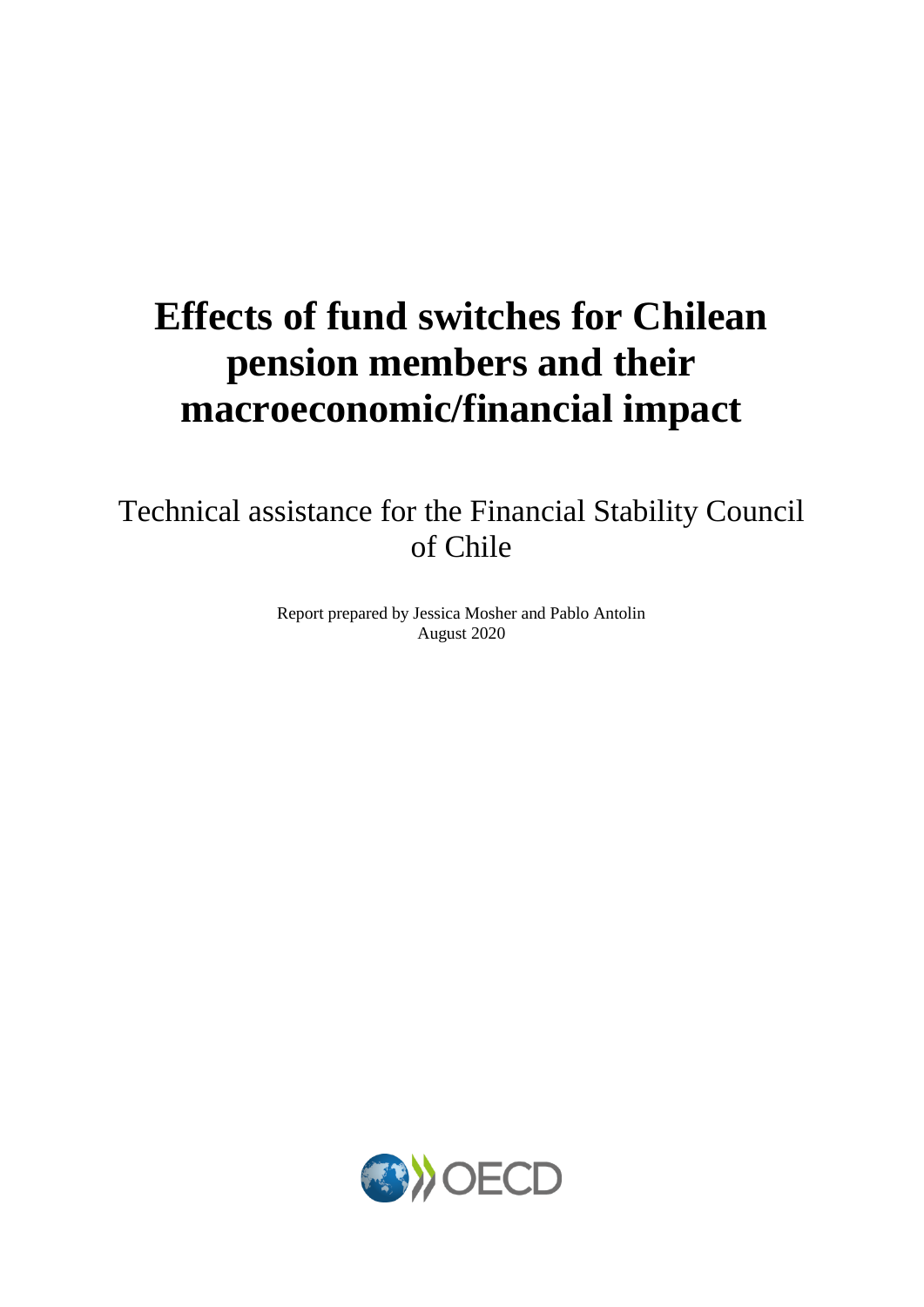# **Part I. Limits and barriers to transferring investments in DC pensions and the regulation of financial advice for retirement**

1. Members in individual defined contribution (DC) pension arrangements have significant flexibility in deciding how to invest their retirement savings. They also can, under certain conditions, change their decision over time and transfer their accumulated balances to finance retirement to different investment strategies or different pension funds. Unfortunately, many members may lack the knowledge and expertise to make investment decisions that will optimise their pension outcomes.

2. Frequent investment transfers can have negative implications for individual retirement savings, financial markets, and the overall economy. Frequent investment changes make it more difficult for individuals to be in a long-term investment strategy and reduce the potential gains stemming from long-term investing. Individuals end up with lower returns overall than they would have received by remaining invested in a single fund. Pension funds need more liquidity and thus hold more liquid assets to be able to meet transfer requests, reducing the duration of their investment strategy and the potential returns from long-term and patient investing. Finally, large transfer volumes threaten market stability due to the impact on asset prices and potentially exchange rates.

3. Moreover, the negative implication of transfers between investment strategies and pension funds on individual retirement savings, financial markets and the economy as a whole can be worse when driven primarily by recommendations to 'time the market' and short-term reactions to market downturns. These strategies emphasise the short-term and ignore the long-term nature of saving for retirement, and imply higher risks for the participants.

4. Most countries seem to impose limits or barriers to frequent transfers between investment funds or pension providers. The goal is to ensure that the investment of assets for retirement achieves its main objective of optimising the financial outcomes for individuals in retirement. In addition, regulation tries to ensure that any financial advice provided for pension investments leads to positive outcomes for members.

5. This report first provides an overview of the limits and barriers to transferring investments in DC pension arrangements in selected jurisdictions. It includes both limits and barriers to transfers between investment strategies within a given provider as well as between different pension providers. The report then describes the approaches for the regulation of financial advice for retirement and provides examples in selected jurisdictions.

#### **Limits and barriers to transferring investments in DC pension arrangements**

6. Explicit limits or implicit barriers to frequent transfers between investment funds or pension providers are quite common in jurisdictions having widespread DC pension arrangements. The most common explicit limits are limits on the frequency of transfers, but explicit limits can also be put in place regarding which investment strategies certain individuals can switch to. Certain types of funds may be restricted to specific age groups, for example, with individuals nearing and in retirement are not allowed to invest in the most aggressive strategies.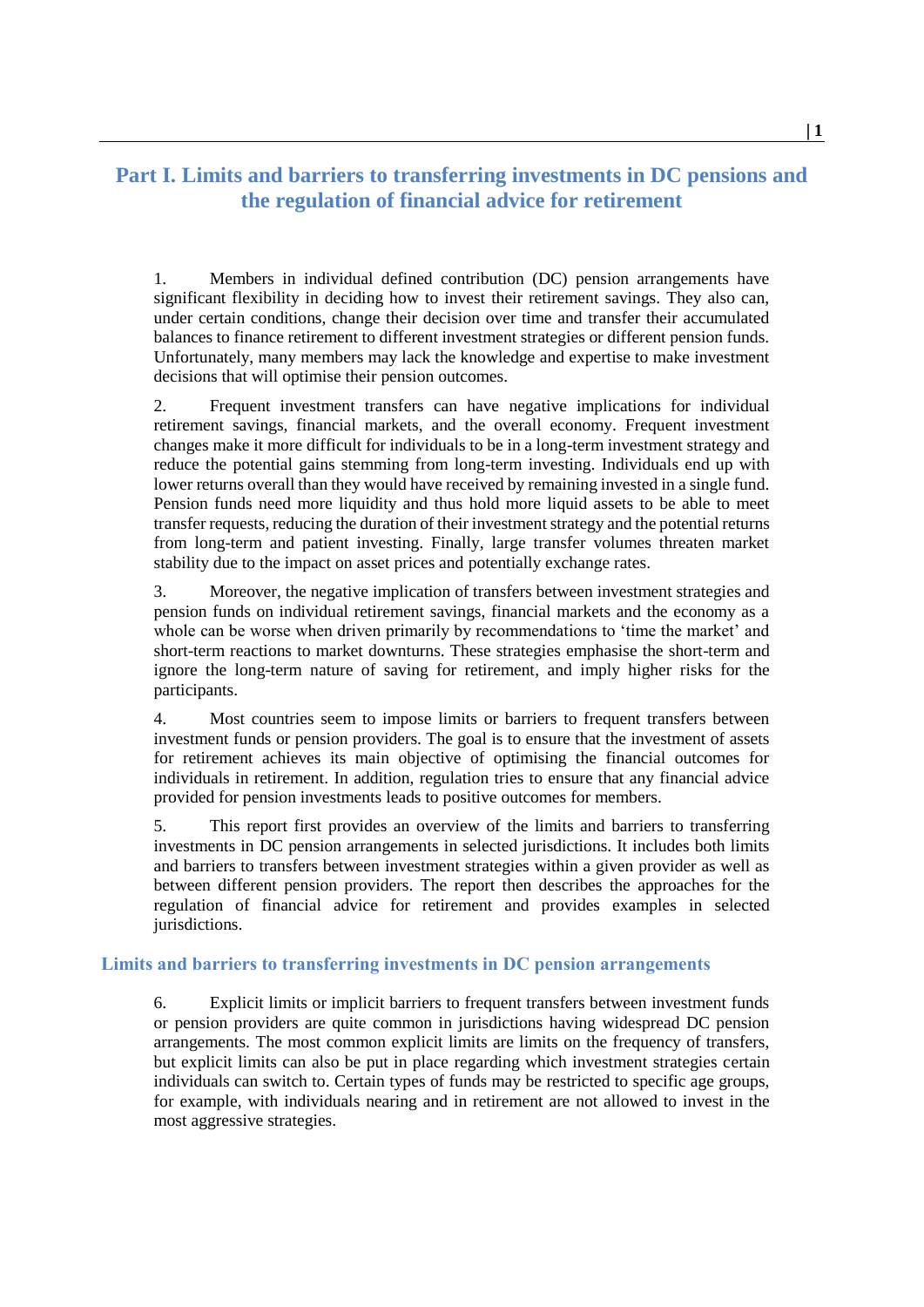7. Implicit barriers that can deter frequent transfers without prohibiting them include administrative procedures, processing times, and additional fees that pension providers can charge.

8. Limits and barriers can apply to transfers between funds within a given pension provider and/or transfers between different providers. Limits often apply to only certain types of plans, for example those for mandatory contributions or plans offered through an employer. The following sections summarise the different types of limits in place in 30 selected jurisdictions.<sup>1</sup>

## *Limits on transfers between funds within a given provider*

9. Providers of DC pension arrangements generally have a range of investment options of varying risk profiles available for members to choose from, and often allow members to transfer between the different options available. Many jurisdictions also regulate the types of investment funds that each provider can offer. The regulatory framework often imposes explicit limits on the frequency of transfers and the types of investment strategies that can be transferred into. Administrative procedures, slow processing times, and fees are also potential barriers to frequent fund transfers within a provider, though to a lesser extent than for transferring between providers.

10. [Table 1](#page-2-0) summarises the explicit limits and barriers in place to transfer between funds in the selected jurisdictions. The second column ("Pension type") indicates to which type of pension arrangement, within the jurisdiction, the limits apply. The third column ("Funds offered") shows the fund types that regulation allows or requires the providers to offer.<sup>2</sup> The remaining columns describe limits and barriers to changing investment strategies within a given provider. "Frequency" indicates any limit as to how often the individual can transfer funds. "Investment strategies" indicates any limit with respect to certain types of investment strategies into which individuals can transfer. "Administrative procedures" detail any time-consuming steps required for funds to be transferred. "Processing time" indicates any delay in fully executing the transfer. Finally, "fees" indicates whether providers can charge members for the transfer of funds.

<span id="page-2-0"></span>

| Jurisdiction | Pension type                | Funds offered | Frequency | Investment strategy | Administrative<br>procedure | Processing time | Fees |
|--------------|-----------------------------|---------------|-----------|---------------------|-----------------------------|-----------------|------|
| Australia    | Mandatory<br>superannuation | Unlimited     |           |                     |                             |                 |      |

**Table 1. Limits on transfers between investment strategies within a given pension provider**

 $<sup>1</sup>$  Australia, Canada, Chile, Colombia, Costa Rica, Czech Republic, Denmark, Estonia, European</sup> Union, Hong Kong (China), Ireland, Israel, Italy, Japan, Korea, Latvia, Lithuania, Mexico, New Zealand, Peru, Poland, Romania, Singapore, Slovak Republic, Slovenia, Spain, Sweden, Turkey, United Kingdom, United States

 $2$  Unlimited means that there are no explicit limits on the number or investment profile of funds that each provider can offer, but that is not to say that general investment limits and guidelines do not apply.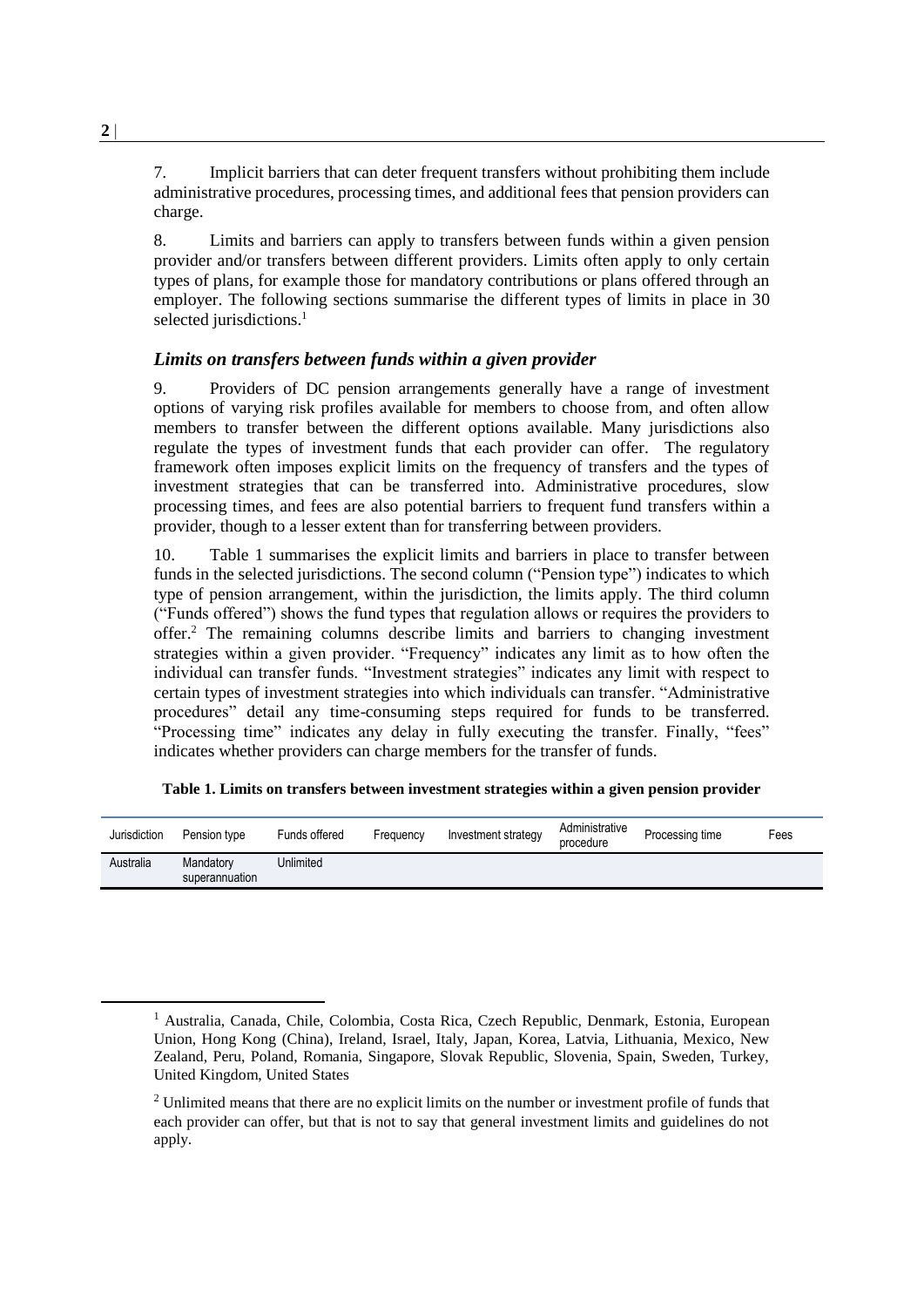| Jurisdiction         | Pension type                        | Funds offered                                                                      | Frequency                                                 | Investment strategy                                                                                                                                             | Administrative<br>procedure | Processing time                                                                                                                                                                                                                                           | Fees                                                                                                                                                                 |
|----------------------|-------------------------------------|------------------------------------------------------------------------------------|-----------------------------------------------------------|-----------------------------------------------------------------------------------------------------------------------------------------------------------------|-----------------------------|-----------------------------------------------------------------------------------------------------------------------------------------------------------------------------------------------------------------------------------------------------------|----------------------------------------------------------------------------------------------------------------------------------------------------------------------|
| Canada               | Voluntary<br>Employer               | Unlimited, and<br>providers are<br>not required to<br>have more than<br>one option | Provider<br>may<br>impose<br>limits                       |                                                                                                                                                                 |                             |                                                                                                                                                                                                                                                           | Commonly<br>imposed if<br>switching<br>within a<br>minimum<br>holding<br>period                                                                                      |
| Chile                | Mandatory                           | 5 funds of<br>different risk<br>profiles                                           |                                                           | Cannot invest in<br>the most<br>aggressive fund<br>from 10 years<br>before retirement;<br>cannot invest in the<br>two most<br>aggressive funds in<br>retirement |                             | Trades executed<br>4 days after<br>request based on<br>the price two<br>days after; daily<br>volume limits of<br>5% invested<br>assets for the<br>system as a<br>whole; if requests<br>exceed this limit<br>trades are<br>delayed to the<br>following day |                                                                                                                                                                      |
| Colombia             | Mandatory                           | 3 funds of<br>different risk<br>profiles                                           | every 6<br>months                                         |                                                                                                                                                                 |                             | Up to 10 days                                                                                                                                                                                                                                             | Up to 1% of<br>the last base<br>monthly<br>salary subject<br>to a<br>maximum of<br>4x the<br>monthly<br>minimum<br>salary                                            |
| Costa Rica           | Mandatory                           | 1 fund per<br>provider                                                             |                                                           | No other option<br>unless changing<br>provider                                                                                                                  |                             |                                                                                                                                                                                                                                                           |                                                                                                                                                                      |
| Czech<br>Republic    | Voluntary<br>participating<br>funds | At least a<br>conservative<br>fund                                                 |                                                           |                                                                                                                                                                 |                             |                                                                                                                                                                                                                                                           | Charge up to<br><b>CZK 500 if</b><br>transfer more<br>than 1/year                                                                                                    |
| Denmark              | Mandatory<br>Employer               | Unlimited, but<br>many offer only<br>one option                                    |                                                           |                                                                                                                                                                 |                             |                                                                                                                                                                                                                                                           |                                                                                                                                                                      |
| Estonia              | Mandatory                           | Unlimited                                                                          |                                                           |                                                                                                                                                                 |                             | 3 days                                                                                                                                                                                                                                                    | Limited to<br>$0.1\%$ and not<br>allowed for<br>those older<br>than 5 years<br>less than the<br>retirement<br>age, but in<br>practice no<br>exit fees are<br>charged |
| Europe               | Voluntary<br>Personal<br>(PEPP)     | <b>TBD</b>                                                                         | After 5<br>years, or<br>less if the<br>provider<br>allows |                                                                                                                                                                 |                             |                                                                                                                                                                                                                                                           |                                                                                                                                                                      |
| Hong Kong<br>(China) | Mandatory<br>(Provident<br>Fund)    | Unlimited                                                                          |                                                           |                                                                                                                                                                 |                             | Up to several<br>days; fund<br>valuation once<br>per day                                                                                                                                                                                                  | Not allowed                                                                                                                                                          |

**3**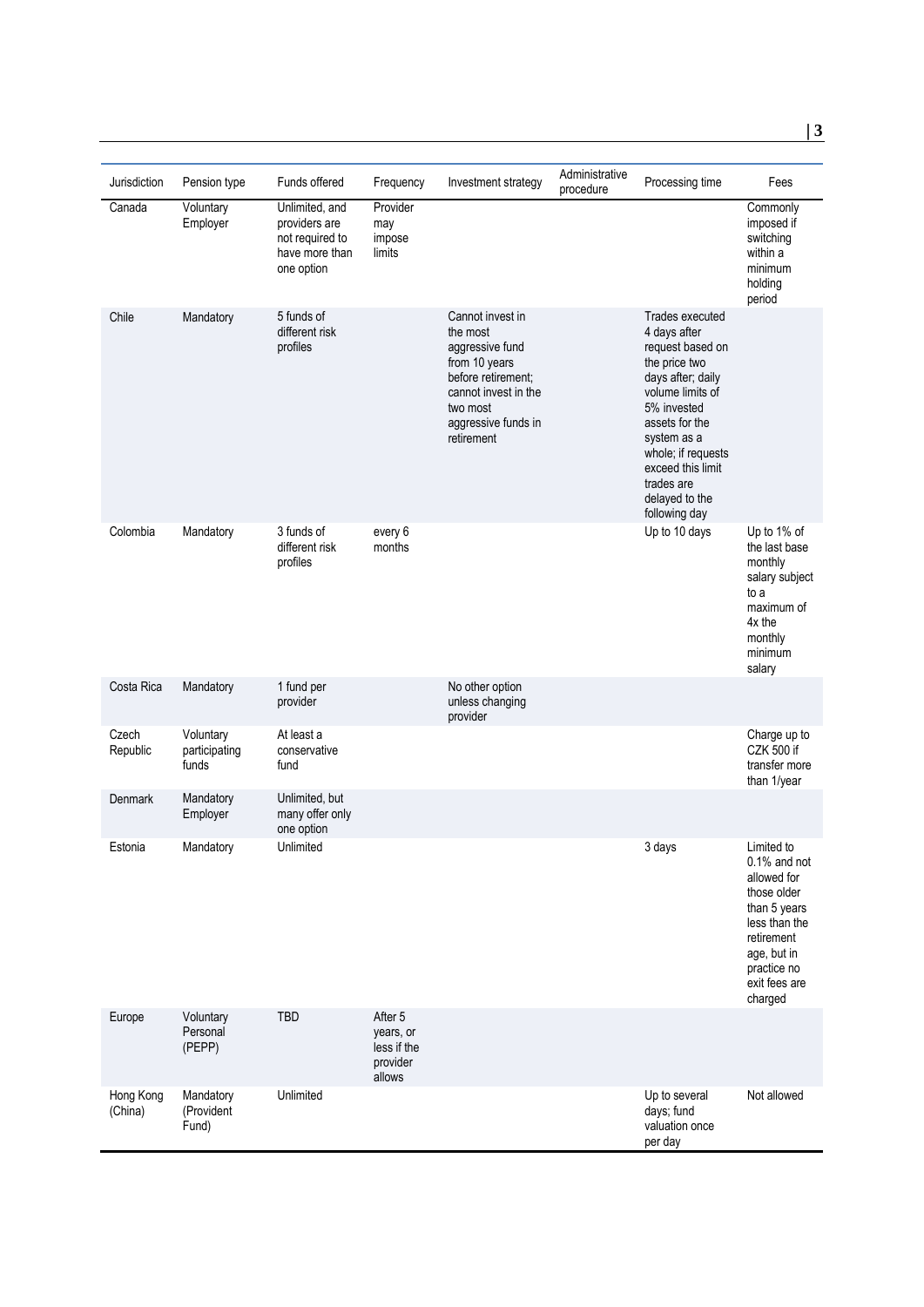| Jurisdiction                          | Pension type                         | Funds offered                                                                                                                                                                      | Frequency                                                                  | Investment strategy                                                                                           | Administrative<br>procedure                                                         | Processing time | Fees                                                                                    |
|---------------------------------------|--------------------------------------|------------------------------------------------------------------------------------------------------------------------------------------------------------------------------------|----------------------------------------------------------------------------|---------------------------------------------------------------------------------------------------------------|-------------------------------------------------------------------------------------|-----------------|-----------------------------------------------------------------------------------------|
| Ireland                               | Voluntary<br>Employer                | Unlimited                                                                                                                                                                          |                                                                            |                                                                                                               |                                                                                     |                 |                                                                                         |
| Ireland                               | Voluntary<br>Personal                | Unlimited                                                                                                                                                                          |                                                                            |                                                                                                               | Minimum<br>balance may<br>be required                                               |                 | Allowed, but<br>providers<br>typically offer<br>a maximum<br>number of<br>free switches |
| <b>Israel</b>                         | Mandatory                            | Providers must<br>offer at least 3<br>lifecycle funds<br>plus one for<br>beneficiaries as<br>a default; in<br>addition they<br>may offer up to<br>10 other<br>specialised<br>funds |                                                                            |                                                                                                               | Employers<br>must approve<br>change for<br>employer<br>contributions<br>(severance) | Up to 3 days    |                                                                                         |
| Italy                                 | Voluntary<br>employer                | Unlimited                                                                                                                                                                          |                                                                            |                                                                                                               |                                                                                     |                 |                                                                                         |
| Japan                                 | Voluntary<br>Employer                | Unlimited                                                                                                                                                                          | Providers<br>must allow<br>switching at<br>least once<br>every 3<br>months |                                                                                                               |                                                                                     |                 |                                                                                         |
| Japan                                 | Voluntary<br>Personal<br>(iDeCo)     | Unlimited                                                                                                                                                                          |                                                                            |                                                                                                               |                                                                                     |                 |                                                                                         |
| Korea                                 | Mandatory<br>employer                | Unlimited                                                                                                                                                                          | Once every<br>half-year                                                    |                                                                                                               |                                                                                     |                 |                                                                                         |
| Korea                                 | Voluntary<br>Personal (IRP)          | Unlimited                                                                                                                                                                          |                                                                            |                                                                                                               |                                                                                     |                 |                                                                                         |
| Latvia                                | Mandatory                            | Unlimited                                                                                                                                                                          | 2/ per year                                                                |                                                                                                               |                                                                                     |                 | Exit fees not<br>allowed                                                                |
| Lithuania                             | Quasi-<br>mandatory                  | Lifecycle funds                                                                                                                                                                    |                                                                            |                                                                                                               | Request in<br>writing; risk<br>warning                                              |                 | Costs<br>incurred if<br>transfers<br>more than<br>once per year                         |
| Mexico<br>(After<br>January<br>2020)  | Mandatory                            | Target-date<br>funds                                                                                                                                                               | After 3<br>years                                                           |                                                                                                               | Request form<br>and final<br>confirmation                                           | 5 days          |                                                                                         |
| Mexico<br>(Before<br>January<br>2020) | Mandatory                            | Age-appropriate<br>funds of varying<br>risk profiles                                                                                                                               | After 3<br>years                                                           | Automatically<br>transferred to age<br>appropriate funds<br>on birthdays unless<br>the individual opts<br>out | Request form<br>and final<br>confirmation                                           | 5 days          |                                                                                         |
| New<br>Zealand                        | Voluntary<br>Personal<br>(Kiwisaver) | Unlimited                                                                                                                                                                          |                                                                            |                                                                                                               |                                                                                     |                 |                                                                                         |
| Peru                                  | Mandatory                            | 4 funds of<br>different risk<br>profiles                                                                                                                                           |                                                                            | Over 60 cannot<br>invest in growth<br>fund                                                                    |                                                                                     |                 |                                                                                         |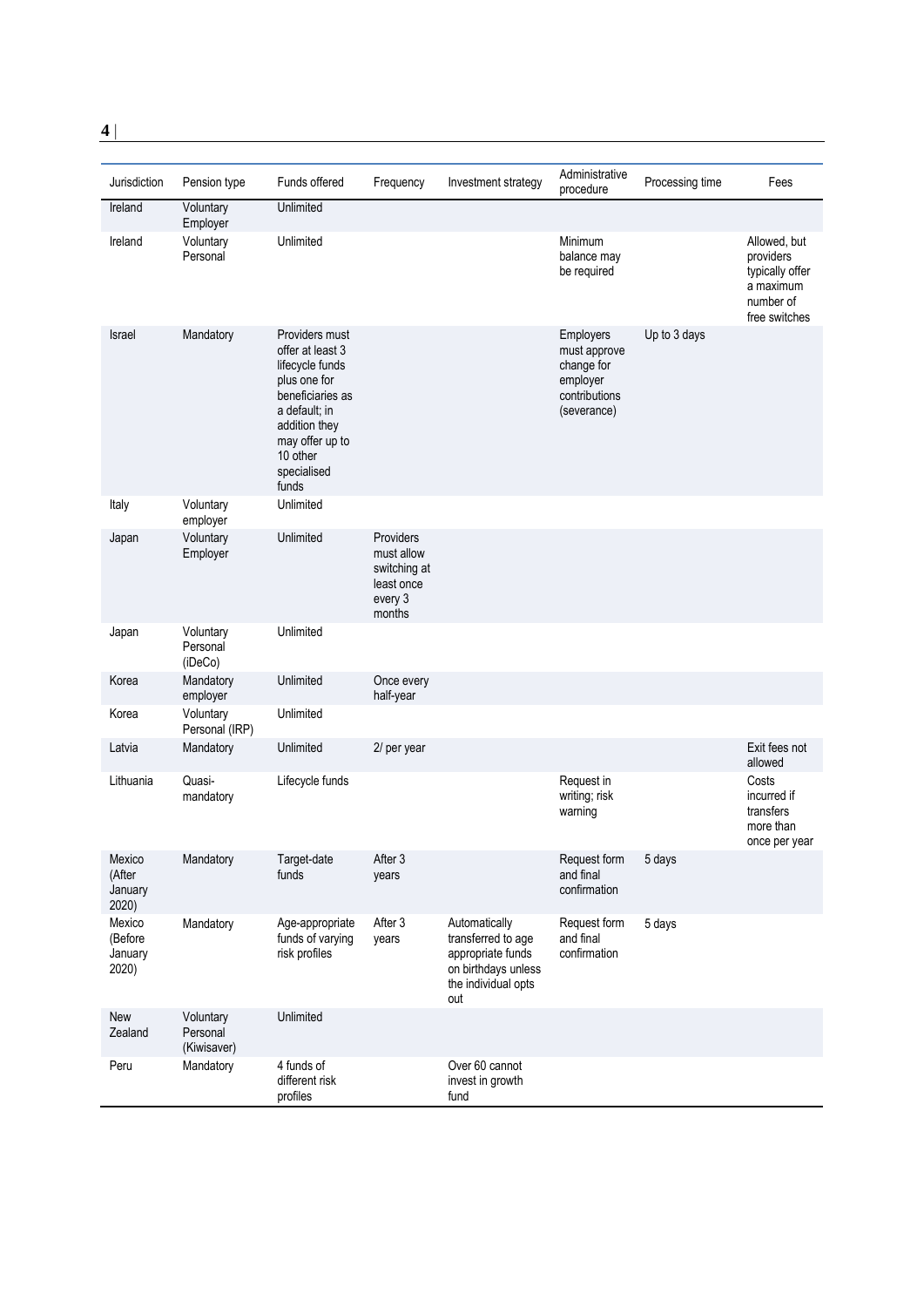| Jurisdiction            | Pension type                                    | Funds offered                                                                                                                                                                                    | Frequency                  | Investment strategy                                                                                                                                                                                                                                                                                  | Administrative                           | Processing time                                                  | Fees                                                         |
|-------------------------|-------------------------------------------------|--------------------------------------------------------------------------------------------------------------------------------------------------------------------------------------------------|----------------------------|------------------------------------------------------------------------------------------------------------------------------------------------------------------------------------------------------------------------------------------------------------------------------------------------------|------------------------------------------|------------------------------------------------------------------|--------------------------------------------------------------|
| Poland                  | Voluntary<br>Personal (IKE,<br>IKZE)            | Unlimited                                                                                                                                                                                        |                            |                                                                                                                                                                                                                                                                                                      | procedure                                |                                                                  | Depends on<br>product type;<br>may have exit<br>charges      |
| Romania                 | Mandatory                                       | 1 fund per<br>provider                                                                                                                                                                           |                            | No other option<br>unless changing<br>provider                                                                                                                                                                                                                                                       |                                          |                                                                  |                                                              |
| Singapore               | Mandatory<br>(Provident<br>Fund)                | Unlimited for<br>savings in<br>excess of 20k in<br>Ordinary<br>Account and<br>40k in Special<br>Account; funds<br>up to these<br>thresholds are<br>invested in an<br>interest-bearing<br>account |                            | Maximum<br>investment limits in<br>equities (35%) and<br>gold (10%) for<br><b>Ordinary Account</b>                                                                                                                                                                                                   | Investment<br>knowledge<br>questionnaire | Up to 7 days<br>depending on<br>type of<br>investment<br>vehicle | Subject to<br>caps<br>depending on<br>the type of<br>product |
| Slovak<br>Republic      | Mandatory                                       | At least two<br>different risk<br>profiles (equity<br>fund and<br>guaranteed<br>bond fund)                                                                                                       |                            | Can save in two<br>different funds, but<br>one must be a<br>guaranteed bond<br>fund, and after the<br>age of 52 10%<br>must be allocated<br>to the guaranteed<br>fund, increasing by<br>another 10% each<br>year until the age<br>of 61, but<br>individuals can<br>reduce this<br>allocation by half |                                          |                                                                  |                                                              |
| Slovak<br>Republic      | Voluntary<br>Personal                           |                                                                                                                                                                                                  |                            |                                                                                                                                                                                                                                                                                                      |                                          | Up to 5 days                                                     |                                                              |
| Slovenia                | Voluntary<br>supplementary                      | 3 funds of<br>different risk<br>profiles                                                                                                                                                         | 1/year                     | Cannot invest in a<br>fund targeted at a<br>younger cohort.                                                                                                                                                                                                                                          |                                          |                                                                  |                                                              |
| Spain                   | Voluntary<br>Personal                           | Unlimited                                                                                                                                                                                        |                            |                                                                                                                                                                                                                                                                                                      |                                          |                                                                  |                                                              |
| Sweden                  | Mandatory<br>Premium<br>Pension                 | Unlimited                                                                                                                                                                                        |                            |                                                                                                                                                                                                                                                                                                      |                                          |                                                                  |                                                              |
| Sweden                  | Quasi-<br>mandatory<br>occupational<br>pensions | Unlimited                                                                                                                                                                                        |                            | Collective<br>agreements can<br>impose restrictions.                                                                                                                                                                                                                                                 |                                          |                                                                  |                                                              |
| Turkey                  | Voluntary<br>Employer (EPS)                     | Unlimited                                                                                                                                                                                        |                            |                                                                                                                                                                                                                                                                                                      |                                          |                                                                  |                                                              |
| Turkey                  | Voluntary<br>Personal (IPS)                     | Unlimited                                                                                                                                                                                        | 6/year after<br>two months |                                                                                                                                                                                                                                                                                                      |                                          |                                                                  |                                                              |
| United<br>Kingdom       | Quasi-<br>mandatory<br>Employer                 | Unlimited                                                                                                                                                                                        |                            |                                                                                                                                                                                                                                                                                                      |                                          |                                                                  |                                                              |
| United<br><b>States</b> | Voluntary<br>Employer                           | Unlimited                                                                                                                                                                                        |                            |                                                                                                                                                                                                                                                                                                      |                                          |                                                                  |                                                              |

11. Explicit limits to transfer between investment strategies are more common in jurisdictions where regulation limits the types of investment options that providers can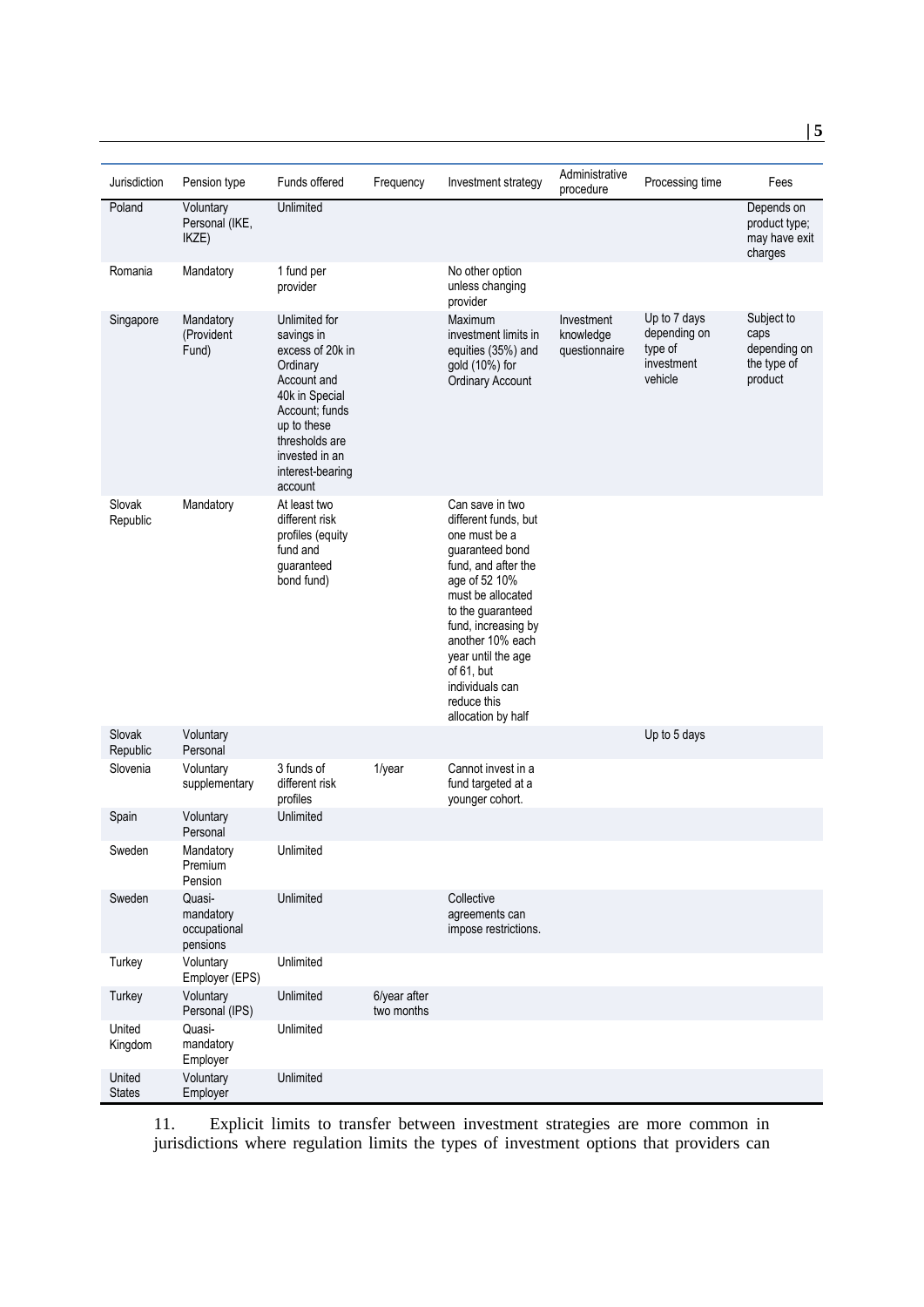offer. Seven out of eight jurisdictions that regulate the allowable investment options also have explicit limits on transfers between funds.<sup>3</sup> Three of these, limit the frequency of transfers (Colombia, Mexico, Slovenia) and five have restrictions around which funds can be transferred to (Chile, Peru, Singapore, Slovak Republic, Slovenia). Only one jurisdiction regulating the allowable investment options has no explicit limits on switching between funds (Lithuania).

12. Similarly, mandatory pension arrangements tend to impose limits on transfers slightly more often than voluntary arrangements. Of the 17 jurisdictions with mandatory contributions, four have limits for the frequency of transfers and four have limits with respect to the investment strategy. This compares to three jurisdictions with frequency limits and one with limits on the investment strategy among the 17 jurisdictions with voluntary arrangements.

13. Jurisdictions where providers have more freedom to decide the profiles of their investment options also tend to freely allow individuals to switch between these options, though minor administrative hurdles and exit fees can still apply. Sixteen out of twenty jurisdictions that have no restrictions on the investment options offered do not have explicit limits on switching between options. Two jurisdictions only allow for one investment strategy per provider, so members are not able to change strategies without changing providers (Costa Rica, Romania). Only three jurisdictions (occupational plans in Korea and Turkey, Latvia) impose explicit limits on the frequency of switching between investment strategies despite not having any regulatory limits on options offered. However, in both Korea and Turkey no limits are imposed for personal plans.

14. The most common explicit limit to switching between funds is the frequency with which this can be done. Seven jurisdictions impose maximum limits on frequency, ranging from six times per year (Turkey) to after five years on the same fund (PEPP in Europe), though this latter limit is imposed as a maximum, and individual providers can allow more frequent transfers. The limits can be on the number of transfers within a calendar year, or alternatively the minimum holding period after switching before the member can switch again. In Latvia, individuals cannot transfer between investment strategies more than twice per year, whereas transfers are allowed every half year for occupational plans in Korea and after 6 months in Colombia. In Slovenia, transfers can only be made once per year. In Mexico individuals are required to remain invested in the recommended fund for at least 3 years. Japan stands out as the only jurisdiction where a minimum limit is imposed, and employers must allow members to switch investment strategies at least once every three months.

15. Limits on certain types of investment strategies, namely those of a more risky profile, are imposed in six jurisdictions. These types of limits commonly apply to individuals near or in retirement, as in Chile where those up to 10 years before the retirement age are forbidden from investing in the most risky funds. Mexico previously transferred automatically members aged 60 and over to the most conservative fund. In Peru those aged 60 and over are not allowed to invest in the most aggressive fund at all. Similarly in Slovenia, individuals cannot invest in a fund targeted at a younger cohorts. In the Slovak Republic, individuals are gradually transitioned to the conservative fund, though they may opt to retain some equity exposure if desired. Singapore imposes quantitative limits on

 $3$  The Czech Republic and Israel are not counted here as restricting the allowable investment options, as while they are required to have a specific minimum fund offering they can offer additional funds without limits.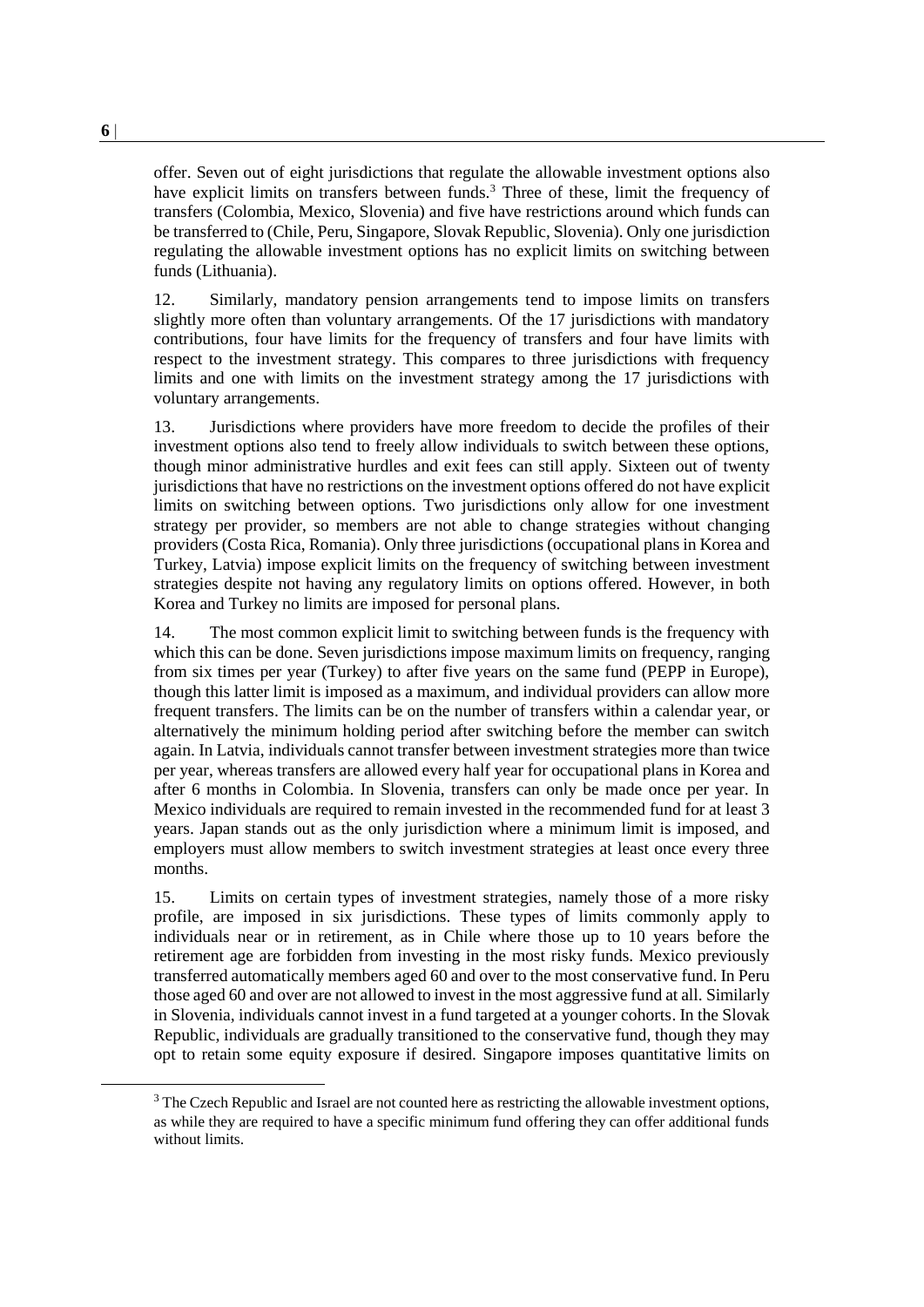investment in equities and gold. While Sweden does not impose any limits for occupational plans, the collective agreements made with the social partners may impose such limits.

16. Indirect barriers can also slow the process of transferring, but these barriers are not normally significant. Processing times to transfer funds remain under a week in all jurisdictions except Columbia, where transfers can take up to ten days. Lithuania and Mexico both require request to transfer funds in writing, and Mexico requires an additional confirmation from the member that they agree for the transfer to be executed. Singapore requires members who want to transfer funds out of the centralised provider's fund to take a questionnaire assessing their financial knowledge to ensure that they are aware of the risks they will be taking. Israel requires employer approval to transfer employer contributions such as those relating to severance.

17. Exit fees may also deter frequent switching. In Canada, for example, exit fees are commonly imposed if individuals switch within a minimum holding period. Other jurisdictions charge fees if the number of transfers exceeds a certain frequency (Czech Republic, Ireland, Lithuania). Some jurisdictions impose limits on the level of fees that can be charged (Colombia, Czech Republic, Estonia, Singapore).

#### *Limits on transfers between providers*

18. Limits are also commonly imposed on how often members can transfer their pension between different providers. It is sometimes argued that the ability to switch between providers can promote competition. However, frequent switching can also be a barrier to implementing long-term investment strategies and result in aggressive marketing and sales tactics that can result in worse investment outcomes.

19. Limits on the frequency of transfers between providers is common. [Table 2](#page-7-0) shows that nine jurisdictions out of 30 impose such limits (excluding plans linked to an employer when members can only change providers when changing employment). These limits range from changing once per month (Romania, and Costa Rica after one month with a provider) to after five years (PEPP in Europe), though this latter limit is imposed as a maximum and providers can allow more frequent switching. Colombia and Latvia both limit changes to once per year, and Estonia allows three times per year but transfers are only processed in January, May and September. Members having personal plans in Italy can change after two years with their provider. Both Mexico (before the recent change to target date funds) and Peru allow members to change providers before the minimum waiting periods of one and two years, respectively, if returns have been exceptionally poor. In Hong Kong, limits apply to employee contributions only, which can only be transferred once per year. The majority of jurisdictions with such limits (7 out of 9) have mandatory pension arrangements.

| Table 2. Limits on transfers between providers |  |  |  |
|------------------------------------------------|--|--|--|
|------------------------------------------------|--|--|--|

<span id="page-7-0"></span>

| Jurisdiction | Pension type                | Frequency                                     | Administrative<br>procedure | Processing<br>time | Fees             |
|--------------|-----------------------------|-----------------------------------------------|-----------------------------|--------------------|------------------|
| Australia    | Mandatory<br>superannuation |                                               |                             |                    | Exit fees banned |
| Canada       | Voluntary<br>Employer       | Changing<br>employment or<br>plan termination |                             |                    |                  |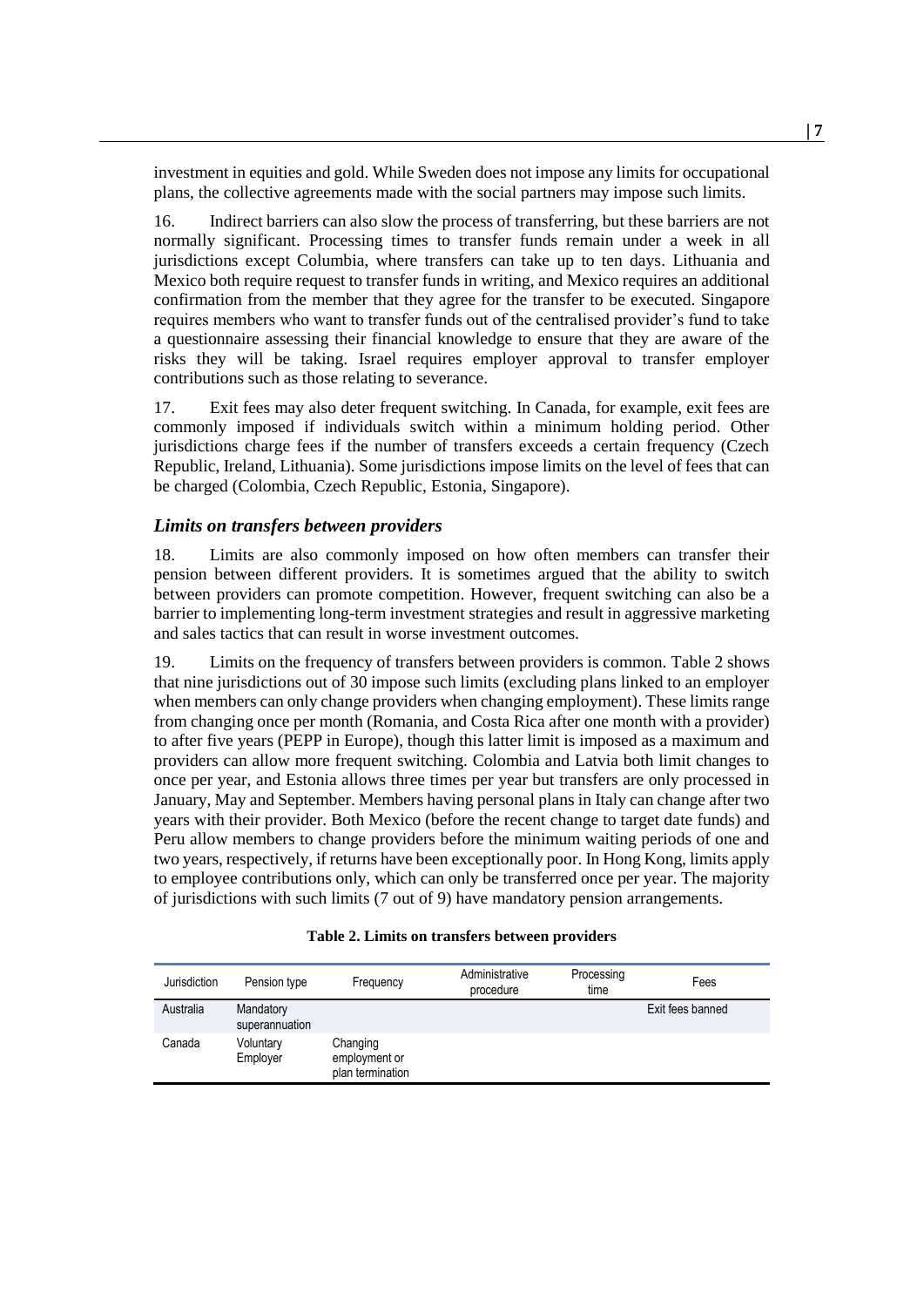| Jurisdiction         | Pension type                        | Frequency                                                                                                                                            | Administrative<br>procedure                                                          | Processing<br>time                                                                              | Fees                                                                                                                                                                                                                   |
|----------------------|-------------------------------------|------------------------------------------------------------------------------------------------------------------------------------------------------|--------------------------------------------------------------------------------------|-------------------------------------------------------------------------------------------------|------------------------------------------------------------------------------------------------------------------------------------------------------------------------------------------------------------------------|
| Chile                | Mandatory                           |                                                                                                                                                      |                                                                                      | Transfer<br>effective the<br>first day of<br>the following<br>month                             |                                                                                                                                                                                                                        |
| Colombia             | Mandatory                           | Within the private<br>system, once per<br>year; between the<br>public and private<br>systems every 5<br>years up to 10<br>years before<br>retirement |                                                                                      | Up to 30<br>days                                                                                | Up to 1% of the last<br>base monthly salary<br>subject to a maximum<br>of 4x the monthly<br>minimum salary                                                                                                             |
| Costa Rica           | Mandatory                           | After 1 month                                                                                                                                        |                                                                                      |                                                                                                 |                                                                                                                                                                                                                        |
| Czech<br>Republic    | Voluntary<br>participating<br>funds |                                                                                                                                                      |                                                                                      |                                                                                                 | Charge of up to CZK<br>800 if switch within 5<br>years                                                                                                                                                                 |
| Denmark              | Mandatory<br>Employer               | Changing<br>employment.<br>unless changing to<br>employer under<br>same collective<br>agreement                                                      |                                                                                      | No more<br>than 5 days                                                                          | Pots under 20 000 DKK<br>can be transferred free<br>of charge up to 3 years<br>after employment<br>terminates. Otherwise<br>fees are normally 1500-<br>1900, but the receiving<br>entity usually covers<br>these fees. |
| Estonia              | Mandatory                           | 3/year, in January,<br>May and<br>September                                                                                                          | 2 different applications<br>for moving existing<br>funds and future<br>contributions |                                                                                                 | Application fee of 1-2<br>EUR, normally paid by<br>the acquiring provider                                                                                                                                              |
| Europe               | Voluntary<br>Personal<br>(PEPP)     | After 5 years, or<br>less if the provider<br>allows                                                                                                  |                                                                                      |                                                                                                 |                                                                                                                                                                                                                        |
| Hong Kong<br>(China) | Mandatory<br>(Provident<br>Fund)    | For employer<br>contributions.<br>when changing<br>employment; for<br>employee<br>contributions, once<br>per year; if<br>personal, anytime           |                                                                                      | Within 30<br>days                                                                               | Not allowed                                                                                                                                                                                                            |
| Ireland              | Voluntary<br>Employer               | Changing<br>employment                                                                                                                               |                                                                                      |                                                                                                 |                                                                                                                                                                                                                        |
| Ireland              | Voluntary<br>Personal               |                                                                                                                                                      |                                                                                      |                                                                                                 | Exit fees not allowed                                                                                                                                                                                                  |
| Israel               | Mandatory                           | There may be a<br>vesting period in<br>some cases.<br>particularly relating<br>to insurance<br>coverage                                              |                                                                                      | Transfer only<br>takes place<br>after<br>individual<br>has<br>contributed<br>to new<br>provider |                                                                                                                                                                                                                        |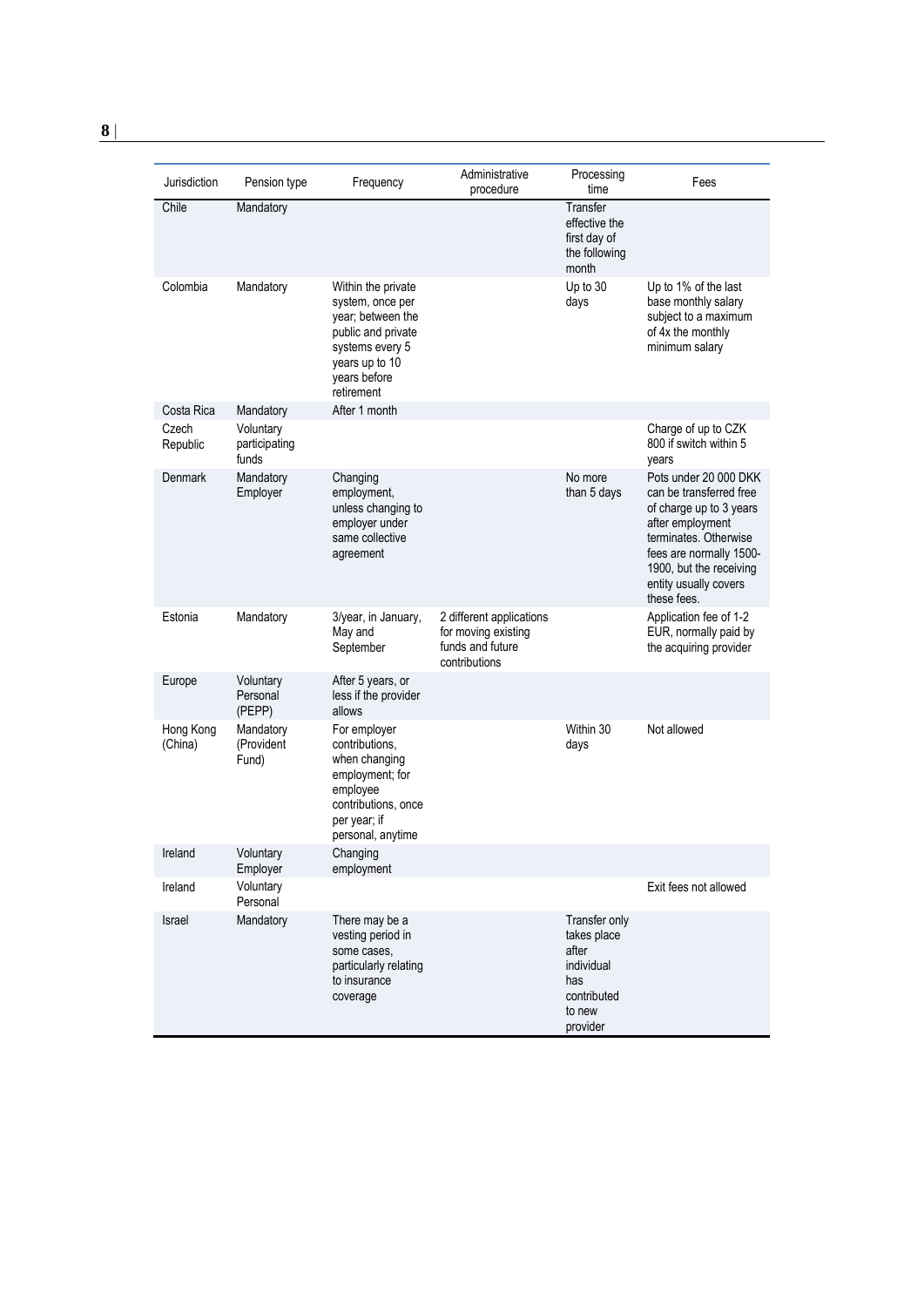| Jurisdiction                          | Pension type                         | Frequency                                                                                                                               | Administrative<br>procedure                                                                                                                                                                                                                                                    | Processing<br>time                                  | Fees                                                                                                                                                                                                                                                                                                                    |
|---------------------------------------|--------------------------------------|-----------------------------------------------------------------------------------------------------------------------------------------|--------------------------------------------------------------------------------------------------------------------------------------------------------------------------------------------------------------------------------------------------------------------------------|-----------------------------------------------------|-------------------------------------------------------------------------------------------------------------------------------------------------------------------------------------------------------------------------------------------------------------------------------------------------------------------------|
| Italy                                 | Voluntary<br>employer                | After 2 years or for<br>collectively agreed<br>plans when<br>changing<br>employer                                                       |                                                                                                                                                                                                                                                                                | Up to 6<br>months                                   | Limited to the<br>administrative cost of<br>processing the switch;<br>If arrangement is<br>collectively agreed,<br>future employer<br>contributions could be<br>lost.                                                                                                                                                   |
| Japan                                 | Voluntary<br>Employer                | Changing<br>employer                                                                                                                    |                                                                                                                                                                                                                                                                                |                                                     |                                                                                                                                                                                                                                                                                                                         |
| Japan                                 | Voluntarv<br>Personal<br>(iDeCo)     |                                                                                                                                         |                                                                                                                                                                                                                                                                                | Up to a few<br>months                               | Contributions made<br>during processing time<br>are held in cash                                                                                                                                                                                                                                                        |
| Korea                                 | Mandatory<br>employer                |                                                                                                                                         |                                                                                                                                                                                                                                                                                |                                                     |                                                                                                                                                                                                                                                                                                                         |
| Korea                                 | Voluntary<br>Personal (IRP)          |                                                                                                                                         |                                                                                                                                                                                                                                                                                |                                                     |                                                                                                                                                                                                                                                                                                                         |
| Latvia                                | Mandatory                            | 1/ year                                                                                                                                 |                                                                                                                                                                                                                                                                                |                                                     | Exit fees not allowed                                                                                                                                                                                                                                                                                                   |
| Lithuania                             | Quasi-<br>mandatory                  |                                                                                                                                         |                                                                                                                                                                                                                                                                                |                                                     | Transfer costs                                                                                                                                                                                                                                                                                                          |
| Mexico<br>(After<br>January<br>2020)  | Mandatory                            | after 1 year; a<br>second change<br>within the year if<br>poor returns                                                                  |                                                                                                                                                                                                                                                                                |                                                     |                                                                                                                                                                                                                                                                                                                         |
| Mexico<br>(Before<br>January<br>2020) | Mandatory                            | after 1 year; a<br>second change<br>within the year if<br>poor returns                                                                  |                                                                                                                                                                                                                                                                                |                                                     |                                                                                                                                                                                                                                                                                                                         |
| <b>New</b><br>Zealand                 | Voluntary<br>Personal<br>(Kiwisaver) |                                                                                                                                         | Application with new<br>provider, with proof of<br>address and bank<br>account                                                                                                                                                                                                 |                                                     | Potential exit fee from<br>existing provider                                                                                                                                                                                                                                                                            |
| Peru                                  | Mandatory                            | after 24 months:<br>180 days if poor<br>returns                                                                                         |                                                                                                                                                                                                                                                                                | 2 months                                            |                                                                                                                                                                                                                                                                                                                         |
| Poland                                | Voluntary<br>Personal (IKE,<br>IKZE) |                                                                                                                                         |                                                                                                                                                                                                                                                                                | Up to 14<br>days                                    | Changing provider<br>before 12 months can<br>incur additional fees                                                                                                                                                                                                                                                      |
| Romania                               | Mandatory                            |                                                                                                                                         | Written request with<br>validated application<br>to another fund                                                                                                                                                                                                               | <b>Transfers</b><br>take place<br>once per<br>month | Can be charged if<br>transferring within 2<br>years up to 5% of value                                                                                                                                                                                                                                                   |
| Singapore                             | Mandatory<br>(Provident<br>Fund)     | Not possible - a<br>single, centralised<br>provider                                                                                     |                                                                                                                                                                                                                                                                                |                                                     |                                                                                                                                                                                                                                                                                                                         |
| Slovak<br>Republic                    | Mandatory                            | Cannot switch<br>during the period<br>following the<br>application for a<br>pension benefit<br>until the offer is no<br>longer binding, | The individual must<br>have a signed<br>agreement with the<br>new provider, but then<br>must apply in person<br>for the Acceptance<br>Certificate from the<br>Social Insurance<br>Agency, which is<br>issued in printed form.<br>Employees must also<br>inform their employer. |                                                     | If less than one year<br>has elapsed since the<br>individual last switched<br>from one provider to<br>another, the individual<br>shall pay the Social<br>Insurance Agency (that<br>is responsible for<br>issuance the<br>acceptance certificate)<br>a fee of € 16 doe the<br>issuance of the<br>acceptance certificate. |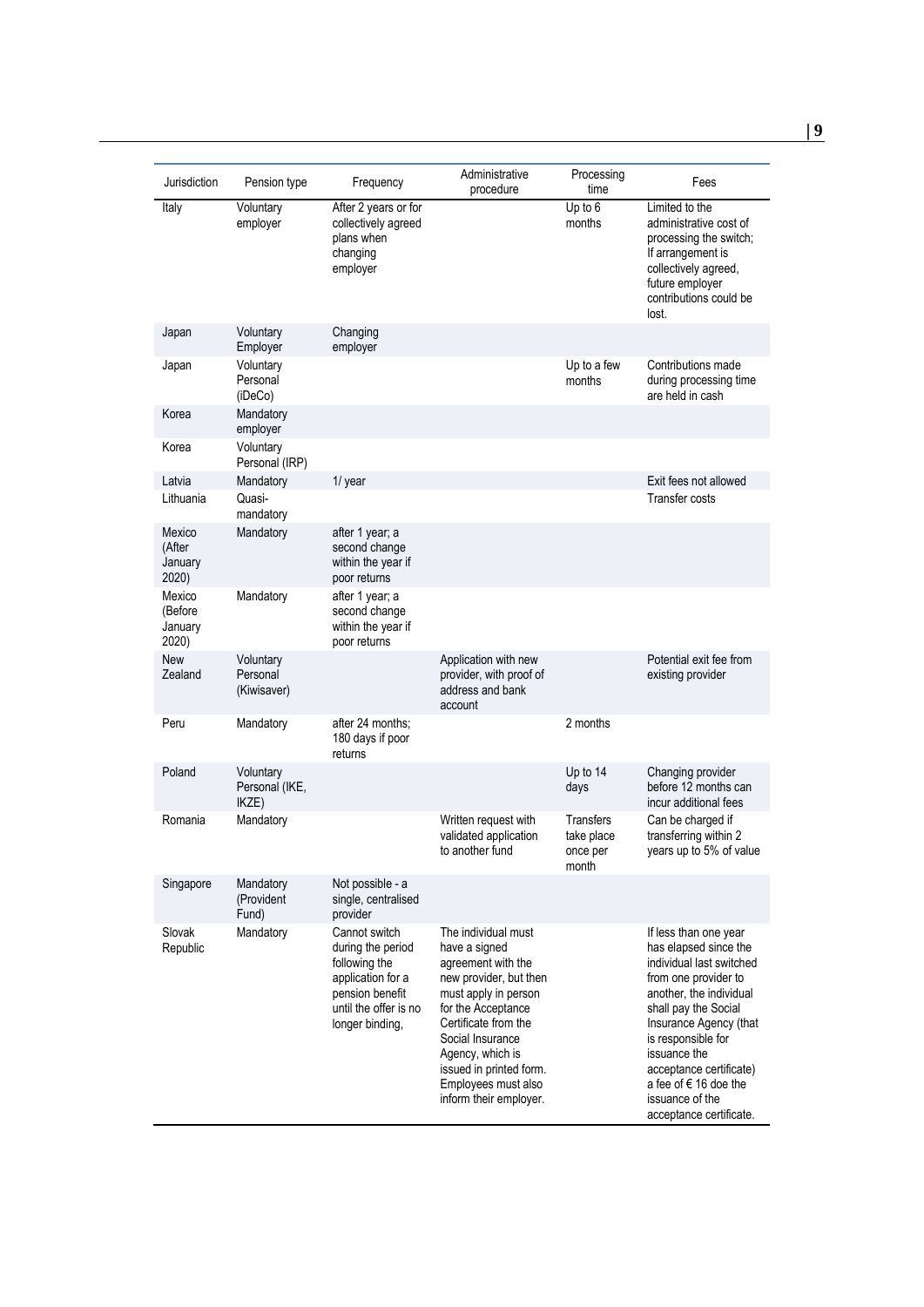| ٠<br>$\sim$ |  |
|-------------|--|

| Jurisdiction            | Pension type                                    | Frequency                                                                                                                                                                                  | Administrative<br>procedure                                                                                           | Processing<br>time                            | Fees                                                                                                                                     |
|-------------------------|-------------------------------------------------|--------------------------------------------------------------------------------------------------------------------------------------------------------------------------------------------|-----------------------------------------------------------------------------------------------------------------------|-----------------------------------------------|------------------------------------------------------------------------------------------------------------------------------------------|
| Slovak<br>Republic      | Voluntary<br>Personal                           | Cannot switch<br>during pay-out<br>period or after the<br>date on which the<br>individuals<br>conclude a<br>pension insurance<br>contract or<br>scheduled pension<br>payment<br>agreement. | The individual must<br>have a signed<br>agreement with the<br>new provider, and<br>apply for the change<br>in writing | Up to 30<br>days to<br>process<br>application | Up to 5% if changing<br>the during the first year;<br>not allowed thereafter                                                             |
| Slovenia                | Voluntary<br>supplementary                      | Changing<br>employment<br>(collective); no<br>limit (individual)                                                                                                                           | Written request                                                                                                       | Up to 3<br>months                             | Administrative cost up<br>to 15 EUR                                                                                                      |
| Spain                   | Voluntary<br>Personal                           |                                                                                                                                                                                            | Written request                                                                                                       | Up to 5 days<br>to order<br>transfer          | Not allowed except in<br>relation to the valuation<br>of transferred assets                                                              |
| Sweden                  | Mandatory<br>Premium<br>Pension                 |                                                                                                                                                                                            |                                                                                                                       |                                               |                                                                                                                                          |
| Sweden                  | Quasi-<br>mandatory<br>occupational<br>pensions | For collective<br>plans, can change<br>to another provider<br>in the same<br>collective<br>agreement. In<br>non-collective<br>agreements, it<br>depends on the<br>type of plan.            |                                                                                                                       |                                               | There is a current<br>proposal to limit<br>transfer fees for plans<br>under a collective<br>agreement.                                   |
| Turkey                  | Voluntary<br>Employer (EPS)                     | Changing<br>employment                                                                                                                                                                     |                                                                                                                       |                                               |                                                                                                                                          |
| Turkey                  | Voluntary<br>Personal (IPS)                     |                                                                                                                                                                                            |                                                                                                                       |                                               | Entrance fees are<br>typically charged, up to<br>a total of 8.5% of the<br>gross minimum<br>monthly wage during<br>the first five years. |
| United<br>Kingdom       | Quasi-<br>mandatory<br>Employer                 |                                                                                                                                                                                            | Financial advice<br>required for pots >30k<br>with a guarantee                                                        |                                               | Exit fees allowed                                                                                                                        |
| United<br><b>States</b> | Voluntary<br>Employer                           | Changing<br>employment                                                                                                                                                                     |                                                                                                                       |                                               |                                                                                                                                          |

20. Long processing times can serve as indirect limits on the frequency of transfers, and processing times for changing providers tend to be longer than those to change funds within a provider. Transfers can take up to several months in Italy, Japan, Peru, and Slovenia and over a week in Chile, Colombia, Hong Kong, Poland, Romania, and the Slovak Republic. In Israel, the transfer only takes place after the individual has made contributions to the new provider.

21. Other administrative procedures requiring individuals to make more effort or spend more time, can slow the transfer process and act as a deterrent for frequent transfers. In the United Kingdom, members are required to receive financial advice when transferring an account over 30 000 GBP that offers a guarantee. Romania, Slovenia, and Spain require that transfer requests be submitted in writing and the Slovak Republic requires an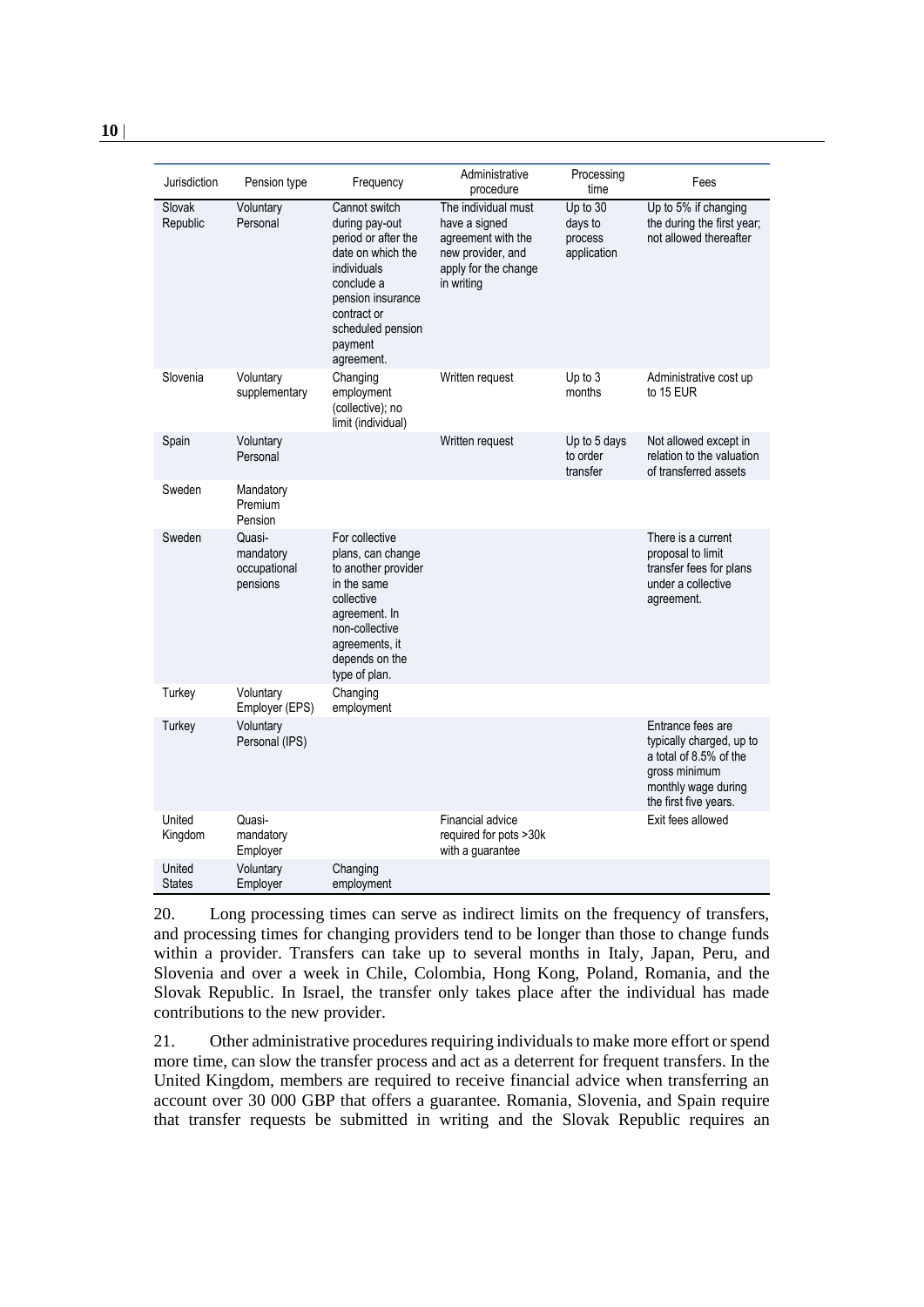application in person for the mandatory arrangement Estonia requires two separate applications for transferring future contributions and transferring existing assets.

22. Additional costs or fees can also make transfers less appealing. Providers in numerous jurisdictions can charge exit fees for transferring providers. Some jurisdictions have imposed caps on how much can be charged (Colombia, Czech Republic, Italy, Romania, Slovenia, Turkey). Additionally, jurisdictions may impose certain conditions for exit fees to be charged (Czech Republic, Denmark, Estonia, Poland, Romania, Slovak Republic, Turkey). While in principle, individuals in collectively agreed plans in Italy can switch freely after two years, they would lose future employer contributions if leaving their industry's pension scheme. Some jurisdictions have banned exit fees altogether (Australia, Hong Kong, Ireland, Latvia).

#### **Regulation of financial advice for retirement**

23. The regulatory framework for financial advice in many jurisdictions includes tools that regulators and supervisors can use to ensure that financial advice is appropriate and not harmful to consumers. Mass recommendations from unregulated financial advisors for individuals to change investment funds can be harmful as they can result in significant transfer volumes that are having a material impact on asset prices and exchange rates, with implications for market stability. "Financial advisors" advertising themselves as experts whose advice will help pension savers to time the market and take advantage of price fluctuations by switching between conservative and aggressive funds can be particularly harmful, as timing the market is generally not possible. Such recommendations can also have a negative impact in people's long-term retirement saving because they emphasise a short-term view of investment and ignore the savers long-term investment horizon. Moreover, conflicts of interest that advisors face need to be regulated regardless of the channel used to provide the retirement investment advice, including subscription services through mobile phone applications.

24. The regulation of financial advice needs to address several aspects of the provision of financial advice. First, it needs to define to which type of advice the regulations apply. Afterward, it can specify qualification requirements for individuals to be able to provide financial advice, the type of information financial advisors need to disclose, duty of care standards, and how financial advisors can be remunerated. Many jurisdictions are also looking at how to ensure that requirements for advice provided via different distribution channels are covered by the regulatory framework.

#### *What type of financial advice is regulated?*

25. The types of advice differ in the extent to which they are tailored to specific individuals. The most basic type of financial advice is guidance, which provides only objective factual information without any specific recommendation. General advice goes further by providing a recommendation, but with no consideration of personal circumstances. Personalised advice is tailored to the specific characteristics of the individual, including their demographic profile, family situation, financial situation, risk tolerance and financial knowledge. Personalised advice can distinguish between simplified (or scaled) advice, and comprehensive advice. Simplified advice provides advice for a specific financial question without necessarily considering an individual's full financial situation. This could be the case, for example, in considering how to invest one's pension contributions. Comprehensive advice goes further by considering an individual's entire situation, and could include, for example, how much additional pension contributions are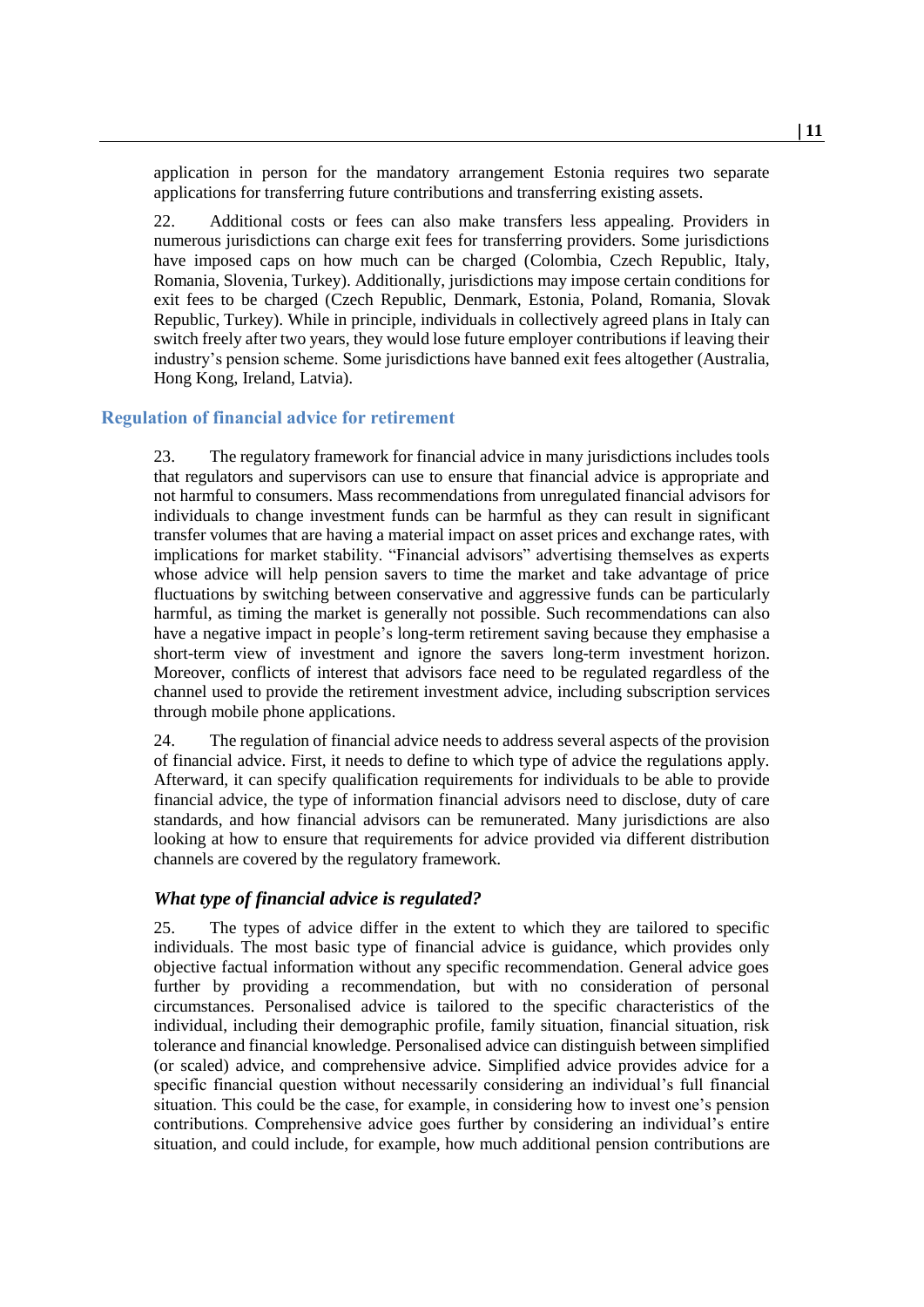needed to be comfortable in retirement given other income sources and expected expenses. Different regulations can apply to different types of advice, with personalised advice generally subject to more strict regulation than guidance.

26. The clarity of the definitions of different types of advice matters, because different regulations can apply to different types of advice. In the UK, regulation applies to any type of advice where a recommendation is given, regardless of whether it is personalised, though stricter standards can apply to personalised and comprehensive advice. In Australia and the European Union, only personalised advice is considered to be in scope. In Australia, advice about switching a pension provider or to divert future contributions to another provider is always considered to be personal, regardless of the format of how this advice is provided.

27. The purpose of the advice may also determine the applicable regulation. In the United States, for example, advice related to retirement is subject to a separate legal provision and regulation than financial advice for other objectives. As such, advisors providing financial advice for certain retirement plans are subject to different requirements (e.g. fiduciary standards) than broker/dealers or financial advisors that provide advice for other purposes.

28. The regulatory perimeter of advice is a subject of debate in several jurisdictions. First, the line between guidance and general advice has proven to be a concern in Canada, the United Kingdom and the United States. Employers in these jurisdictions have been reluctant to provide guidance or information to their employees related to their pensions for fear of not complying with the stricter regulatory requirements for general advice. As a result, authorities in these jurisdictions have had to clarify the boundary between guidance and general advice and what information the employer can safely provide. In other jurisdictions, there has also been a reluctance by financial advisors providing personalised advice to provide simplified advice with limited scope due to fears of regulatory liability. Both New Zealand and the United Kingdom have had to clarify the boundary between simplified and comprehensive advice in order to provide comfort to advisors that they are complying with the necessary regulations.

29. Where doubt remains about the regulatory perimeter, many jurisdictions prioritise the likely perception of the client, regardless of any disclaimers that may be offered suggesting that the advice is not within the regulatory perimeter. This is the case in Australia, where any disclaimer cannot diminish legal compliance with the rules, and the substance of the recommendation will override any disclaimer. Avoiding regulatory liability through disclaimers has been an issue in particular for advice offered through digital platforms. European regulators have likewise responded by considering how consumers are likely to perceive the recommendations in their application of regulatory requirements.

30. Regulation can address many facets of the provision of financial advice. The first question the regulatory framework should address is who can provide advice and what requirements they need to meet to do so. Secondly, the information the advisor is required to disclose to consumers should be defined. Third, regulation should determine how much care advisors need to put into the advice they provide. Finally, there may be limitations regarding how advisors can be remunerated for providing financial advice to avoid conflicts of interest.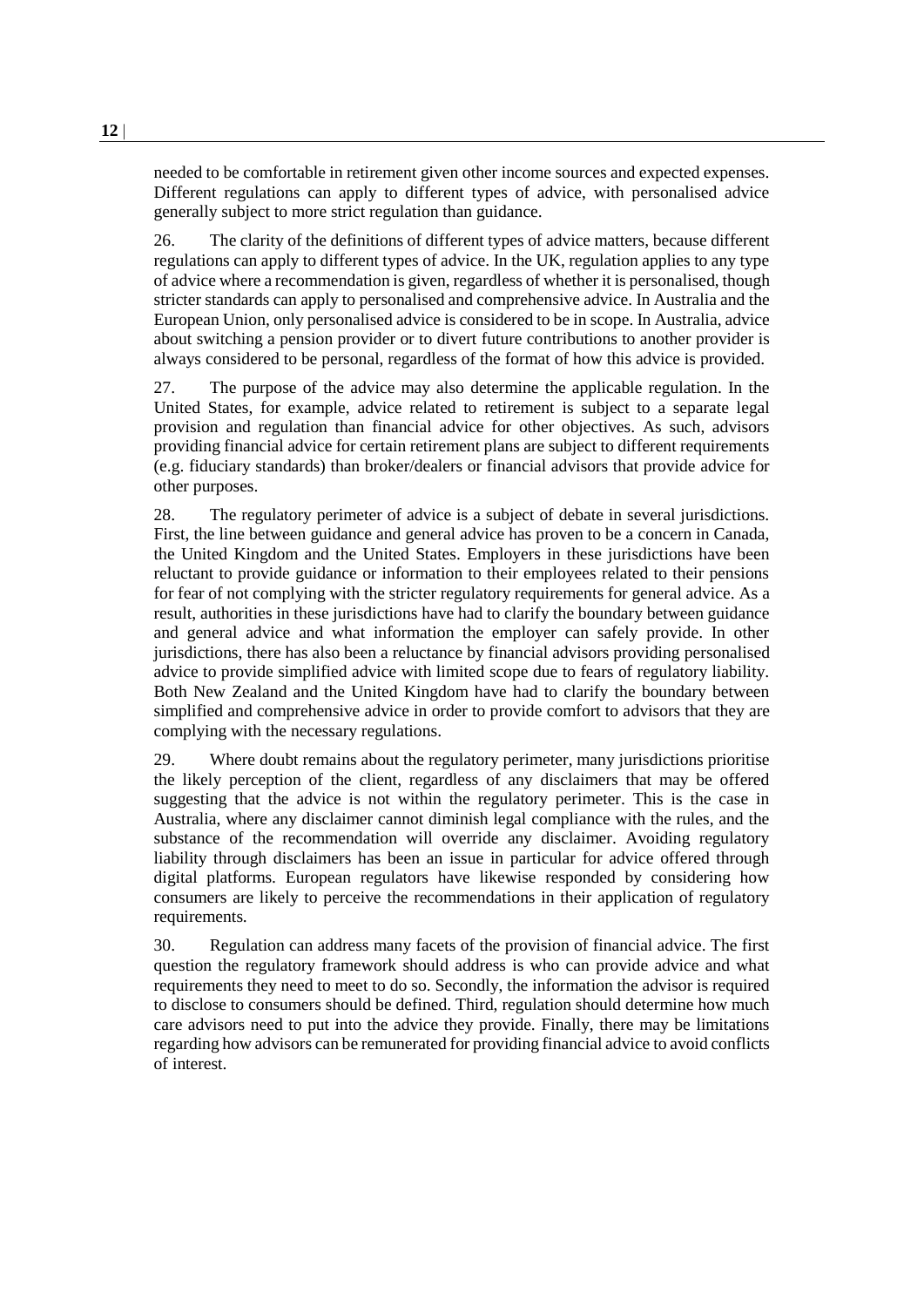#### *Who is allowed to provide financial advice?*

31. Financial advisors that provide recommendations are generally required to be registered with the supervisory or regulatory body to obtain a license to operate. In Australia, for example, even advisors giving general advice are required to obtain a license.

32. Requirements to obtain a license can include minimum levels of education, completion of exams or other requirements, fit and proper requirements, or ongoing education to maintain skills and knowledge.

33. Many jurisdictions have moved to increase the minimum qualification requirements for financial advisors. Efforts to do so have been carried out in Australia, Canada, the European Union, New Zealand and the United Kingdom.

34. Continued professional development requirements are also becoming more common, with requirements introduced in several of these jurisdictions. Additional requirements may be imposed for certain types of products. Not all financial advisors may be allowed to recommend certain complex products such as derivatives (e.g. New Zealand).

35. There tend to be fewer requirements around those providing only guidance. In several jurisdictions, such as Australia and the United Kingdom, low-cost government agencies have been set up to ensure that the public has access to accurate information regarding financial and retirement planning. Pension funds also commonly provide general guidance on their websites in the form of calculators and other tools that can help individuals determine the expected outcomes from different savings and investment strategies.

36. However, it can sometimes be complicated to determine whether some information sources should or do provide guidance or general advice, particularly when there is a commercial interest behind the suggestions made. There is a fine line, for example, between these types of advice and commercial marketing. Several jurisdictions have moved to limit marketing materials in response to specific consumer protection concerns that have arisen. In Lithuania, any advertisement relating to pension accumulation may only contain factual information that are included in the official periodic reports issued, while Poland has completely banned pension-related marketing. In Romania, agents are not allowed to interfere in the process of a member switching a pension provider. In France, the Sapin II law forbids any marketing of forex products to retail consumers due to their risky and complex nature.

## *What information do financial advisors need to disclose?*

37. Disclosure requirements are important to further the transparency of the content and nature of the advice provided, the cost of this advice and any potential conflicts of interest that the financial advisor faces. Clearly defining the type of advice provided – whether it is independent, or personalised – clarifies the regulation that should be applicable. Disclosure of all applicable fees is important for the consumer to understand how much they will be paying for the advice. Disclosure of any conflicts of interest, including any commissions that the advisor will receive from the sale of a financial product, may encourage advisors to avoid conflicts of interest and help consumers to understand the incentives of the advisor to recommend certain products. More jurisdictions (e.g. United Kingdom) are also requiring that the advisor provide a suitability report explaining why the recommendation is appropriate for the client.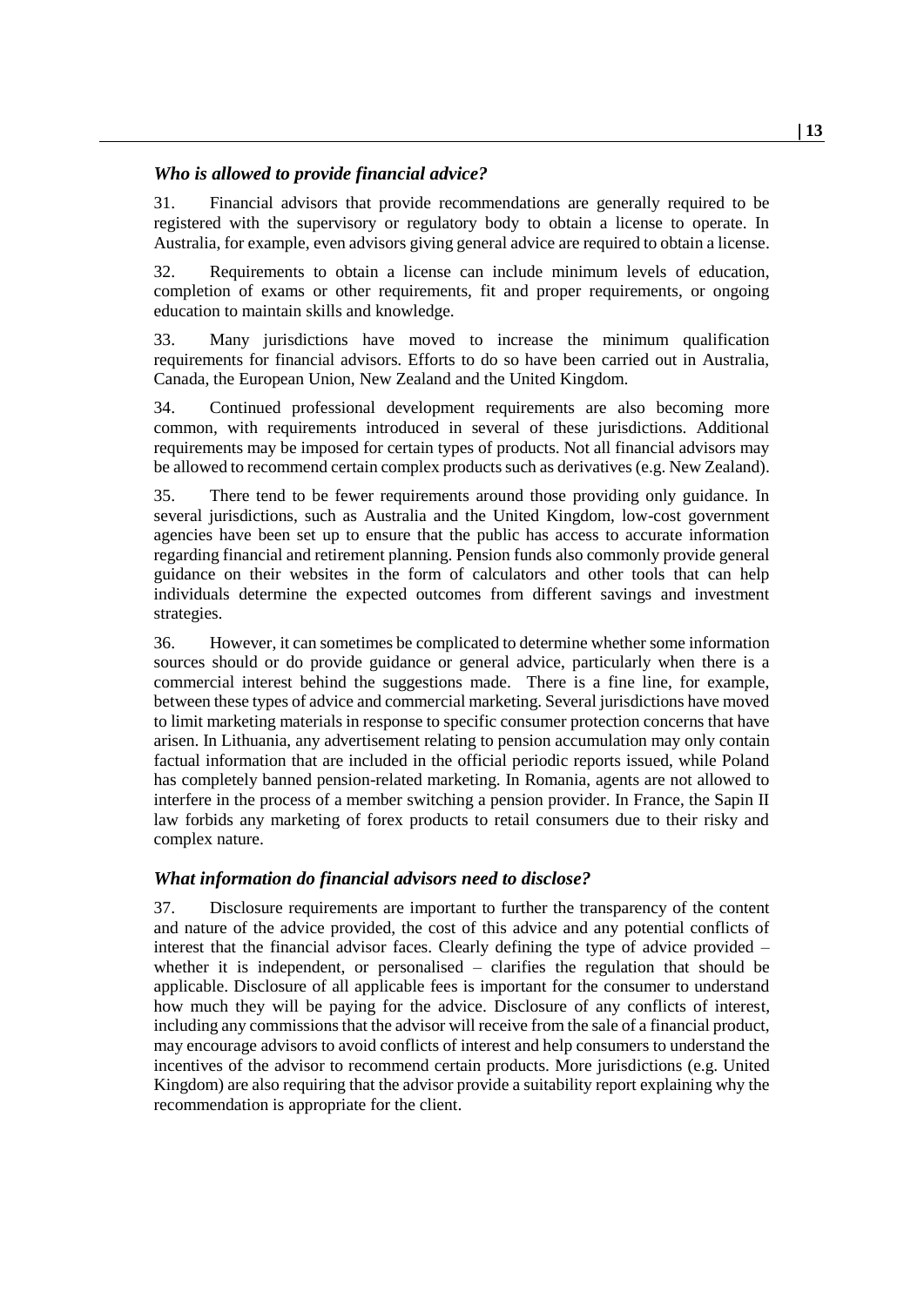38. Regulators and supervisors are increasingly recognising the limitations of disclosure. Most jurisdictions have historically relied primarily on disclosure to address the issue of conflicts of interest in financial advice. Jurisdictions are now trying to simplify disclosures and make them more understandable (e.g. Canada, European Union, New Zealand, United States). Some jurisdictions are also increasing the disclosure about ongoing advice and assessment of suitability (e.g. Australia, European Union). They are also trying to address challenges related to the conflicts of interest in financial advice through other mechanisms such as requirements for a written policy to manage conflicts of interest and restrictions around how advisors are compensated for their services.

## *What is the duty of care for the financial advisor?*

39. Duty of care standards require financial advisors to act ethically when providing recommendations to consumers. The requirements as to the extent of care that the advisor must take can vary depending on the type of advice being provided. However, an advisor making any recommendation, regardless of whether it is personalised, normally cannot mislead or deceive the client and must act with care, skill and diligence. For example, in Lithuania, pension funds cannot publish anything incorrect, unclear or misleading, and any advisory service is required to base communications on a pension calculator that is correct and transparent about its assumptions.

40. On top of providing clear and correct information, advisors providing personalised advice are required to understand the client's profile and financial situation in order to determine whether the recommendation provided is appropriate. Factors to take into account include age, family situation, financial situation, financial knowledge, investment experience and objectives as well as risk appetite.

41. Given an assessment of these factors, regulation generally requires that the financial advisor provide advice that is either suitable for the client or in their best interest. A suitable recommendation is one that is reasonable given the client's needs. One that is in their best interest requires that the advice is free from bias and that advisor to put the interests of the client above their own interest. As such, it expressly forbids advisors to make a recommendation because they themselves would benefit more (through commissions or otherwise). Written conflicts of interest policies may also be required to ensure that any potential bias is either managed or eliminated (e.g. Canada, European Union, United States).

42. Jurisdictions vary as to whether and how they apply requirements for advice to be either suitable or in the best interest of the client. Australia, for example, requires that pension advice be in the best interest of clients, whereas Mexico requires only suitability. Numerous jurisdictions have struggled with a uniform application of duty of care standards to different types of advisors. In the United States, only independent advisors are currently held to a best interest standard. A proposed measure to apply this standard also to advisors providing financial advice for retirement was rescinded, and is now being replaced with a broader measure known as "Regulation Best Interest". This will apply to all financial advisors and broker/dealers, and requires that they act in the client's best interest, but does not require the typical interpretation of best interest that they follow a fiduciary standard of 'undivided loyalty and good faith'. Rather, it only requires a reasonable justification for the appropriateness of the advice.

43. The US and Europe present two case studies relating to the application of duty of care that could be relevant to the current situation of unregulated advisors in Chile. The first is the practice of 'scalping' in the US, which was deemed to be fraudulent. The second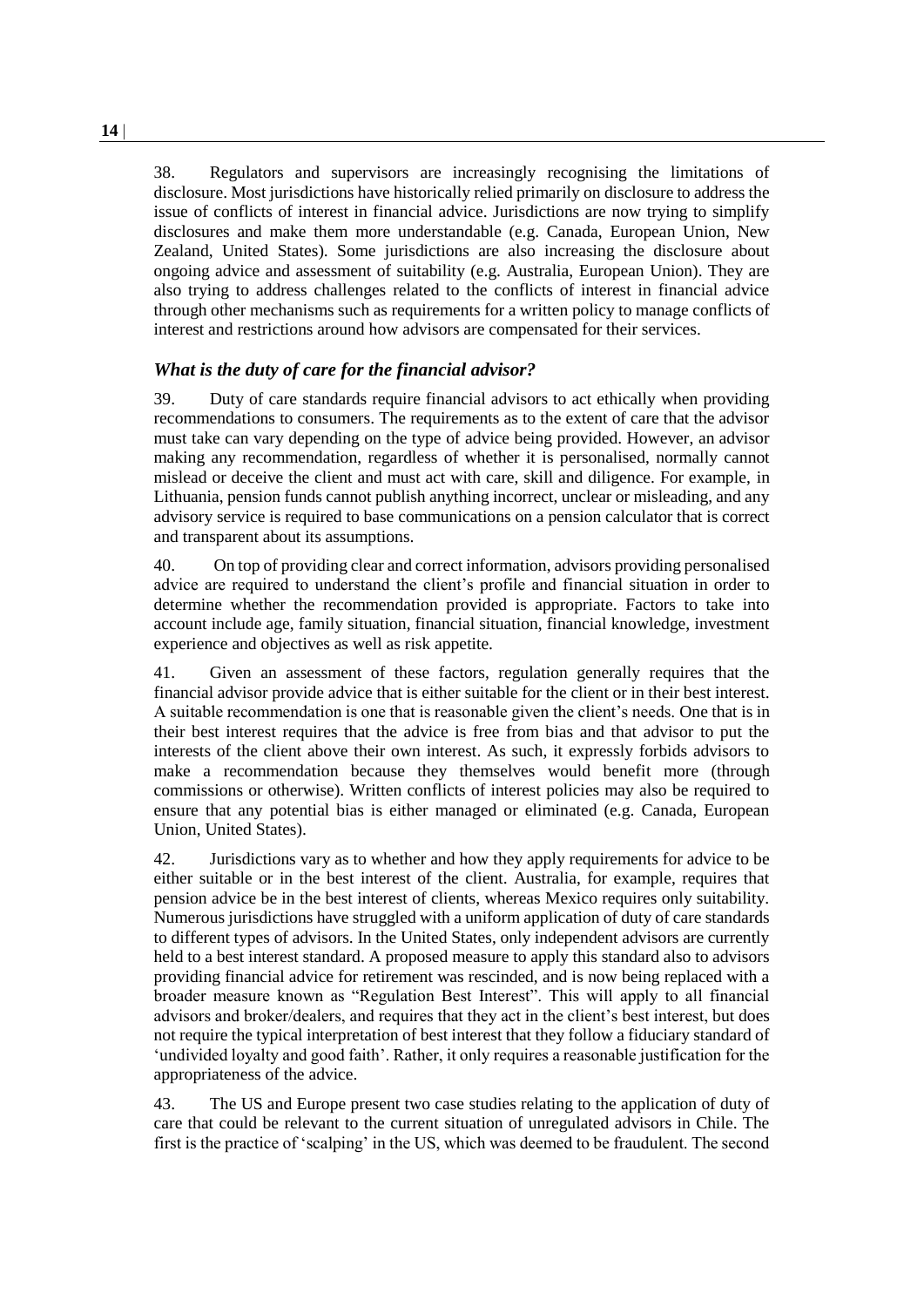is the emergence of social trading, which was not typically regulated under the existing regulatory frameworks.

44. In the United States there was a certain financial advisor practice referred to as 'scalping', where the advisor would purchase a large amount of a certain stock that he would then recommend to all of his clients. After the price rose due to the increased demand, he would sell the stock and benefit from the increase. The courts found that this practice violated the anti-fraud provision in the law that prohibited advisors from any actions that could deceive his client. This conclusion was justified based on the clientadvisor relationship and the fiduciary duty of advisors, as the advisor was clearly putting his own interests above those of the clients.

45. More recently, electronic trading platforms have emerged that allow subscribers to copy, or mirror, the trading strategies of other 'expert' traders. Such platforms often fall through the cracks of existing regulatory frameworks, and are classified as simple brokers executing the desired trades. However, under new EU regulation (MIFID II), platforms on which trades are performed automatically are now classified as asset managers. This places additional regulatory requirements on these platforms not only with respect to disclosure but also with respect to due diligence. Investors are now required to fill out a profiling questionnaire to determine their financial knowledge and risk tolerance in order to establish a minimum level of suitability of the investment strategy that they will copy. Furthermore, the traders that investors are allowed to copy must meet some minimum criteria relating to trading experience and having reasonable trading strategies.

46. Platforms that require the individual to confirm execution of each trade rather than automating the process are classified as providing simplified advice under MIFID II. As such, they are subject to the relevant due diligence and suitability requirements, and it must be clear that determining suitability is the responsibility of the platform and not of the client.

## *How can financial advisors be remunerated?*

47. Some jurisdictions have imposed limits as to how financial advisors are allowed to be remunerated for their services in order to eliminate some of the conflicts of interest that they face. Australia, the Netherland and the United Kingdom have completely banned all conflicted remuneration for advisors, including commissions as well as volume targets and kickbacks. Denmark and Finland have banned commissions for independent insurance brokers only. Other commissions that regulation has specifically targeted due to their opacity are trailing commissions. Canada has banned these types of commissions, and Australia has imposed a cap. Mexico has introduced a claw back of the commission that agents receive to switch pension providers, reducing the total compensation if the client does not remain with the new provider for at least 30 months, providing a disincentive for advisors to recommend frequent switching. Financial advisors in Mexico are also forbidden from receiving kickbacks from the advice they provide.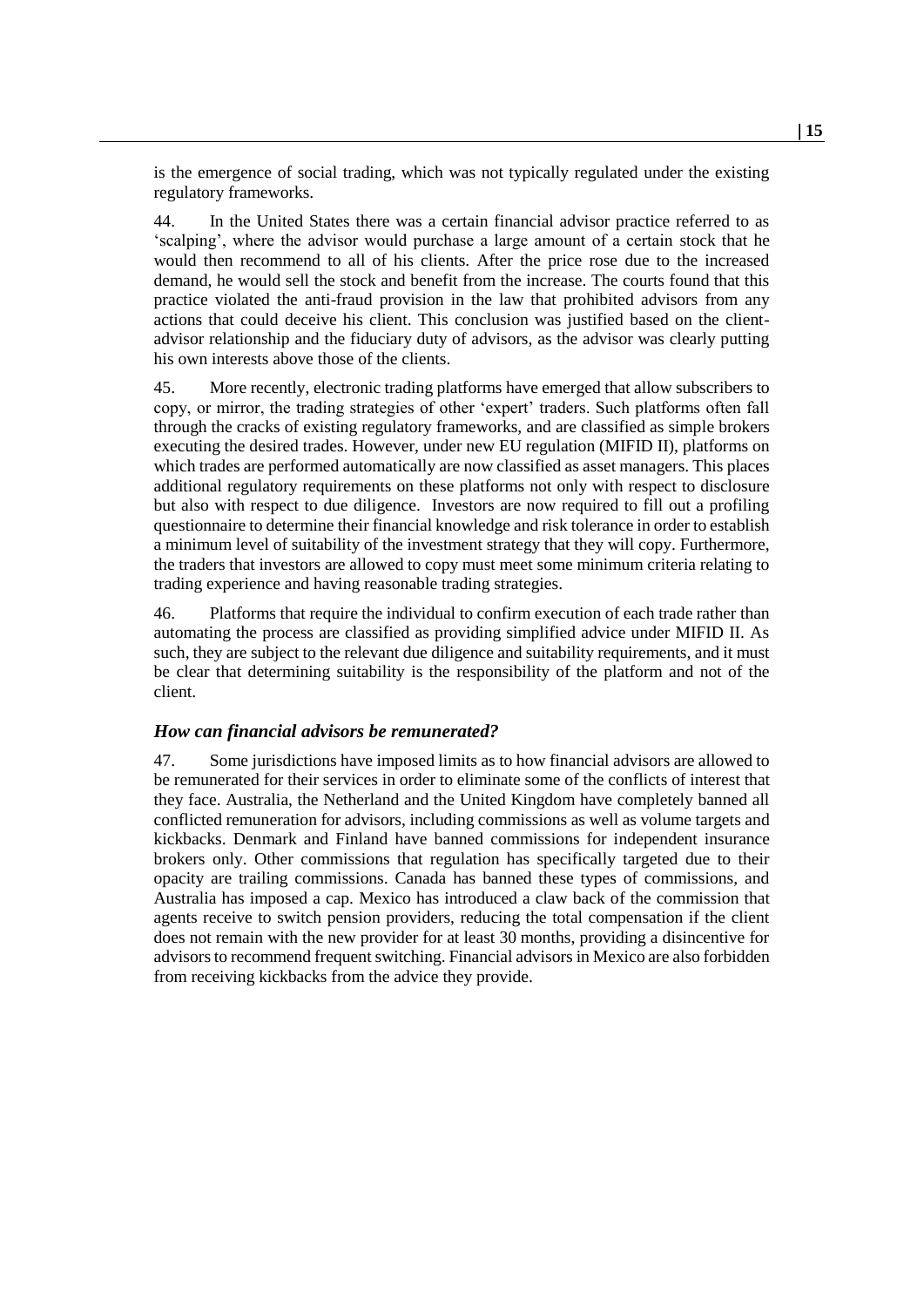# **Part II. Drivers and implications of investment fund switches for retirement savings**

48. Members of individual defined contribution (DC) retirement savings accounts in some countries can switch between different funds or investment strategies. The ability for savers to make their own investment decisions intends to allow individuals to invest in a manner consistent with their own risk tolerance and investment horizon. However, in reality, individuals have low levels of financial literacy and may not be necessarily well equipped to make these types of investment decisions on their own. As such, they may look to external advice or assistance to make investment decisions for them.

49. The ability to switch investments could affect retirement income levels, the investment strategies of pension funds and the economy as a whole. Moreover, certain factors could lead retirement savers to switch more frequently, and in large volumes. Therefore, it is important to balance allowing flexibility to switch pension funds or investment strategies and ensuring that the likelihood of any potential negative effects is minimised.

50. This report provides an overview of the main drivers that can lead individuals to transfer their assets from one investment strategy to another and the implications that these transfers can have for the pension system. The first section looks at the factors that can lead individuals to switch investment strategies in a way and manner that may not be conduce to better outcomes. The discussion looks at the investment context, individual demographic profiles, behavioural biases, and the inclination to follow financial advice. The second section then considers the implications that these switches can have at the individual level, for the pension funds' investment, and for the financial system as a whole.

#### **Potential factors for switching investment strategies**

51. There are numerous factors that can lead individuals to change investment strategies. Contextual elements matter, and savers demonstrate different trading behaviour in different investment settings. Certain demographics may be more prone to switching investments than others. Various behavioural biases can also lead to trading strategies that may not be optimal, and past trading experience may influence an individual's tendency to trade in the future. These factors can also contribute to the influence that financial advisors have in their recommendations to switch investments.

#### *Investment context*

52. Individuals tend to trade less with pension savings compared to other types of investment accounts. Indeed, those having a discount brokerage account in the United States traded over five times more than individuals traded within their 401(k) DC pension savings account (Agnew et al., 2003). Lower levels of trading for retirement accounts are expected, as people with brokerage accounts are self-selected and are not likely to be representative of the larger investment population (BILIAS et al., 2010). Retirement savings accounts cover a broader proportion of the population, particularly where this savings is mandatory.

53. The majority of individuals do not regularly switch investments within their DC pension savings accounts. Over a four-year period in the late 1990s, 87% of the individuals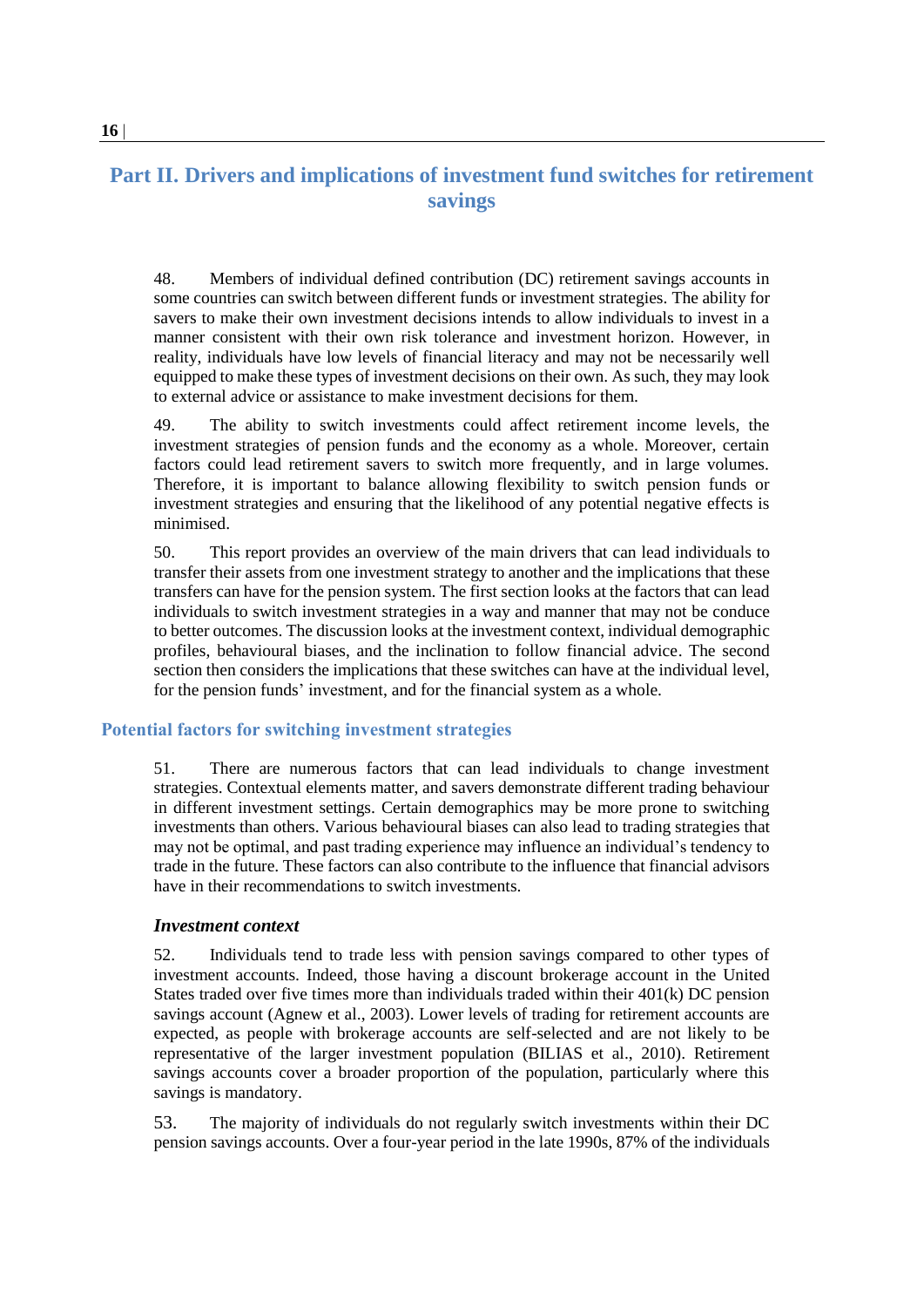in a sample of 401(k) participants made no trades, and only 7% traded more than once. On average, the sample traded once every 3.85 years with an average annual turnover of 19% (Agnew et al., 2003). This tendency was confirmed with a later study on  $401(k)$ participants, showing that 80% of participants made no trades and only 9% traded more than once over a period of two years (Mitchell et al., 2011). Another study showed that nearly three-quarters of the participants in the TIAA-CREFF plan for academics made no changes to asset allocation over a longer period of ten years (Ameriks & Zeldes, 2000).

54. The existence of a default investment strategy within DC pension arrangements may reinforce individuals' tendency towards inertia and to not actively choose a different strategy. The extent to which individuals remain invested in the default investment strategy varies significantly from one jurisdiction to the next, though in all cases the proportion that do remain in the default is significant. In Peru, 92% of pension savers are invested in the default fund for their age (Superintendencia de Banca, 2019). Similarly, in Sweden, 91.6% of new enrolees to the Premium Pension do not actively chose their investment strategy (Cronqvist & Thaler, 2004). Other jurisdictions demonstrate a lower but still significant proportion of savings that stays in the default investment strategy. In Singapore, 70% of non-housing savings stays in the default fund (Fong, 2020). In the US, investment in the default exceeds 60% in some cases, though other studes have shown lower levels of around 30% (Madrian & Shea, 2001) (Beshears et al., 2006). In Latvia, 25% of participants remain fully invested in the conservative default fund (OECD, 2018).

55. The experience of Chile fits this international evidence. However, there is a worrying trend. Most pension savers in Chile invest in the default strategy, although the proportion of pension savers invested in the default has decreased significantly over the last decades. In 2002, 84% of participants remained invested in the default option, but by 2006 this proportion had fallen to 66% (Tapia & Yermo, 2007).

56. Similarly, earlier percentages of Chilean participants that actively traded their pension accounts were in line with international observations. Over a period of ten years from 2007-2016, 6.6% of participants made active changes to their pension investment (Villatoro et al., 2019).

57. However, more recently the trading levels observed in Chile are significantly higher than those generally observed for pension accounts elsewhere. The proportion of participants actively trading has increased from 6.3% in 2014 to a high of 18.7% in 2018, decreasing slightly to 17.7% in 2019. The volume of transfers has correspondingly increased, reaching 28.5% of total assets invested in 2019, and daily switching requests in the same direction have represented up to 20% of a fund's value. In addition, 59% of individuals transferring during this period have done so more than once (Superintendencia de Pensiones, 2020). This increase in trading volumes and frequency could be linked to the appearance of unregulated financial advisors targeting retirement savers.

## *Demographics*

58. Certain demographic groups are more prone to active trading than others. In particular, active traders tend to be men with higher incomes. Higher income males demonstrate more active trading behaviour within their 401(k) investments and brokerage accounts in the United States (Mitchell et al., 2011) (Agnew et al., 2003) (Barber & Odean, 2001). Active traders also tend to be older and married (Agnew et al., 2003). Higher income men in Singapore also tend to more actively trade their pension savings, however in contrast to the United States, they are more often young and single (Fong, 2020).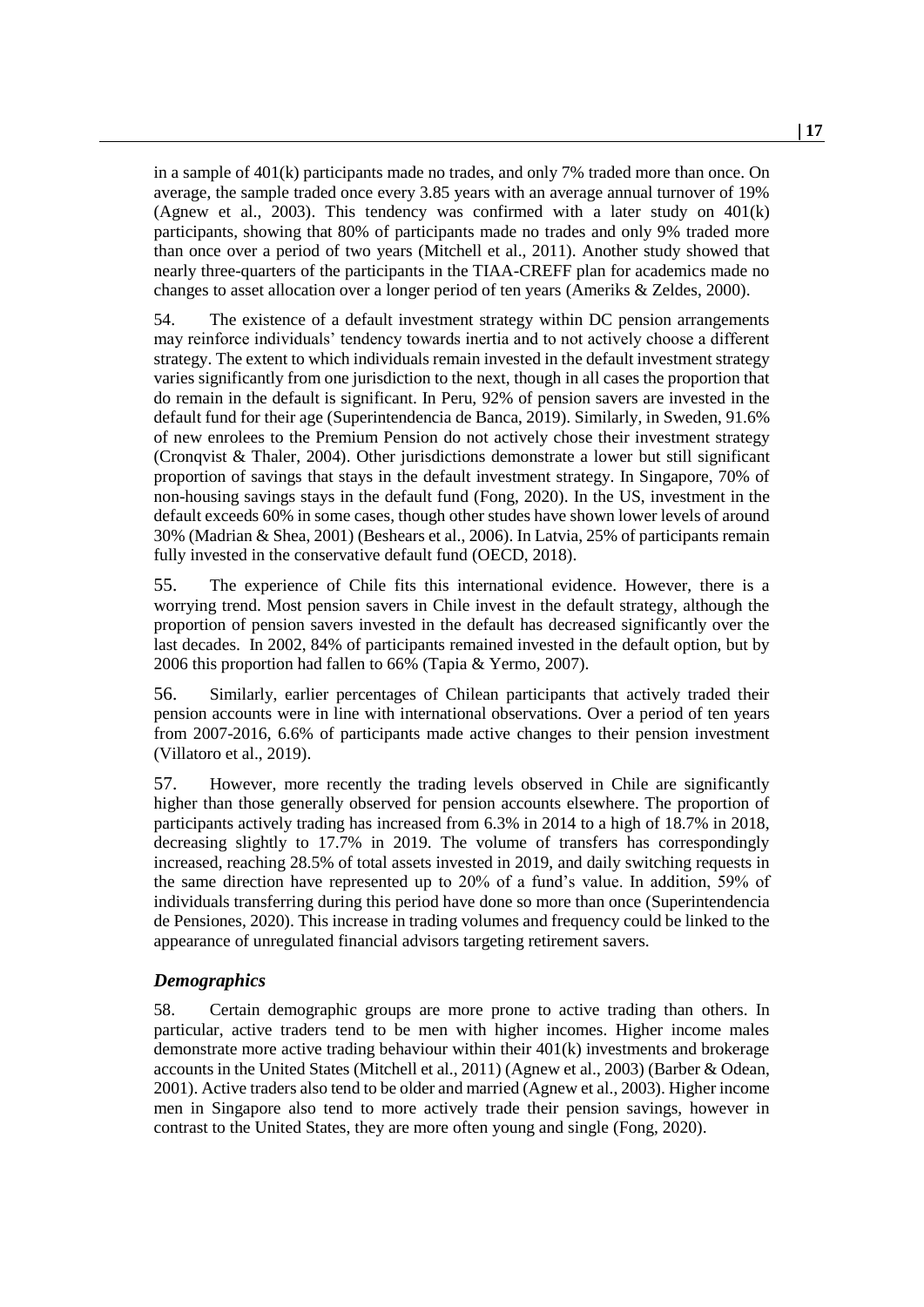59. While men have a tendency to more actively trade, they are not necessarily more inclined on average to actively choose an alternative investment strategy to the default. Younger women in Sweden are more likely to actively choose their pension investment (Cronqvist & Thaler, 2004). Women in Chile are more likely to not be in the default investment fund (Kristjanpoller & Olson, 2015). Nevertheless, in Peru a higher proportion of women than men remain invested in the default fund (Superintendencia de Banca, 2019).

60. The demographic profile of those following the recent unregulated financial advisors trying to time the market are in line with demographics that tend to actively trade elsewhere. That is, the active traders in Chile tend to be young men with more wealth and education (Villatoro et al., 2019)(Da et al., 2017). Two-thirds of those switching their investment strategies have been men, and the average age is around 42 (Superintendencia de Pensiones, 2020).

## *Investor biases*

61. There are numerous biases that can lead individuals to overtrade, and potentially be more susceptible to following recommendations to time the market or reallocating their investments during large market movements. Biases include overconfidence, anchoring, and herding. Individuals' past trading experience can also affect their propensity to continue to trade in the future. However, while the prevalence of behavioural biases on investment decisions is well-documented, most studies have taken place in the context of brokerage accounts.<sup>4</sup> Finally, some biases may be more acute with certain demographics, such as wealthier men, which can contribute to their propensity to actively trade.

## *Overconfidence*

62. Overconfidence is an overestimation of one's skills and knowledge, and is a widely documented bias among retail investors, particularly those with brokerage accounts (Odean, 1999). Overconfidence typically leads to excessive trading and increased market volatility (Odean, 1999). This bias can manifest itself through the over extrapolation of past returns, leading individuals to react slowly to recent relevant information and resulting in positive feedback trading to buy past winners and sell past losers (Kim & Nofsinger, 2007). Investors tend to demonstrate more overconfidence in bull markets, and exhibit higher frequency of trades following gains (Chuang & Susmel, 2011).

63. There is some evidence that overconfidence may be contributing to increased trading volumes in Chile. Trading behaviour has tended to follow short-term observed trends and to demonstrate a strategy independent from market fundamentals (Da et al., 2017). Investors attempting to time the market following the unregulated financial advice trade more often, in line with the observations that overconfidence in trading abilities (and ability to beat the market) contribute to excessive trading (Villatoro et al., 2019).

## *Anchoring*

64. Anchoring is the tendency to rely primarily upon recent or salient information in one's assessment of a situation, regardless of its relevance to the problem at hand. In an investment context, this can lead investors to place too much importance on recent prices

 $4$  It is important to highlight that trading in the context of the Chilean pension system presents a key difference from this context in that the investment possibilities are limited to the five managed funds and does not allow for trading in individual stocks.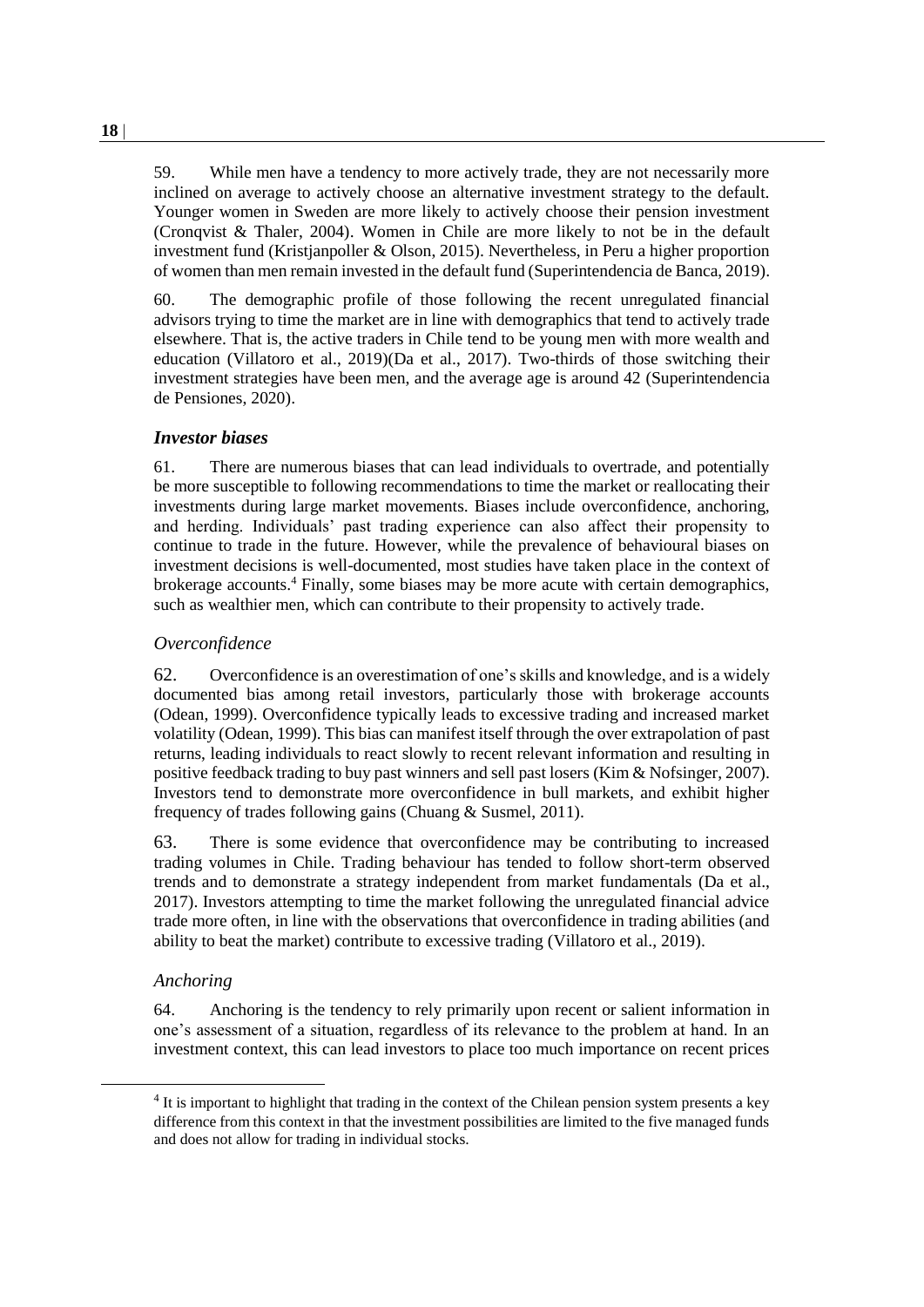in making their investment decisions. It may also lead investors to overreact to dramatic news events or salient pieces of information, and overweight the event in their trading decision (De Bondt & Thaler, 1985). Indeed, investors tend to buy more stocks that are featured in the news than those that are not (Barber & Odean, 2007).

65. Anchoring may also be playing a role in the higher frequency of trading observed in Chile. The success of some of the unregulated financial advisors in attracting a large following can be in part attributed to the profitability of one of their first recommendations, which happened to precede a large decline in the stock market (Da et al., 2016). Investors may therefore be using this success as a reference for the likelihood of profitability of subsequent recommendations, thereby overestimating this likelihood, which in reality seems largely due to chance. Investors may also anchor on negative media coverage, in particular coverage on crisis events resulting in negative returns for pension funds. Indeed, following a large drop in equities in October 2008, there was a substantial transfer of funds from the aggressive Fund A to the conservative Fund E (Berstein et al., 2011).

## *Herding*

66. Herding is the tendency for individuals to follow and trust others' actions and judgement, leading to collective movement in the same direction. It can be either rational or irrational. Informational herding can be rational, and results from people following others whom they believe to be more informed than themselves. Non-rational herding includes investors copying others blindly in spite of the any information that they themselves have. Herding driven by imitation can impact prices and lead to increased volatility (Ouarda et al., 2013). There is also evidence that herding can increase the bid-ask spread and negatively impact liquidity in the market (Dewan  $\&$  Dharni, 2019). Extreme markets can exacerbate people's tendency to herd. During crises, this can lead to collective selling and pro-cyclical investment that could aggravate market downturns (Mobarek et al., 2014). During the financial crisis, one study of 401(k) investors in the United States found that there was an initial move away from equity, in line with following a herd mentality. However, the strategy later seemed to change as investors adopted a contrarian strategy, investing again in more equities (Tang et al., 2011).

67. There is some evidence of herd effects in the Chilean pension system during the financial crisis. Similar to observations in the United States, during the peak of the financial crisis, Chilean investors moved away from equities. Following a 20% drop in the most aggressive Fund A in October 2008, 3% of participants in Fund A transferred their assets into the most conservative fund E. However, once equities started to recover, 7.3% of those in Fund E transferred their assets to Fund A (Berstein et al., 2011).

68. There is also evidence that the trading volumes following the recommendations of the unregulated financial advisors in Chile are at least partially a result of herding behavior, rather than investors simply following informed financial advice. Switching requests tend to remain high several days following recommendations made by one such advisor (Da et al., 2017). This implies that those making later requests may be imitating the trading of friends and family. Consistent with irrational imitation herding, this behavior should be against their better judgement given the daily volume limits on trading that are in place. If requested trades exceed 5% of total assets under management, the remaining trades are executed over the following days, and would therefore benefit less from any change in prices.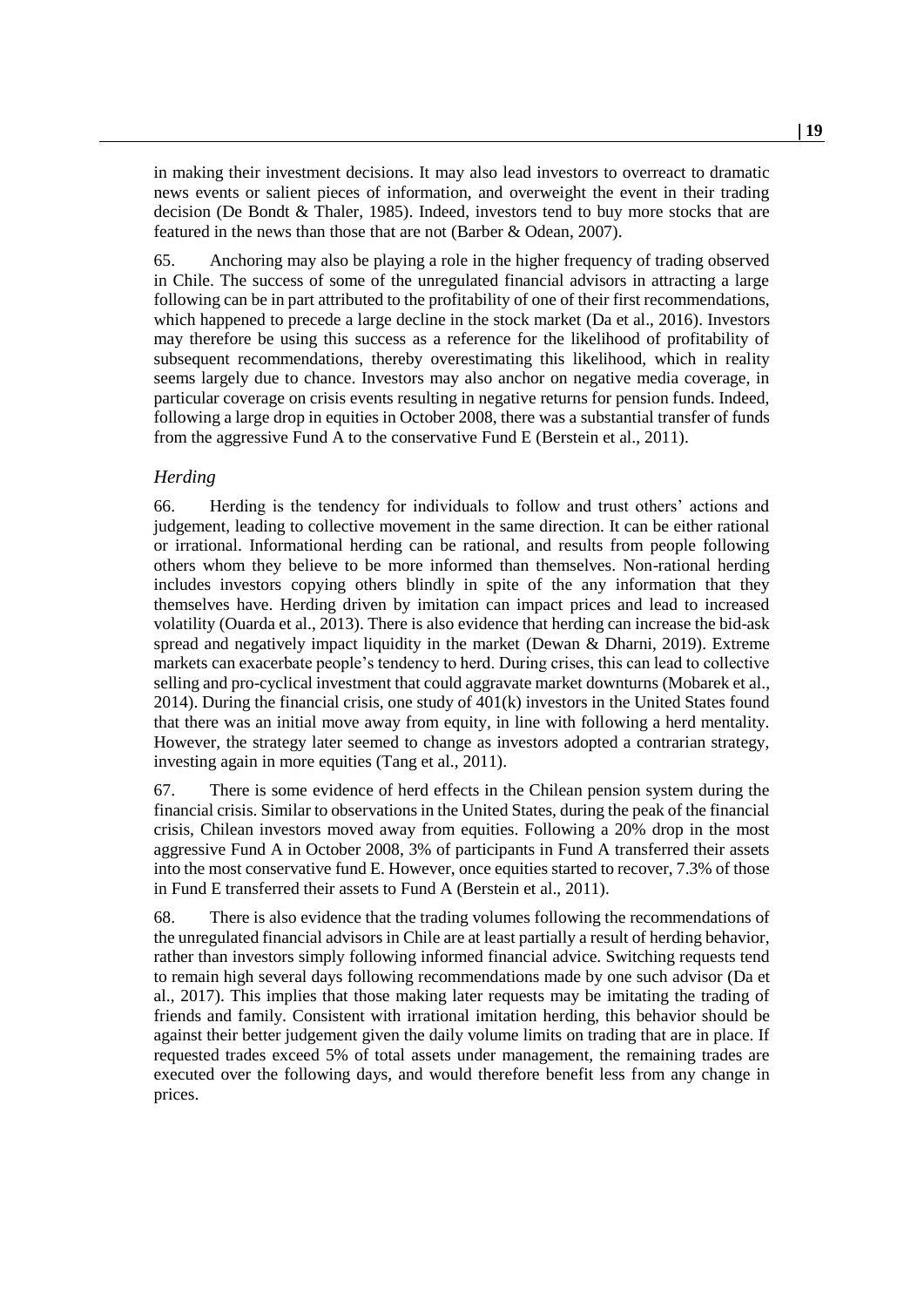#### *Demographics and bias*

69. Certain demographics may be more prone than others to demonstrating certain biases. In particular, it is widely documented that men exhibit higher levels of overconfidence than women. This tendency extends itself in the context of investment (Barber & Odean, 2001). Indeed, two-thirds of Chileans switching their pension investment at least once since 2014 have been men, indicating that overconfidence may be playing a role in trading activities (Superintendencia de Pensiones, 2020). Interestingly, however, financial education does not seem to be linked to the extent to which biases interfere with investment behavior, and some studies have shown financial education to be an independent variable (Novianggie & Asandimitra, 2019). Indeed, in Chile, those who trade most tend to have more education (Villatoro et al., 2019).

#### *Experience and bias*

70. Trading experience over time may also serve to reinforce or contradict existing biases, in particular that of overconfidence. There is some evidence that turnover reduces with experience, indicating that as individuals become more familiar with investing their overconfidence is somewhat mitigated (Meyer et al., 2012). However, other studies indicate that experience may reinforce overconfidence, as confident investors rely on naïve indicators to learn, in particular the over extrapolation of past returns (Hoffmann & Post, 2016). Nevertheless it does seem that if individuals conclude with experience that they are not successful at trading, they are more likely to stop (Barber et al., 2017)(Seru et al., 2009).

71. The observation that experience reinforces overconfidence is consistent with what is observed in Chile. Participants who believed that they were successful on past trades tended to trade more, and were also more likely to be men. This effect was stronger if success was measured with a naïve rule of thumb that the trade resulted in a positive return, indicating that this learning reinforced the overconfidence bias. However, over time most participants following the recommended trades from one unregulated financial advisor did not continue to follow the advice, with less than 0.5% of those trading following the recommendations for at least half of their trades (Villatoro et al., 2019). This could indicate that individuals learned that this strategy was not profitable and adapted.

## *The influence of financial communication and advice*

72. Financial advice can have a significant influence on the investment decisions of individuals. The extent of this influence depends in part on the way the advice is marketed and how the messages are conveyed. Certain target groups may be more prone to following financial advice. The investor biases discussed in the previous section can also play into individuals' inclinations to follow the advice.

73. Marketing and communication campaigns can have a significant influence on the financial decisions that individuals make. Such campaigns are likely to be perceived by consumers as a form of generic financial advice, even though following the advice does not necessarily lead to better outcomes, nor is it necessarily intended to. Incentivised sales in particular can lead to negative consumer outcomes. In Mexico, sales agents for the pension funds operating in the mandatory DC pension system convinced pension participants to change providers even if it was not in their best interest to do so. Over the period from 2011 to 2014, over half of the annual transfers were to a pension fund offering a lower net return (OECD, 2016).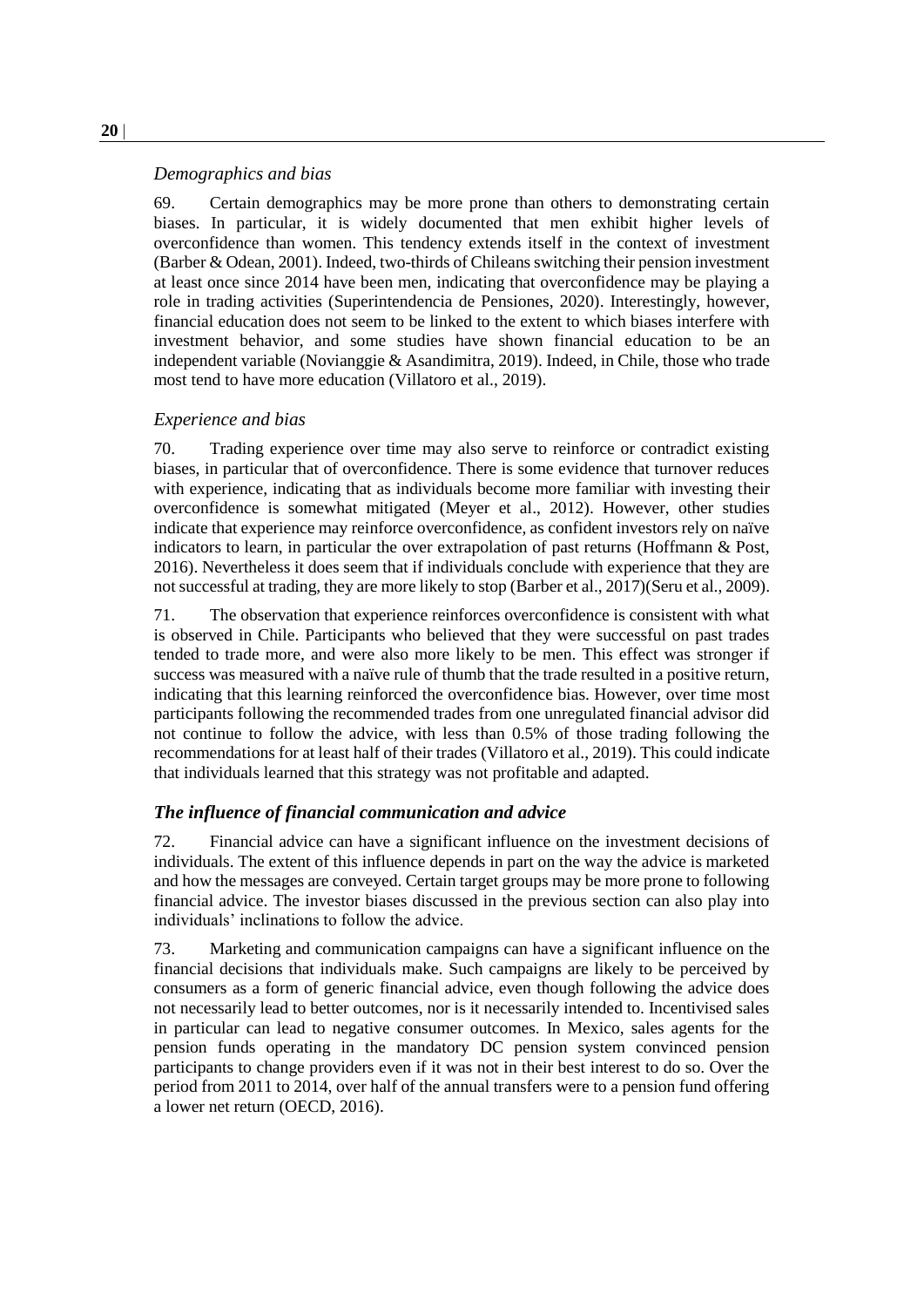74. But even well-intentioned communication campaigns can lead people to choose less optimal strategies. When the Premium Pension in Sweden was introduced, a communication campaign encouraged participants to make active decisions as to their investment strategy rather than to stay invested in the default strategy. As a result of this campaign, combined with the advertisements by pension funds, over two-thirds of new participants actively chose an alternative investment strategy, compared to less than 10% actively choosing once the campaign ended. However, compared to the default investment, these individuals tended to choose strategies that invested more in equities, had more active management, higher fees, and more home bias. Existing biases, such as the over extrapolation of recent returns, contributed to these choices (Cronqvist & Thaler, 2004).

75. The evidence of the influence of marketing and communication can also be observed through a lack of action. One study demonstrated that minorities tended to trade less frequently and attributed this to the fact that these groups tend to be less targeted by the financial sector that would encourage them to trade more (BILIAS et al., 2010).

76. Other factors may play a role in the extent to which individuals choose to follow financial advice or not. One informative study looks at which individuals are inclined to follow standardised financial advice in a setting where potential conflicts of interest have been mitigated. The study found that two-thirds of advice recipients ignored the advice completely, and that individuals with higher financial literacy were less likely to follow the advice. Nevertheless, the advice was much more likely to be followed when it was perceived to be solicited by the individual (Stolper, 2018). This latter observation may partially explain the high volume of Chilean pension savers that follow the recommendations of unregulated financial advisors. One advisor provides recommendations at the annual subscription cost of \$20, which may make the subscribers more inclined to follow the advice because they have paid for it.

77. The investor biases discussed in the previous section likely also contribute to the tendency for individuals to follow the recommendations of unregulated financial advisors in Chile. Indeed, the business model that these advisors follow seems to well designed to exploit such biases. First, the advertised intention of the recommendations to time the market caters to individuals' tendencies to be overconfident and their belief that it is possible for them to beat the market on average. Second, advertising that focuses on their most successful recommendation creates an anchor for individuals to overestimate the likelihood that future recommendations will also be profitable. Finally, marketing campaigns on social media and their reliance on word of mouth advertising plays into people's tendency toward herding behaviour and imitating the observed strategies of others.

#### **Implications of frequently switching investment strategies in large volumes**

78. The impact that frequent switching between investment strategies in large volumes can have on the pension system are wide ranging. At an individual level, frequent switching will likely result in worse net investment performance, reducing the level of pension that savers can ultimately receive. At the pension fund level, the need to sell large volumes of assets in a fund will reduce the expected duration and investment horizon of the strategy that they are able to employ. At the level of the financial markets and macro economy, large transfer volumes can move asset prices and create excess volatility in the markets, which may not reflect fundamentals.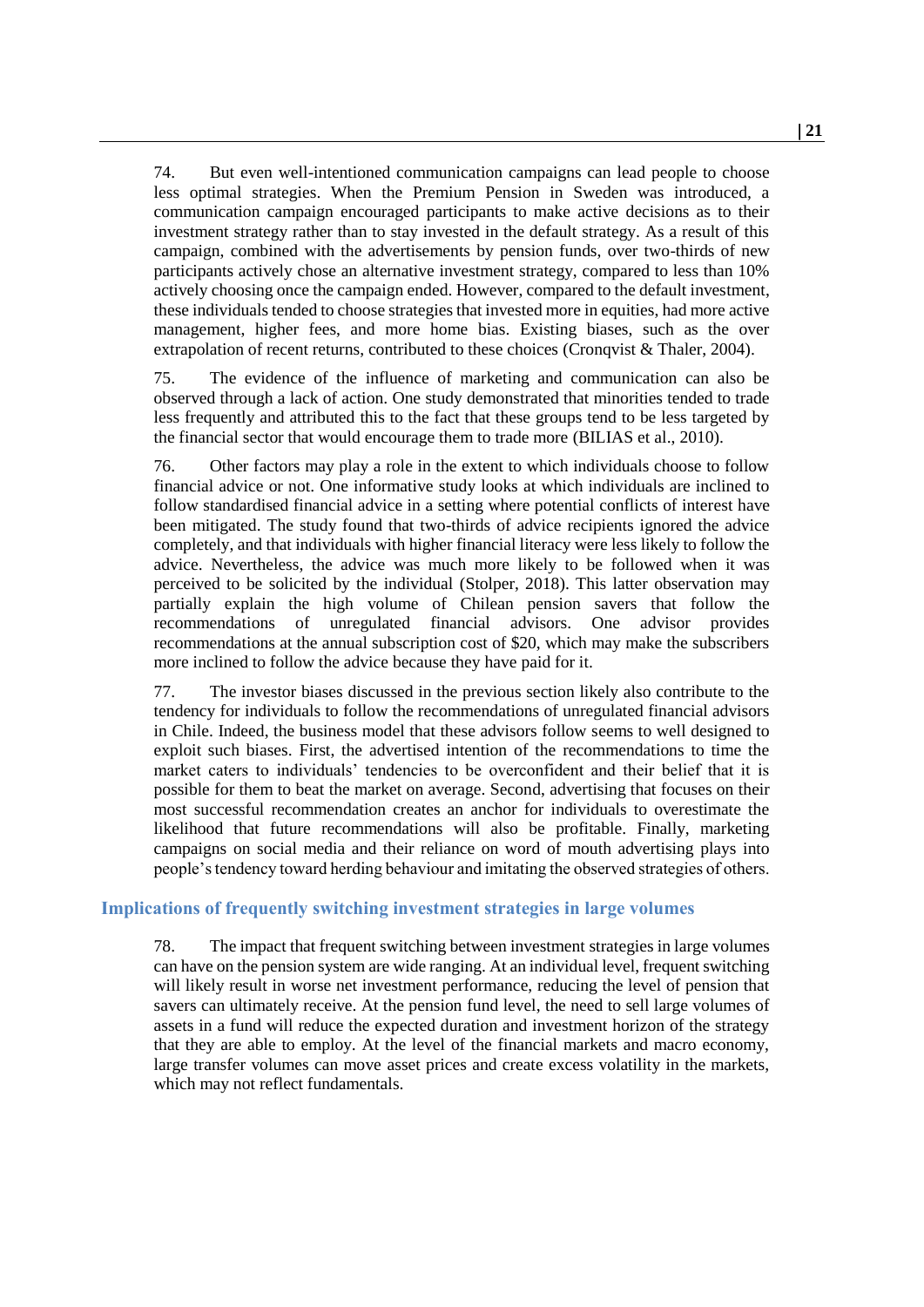#### *Impact on expected pension levels due to changing strategies*

79. Frequent trading generally tends to result in inferior net returns for individual investors compared to staying invested for the long-term. Active traders in households with discount brokerage accounts in the United States earned a full 6.5 points less in annual returns compared to the market return (Barber & Odean, 2000). A recent report from the Swedish Pensions Agency showed no value creation from switching investment funds (Pensions Myndigheten, 2020). Gender differences in returns have also been attributed to overtrading, with men earning lower returns than women because they trade more to their detriment (Barber & Odean, 2001).

80. More specifically, active investment management strategies, particularly those having a riskier profile or trying to time the market, generally underperform passive strategies for retail investors. For a large sample of brokerage accounts in the United States, profit-seeking trading resulted in underperformance compared to not trading (Odean, 1999). Investors in 401(k) DC plans in the United States that reacted to market changes were not able to time the market (Agnew et al., 2003). In Taiwan, individuals placing aggressive orders in the Taiwan stock market to buy stocks with high prices and sell them with low prices earned 20 basis points less over six months than they would have earned holding on to the stock they sold (Barber et al., 2009). Another study tests the ability of a technical trading algorithm to outperform the market, and finds that it does not result in better performance and that even small transaction costs make investors worse off (Bajgrowicz & Scaillet, 2012).

81. More specifically still, lifecycle default strategies typically employed for pension savings are more effective at protecting the retirement incomes of individuals than more risky strategies. One study shows that most individuals would be worse of relative to a target retirement income when given the choice of portfolio allocation between equities and bonds, and would be worse off still if also given a choice regarding which equity investments to make (Ahmed et al., 2016). Lifecycle default strategies generally perform better than more risky strategies, in particular following a financial crisis. Riskier strategies only perform substantially better if the crisis occurs within the first years of pension saving, and regardless, riskier strategies result in significantly more volatility and risk of shortfall than lifecycle strategies (Berstein et al., 2011). Where the state guarantees a certain minimum pension in retirement, part of the higher risk of shortfall from more volatile and risky strategies would be borne by the state rather than fully borne by individuals (Berstein et al., 2013). This could in addition create moral hazard issues within the pension system.

82. Frequent trading is shown to negatively impact the investment performance of pension savers in Chile. Over the ten year period from 2007 to 2016, there is a negative correlation between the frequency of transfers and investment performance, with each additional trade implying a reduction in performance of 62 basis points (Villatoro et al., 2019). Since 2014, 25.3% of individuals switching their investments have experienced lower returns than they would have had remaining in the original fund that they were invested in, with an average cumulative loss of 5.6% over the observation period. Younger members switching tended to do worse (Superintendencia de Pensiones, 2020).

83. Profitable switching to time the market has been largely due to chance. As such, market timing strategies in Chile have not resulted in better investment performance for pension members. The recommendations by unregulated financial advisors whose recommendations claim to be able to time the market only outperform the contrarian strategy around half of the time (Da et al., 2017).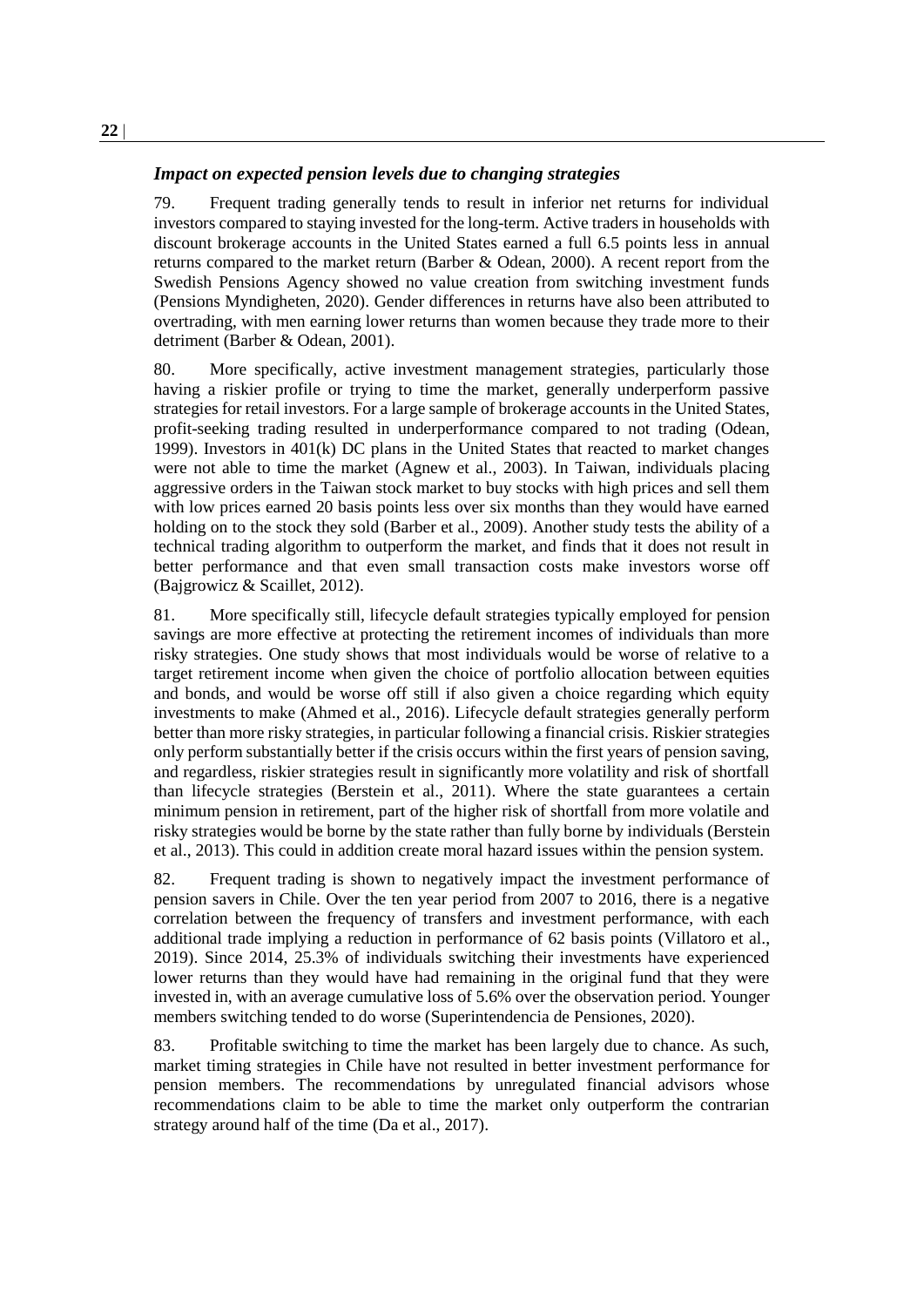84. Switching behaviour has also led to worse investment performance in Chile compared to investing in the lifecycle default strategy. Since 2014, 72.6% of those switching investment strategies would have been better off if they had remained invested in the default strategy, having earned on average 4.4% less in cumulative returns. Those switching more frequently were relatively worse off, as were younger individuals (Superintendencia de Pensiones, 2020).

## *Impact on investment strategies of pension funds*

85. The objective of the investment strategy of a pension fund should be to grow the assets to provide an income in retirement, and as such it normally has a very long investment horizon. Investing in assets with a longer average duration can provide superior returns, as investment strategies can benefit from term and illiquidity premiums. An appropriately calibrated long-term strategy can also protect from losses due to market downturns as assets would not need to be sold when prices fall, thereby avoiding locking in and thus materialising any short-term losses.

86. The allocation to short-term assets seems to be related to the volume of flows between funds in the pension system, though not everywhere. Over the observation period 2005-2015, the correlation of annual allocations to short-term assets and volume of transfers between providers exceeded 0.5 for transfers between providers in Chile, Colombia and Mexico. The correlation with respect to the volume of transfers between funds was lower in all countries, except for Chile, where the correlation was 0.58 (Pedraza et al., 2017).

87. Frequent and large trades require that pension funds hold more liquidity or that they sell assets more frequently. Holding more liquidity or liquid assets means that they lose the potential higher returns of more illiquid long-term assets. Selling assets more frequently and in larger volumes materialises short-term losses, preventing any benefit from a recovery in prices. This can lead pension funds to act pro-cyclically, selling in downturns and buying in upturns, potentially exacerbating market downturns.

88. More recently, the large transfer volumes driven by recommendations in Chile to time the market have impacted the investment strategies and asset allocations of pension funds. Since 2012, the riskiest Fund A has experienced a shift from equities to more liquid ETFs. In addition, the two funds the most impacted by these recommendations, A and E, have experienced an increase in cash holdings. For the pension fund Modelo, who on average have the youngest participants in the pension system and also the largest transfer volumes, the increase in cash is twice as large as that for other pension funds. However, the allocation to cash for the other funds B, C, and D have decreased. As such, pension funds' overall allocation to cash has not been significantly impacted (Da et al., 2017). This implies that the returns for members remaining invested in the default investment strategy should not be significantly impacted by the changes in asset allocations for the extreme funds.

#### *Impact on the macro economy*

89. The implications of frequent and large volumes of switching may affect not only financial market variables but may also have spillover effects in the macro economy. Frequent trading tends to increase volatility in financial markets, and large volumes of trading in the same direction can move markets and impact prices well beyond fundamentals. These impacts may then have knock-on effects to market stability, exchange rates, and other macroeconomic variables.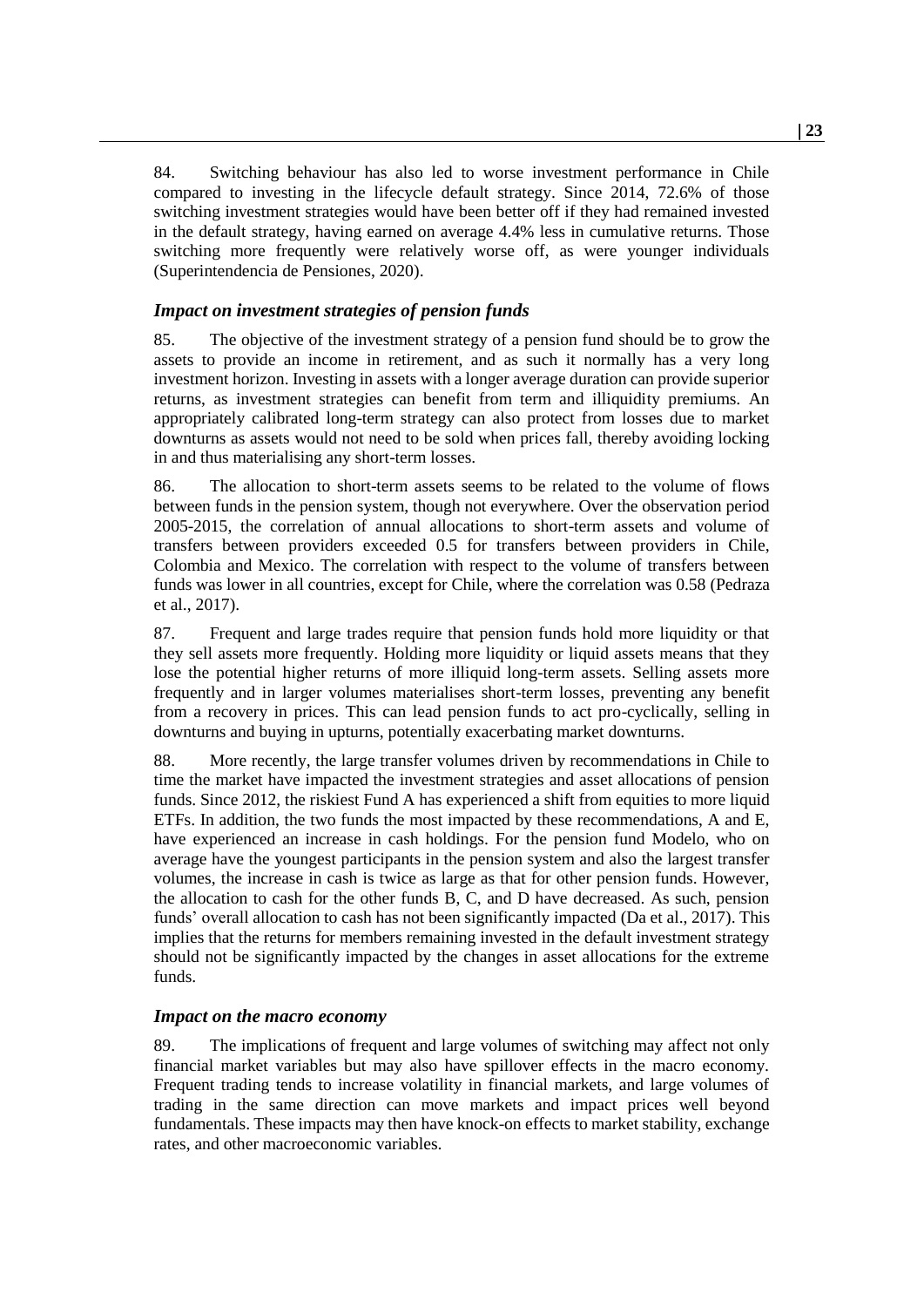90. Large trading volumes in the same direction can move asset prices due to the supply and demand dynamics of the market. The potential impact on price can be significant when the concentration of assets within the pension system is high. In Chile, around 30% of equities and government bonds are held by pension funds. In addition, the largest ten stocks account for half or the domestic equity portfolio (Da et al., 2016). Thereby, large volumes of trading within the pension system will also represent a large volume of trading for particular assets, so can have a greater price impact. Indeed, large volumes of switches between funds A and E coinciding with the recommendations of unregulated financial advisors, have impacted equity market prices by 1% in the first three days following the recommendation. However, this price impact indicates a lower elasticity than has been observed in the US market. In addition, the impact on bond prices is not statistically significant, likely due to the larger cash holdings of Fund E (Da et al., 2017).

91. Following the initial price impact, herding tends to result in return reversion or even lower future returns, implying that price changes are not related to fundamentals and that the herding behaviour can be destabilizing in the long term. Indeed, this is consistent with the observations in Chile. The 1% price impact largely disappears within five days, and prices revert completely within ten days, indicating that the fund switches are largely noise trading and not trading on fundamentals (Da et al., 2017). While sell herds can be particularly destabilizing, this does not seem to be the case in Chile where the sell recommendations affect prices more gradually (Kremer & Nautz, 2013) (Da et al., 2017).

92. Large trading volumes may not have had a destabilising impact on the market in all cases. During the downturn of the financial crisis in 2008 and 2009, investment in Chile was largely pro-cyclical with respect to equities, with more being sold than bought. Nevertheless, Chile was a net purchaser of private bonds during this period, which may have helped to stabilise the bond market (Han et al., 2018).

93. The impact that large trading volumes and price movements can have on the exchange rate will largely be a function of supply and demand dynamics driven by the allocation between domestic and foreign assets held by the pension funds. While strong equity markets can be linked to increased foreign investment, this is not likely to be a mechanism of transmission given that the price movements are brief and temporary. Furthermore, conclusions are mixed as to the relationship between exchange rates and equity prices, with some evidence indicating that the two are independent (Suriani & Kumar M., 2015).

94. Large switches to assets denominated in foreign currencies could lead to a depreciation of the domestic currency. If this depreciation does not revert over time, it could potentially lead to an increase in import values and a reduction in nominal GDP growth. Alternatively, it could lead to adjustments in the medium term of imports directed for consumption, but increase the cost of producing domestically when some of the inputs needed come from abroad.

95. The increased volatility of prices as a result of frequent trading could potentially have other spillover effects on the macro economy. Increased uncertainty may lead to reduced consumption and could negatively impact hiring by firms. It could also potentially lead to a decline in output, with a 1% increase in uncertainty associated with a slightly larger than 1% decline in output (Claessens & Kose, 2017). Evidence is mixed, however, with respect to the impact that volatility has on investment.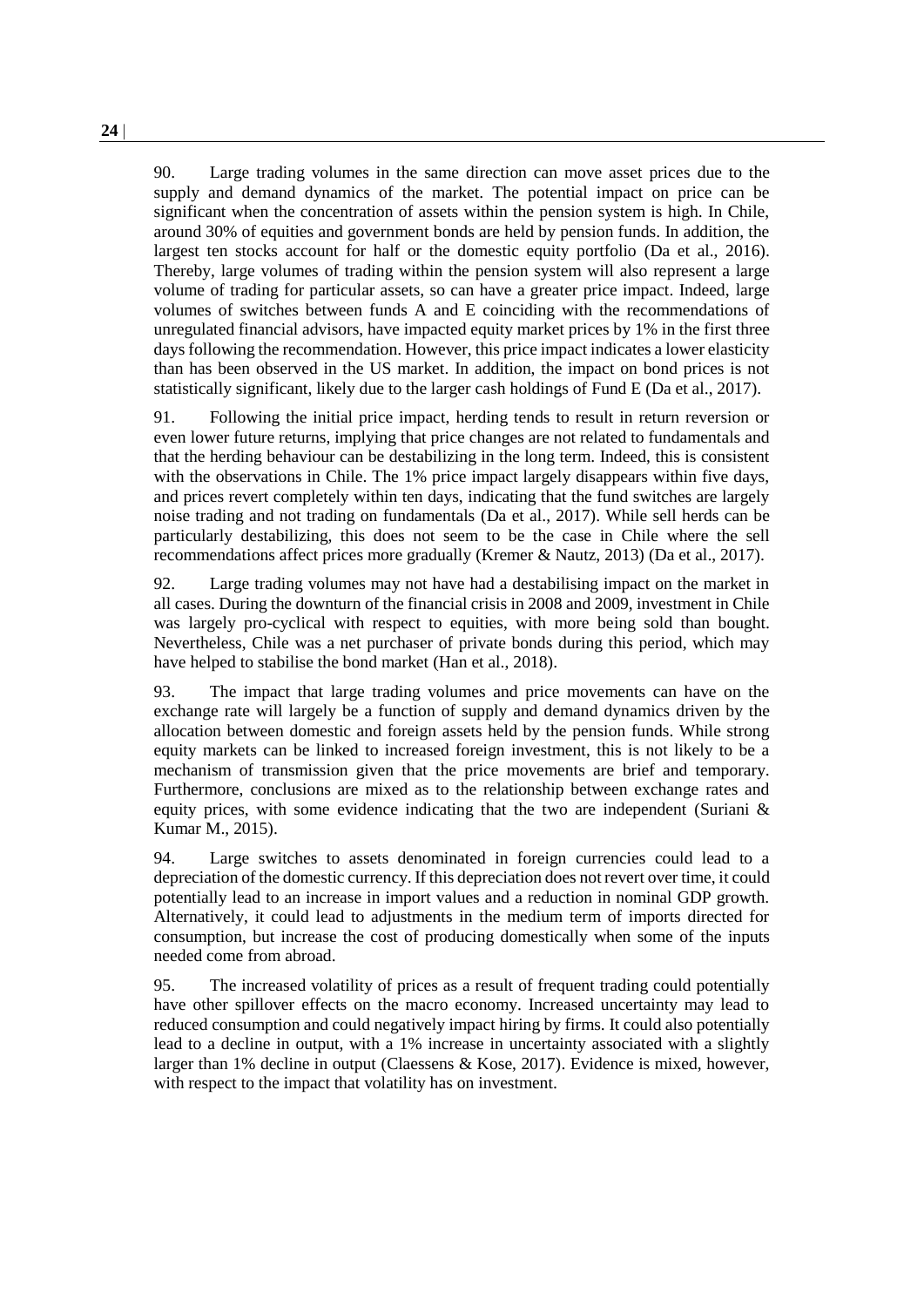# **Part III. Policy options to address frequent fund switching for retirement savings**

96. International evidence shows that frequent trading typically results in worse investment outcomes. The vast majority of those switching retirement savings investments would have had better investment returns either staying invested in their original fund, or investing in the default investment option. Switching frequently in large volumes leads to pension funds holding more liquidity or liquid investments, which may prevent them from taking a long-term view of their investment strategy and lead them to forego earning higher potential term and liquidity premiums. Finally, the frequency and volume of trades can destabilise the market by affecting asset prices over the short term and increasing market volatility.

97. There is ample evidence that the frequent switching of investment funds by participants in the Chilean individual account pension system is problematic and detrimental to retirement savers. Chilean retirement savers trade significantly more than retirement savers in other jurisdictions in terms of both the frequency and volume of trades. Recently, the proportion of retirement savers in Chile switching investment funds has surpassed 18%, with nearly 60% of these trading more than once. Annual trading volumes have reached nearly 30%, with daily requests representing up to 20% of a fund's value.

98. Consistent with international evidence, these frequent and large trades within the Chilean pension system are negatively affecting retirement savers. Most of those switching in Chile would have had better investment returns either staying invested in their original fund, or investing in the default investment option. In addition, the pension funds are increasing the allocation of cash within the two most affected funds, the growth Fund A and conservative Fund E, in order to more easily accommodate the trade requests. Consequently, pension funds in Chile do not optimise the ability to take a long-term view of investment and earn the higher potential term and liquidity premiums.

99. Policy interventions are therefore needed given that these current trends are expected to result in lower pensions for participants and decreased stability in the financial markets, potentially increasing uncertainty in the macro economy. Nevertheless, the drivers behind the frequent switching of investment strategies have to be identified in order to choose the most effective policy measures to address the problem at hand.

100. The currently observed levels of switching seem to be mainly in response to the recommendations made by certain unregulated financial advising firms to try to time the market. The success of these recommendations is also likely due to their exploitation of behavioural biases that investors commonly demonstrate. The promise to time the market and follow short-term trends caters to people's tendency towards overconfidence. Indeed, the most affected demographic – higher income men with more education – is that most prone towards overconfidence and the tendency towards overtrading. In addition, the widely advertised success of an early recommendation of one of those unregulated financial advising firms leads individuals to overestimate the probability that any given recommendation will be profitable. Furthermore, a strong social media presence and the diffusion of the recommendations through word-of-mouth push individuals towards herding behaviour, leading to large volumes of switches at the same time. Finally, the annual subscription fee makes it more likely that individuals will follow the recommendations, because they have asked and paid for them.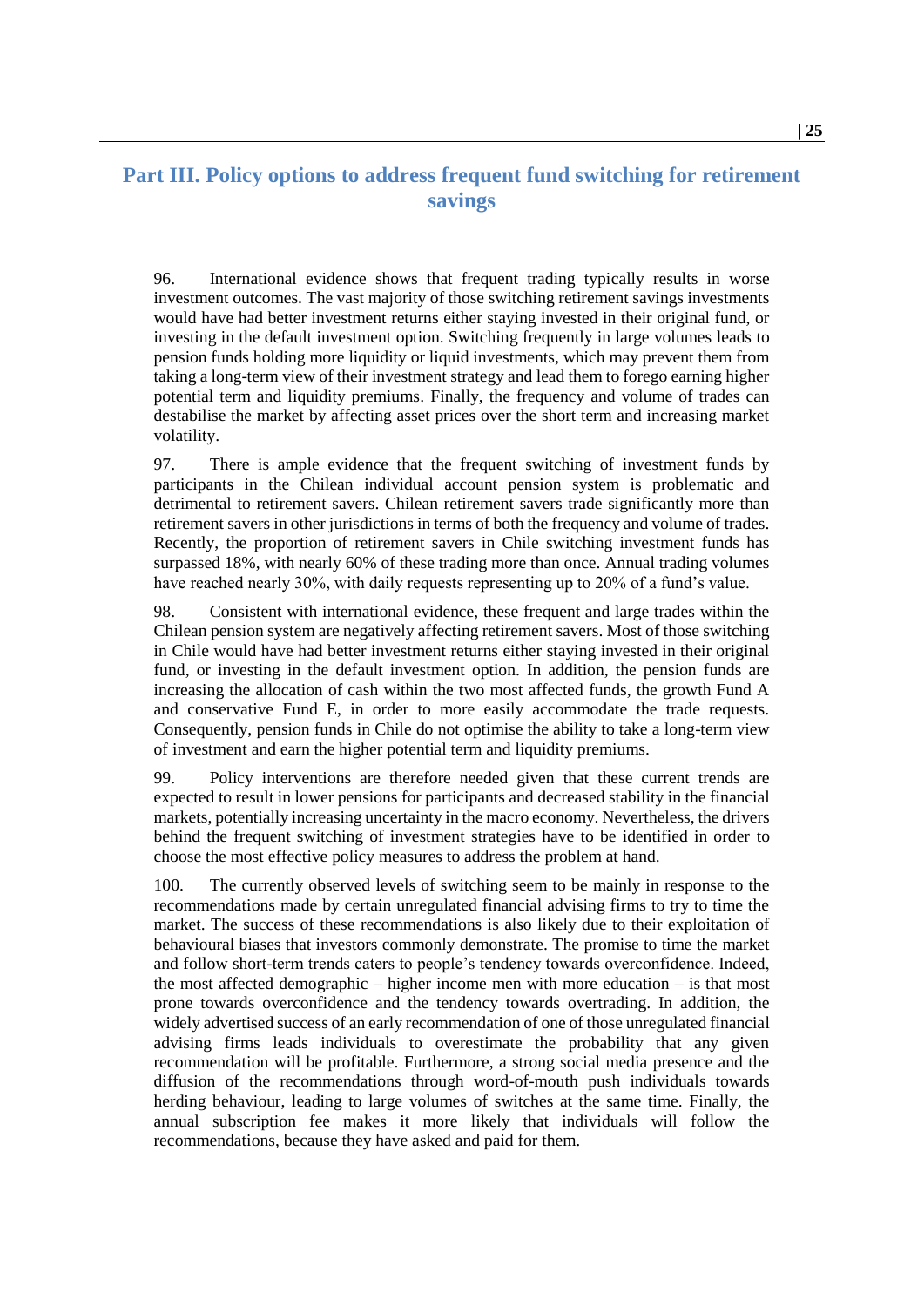101. This report discusses some policy options available to address the problem of frequent switching of retirement savings investments. The discussion considers their potential effectiveness given the drivers at play.

## **Policy options**

102. Authorities could approach the problem of frequent switching of investment from three different angles. First, they could direct policy interventions at individuals so that they themselves have an incentive to trade less frequently. Secondly, they could introduce policies to adjust the design of the retirement savings system itself to limit or prevent inappropriate switching. Thirdly, authorities could direct policy interventions at the external influences that recommendations to switch are having. Several different interventions could potentially be implemented to ensure the best outcomes for retirement savers, though some interventions are likely to be more effective than others given the drivers identified.

## *Policy options that target individuals*

103. Policy options that target individuals aim to get retirement savers themselves to reduce the frequency with which they switch their retirement investments. International evidence suggest that such interventions could influence people implicitly by imposing barriers that make it harder or less interesting to trade frequently, or explicitly by trying to convince individuals that frequent trading is not in their best interest.

## *Impose implicit barriers to switching*

104. Implicit barriers that increase the effort that individuals have to put into switching or decrease the potential benefit from doing so can be effective in discouraging switching behaviour, especially when it is likely to be against their best interest. Such barriers could involve making the administrative procedure to follow more complicated, increasing the delays to process and execute the trade request, or imposing fees that would make switching less attractive financially.

105. Introducing more demanding administrative procedures for switching from any position are likely to reduce impulsive switching because of the additional effort required to change. Switching influenced from the tendency towards herd behaviour and copying others' investment decisions is likely to be impulsive. Measures to increase administrative burdens to deter this are typically related to the paperwork required. There are several examples of jurisdictions that require the request to switch to be sent in writing or done in person. Estonia requires multiple applications depending on whether past or future contributions are being transferred.

106. Additional requirements for switching requests that could be considered more risky not only reduce impulsive switching, they may also encourage individuals to question whether their intention to switch is the right decision. The United Kingdom requires an additional step of acquiring financial advice when switching from a likely beneficial position – being in a sizable pension fund offering a guarantee – to a more risky position of not having a guarantee. Singapore requires individuals to complete a questionnaire to assess their financial knowledge before engaging in more risky or speculative investment.

107. Delays to process and execute trade requests may be effective in deterring switching from individuals trying to time the market by reducing the expected benefit of doing so. Processing times tend to be longer for switching providers and can last up to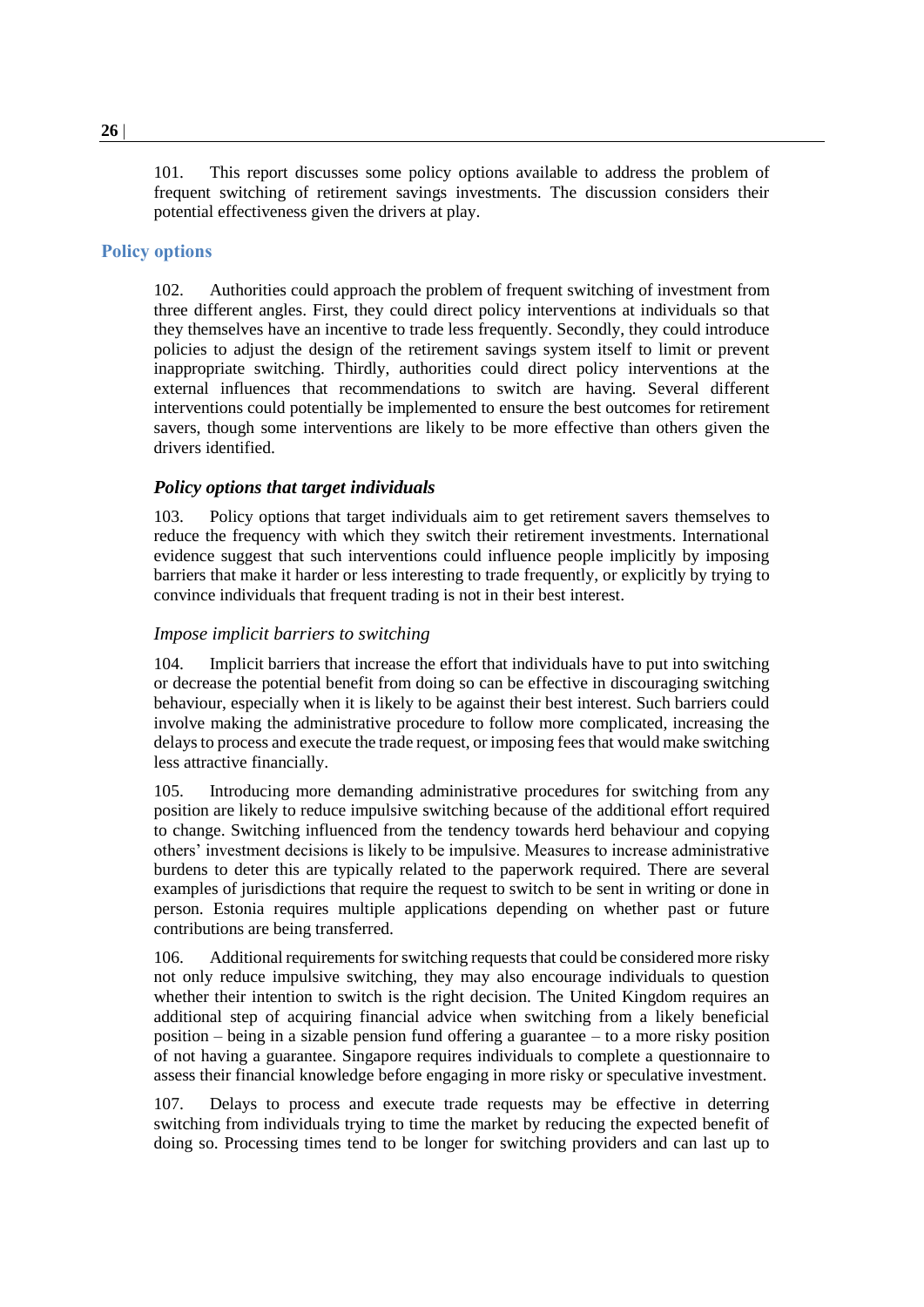several months, but several jurisdictions impose delays for switching investment funds of up to a week.

108. Fees to switch would increase the cost of switching thereby reducing potential short-term gains, helping to deter frequent switches following short-term strategies. Nevertheless, fees are likely to be less effective as overconfident investors would expect that switching would make up for this loss and not be deterred from switching. Several jurisdictions allow exit fees, potentially under certain conditions such as exceeding a certain number of switches, though many jurisdictions also impose a cap on the maximum fee that can be charged.

## *Communicate to individuals the potential negative impact of switching*

109. Communicating to individuals about the likely negative impact of switching may help them to realise that it may not be in their best interest to do so. Such communication could be directed specifically at individuals requesting to switch, or take the form of a broader communication campaign.

110. Individualised communication regarding the increased risk related to a request to switch investment funds could encourage people to reconsider their decision and remain invested for the long-term. For example, for a request to switch from the default investment option to Fund A could highlight the lower bad-case scenario of projected income at retirement compared to the default strategy. Mexico takes a comparable approach for individuals requesting to switch pension providers by requiring individuals to sign a form showing the differences in the investment returns of the providers. To be effective, such communication should be designed to simply and effectively convey the risk so that the individual can easily understand and process the information. For example, using a single risk indicator will limit potential confusion, and visual aids such as colour codes can also facilitate understanding the information provided.

111. General communication campaigns can also be effective at encouraging specific investment behaviours for pensions. Such campaigns could promote the benefit of the default investment strategy and warn against the risks of frequent switching. Sweden effectively encouraged the majority of new enrolees into the Premium Pension to actively choose their investment strategy through a public communication campaign. Nevertheless, the effectiveness of such communication also depends on the public's trust in the source of information and the institutions of the retirement savings system. Trust in Sweden's public institutions is very high.

## *Policy options that target the design of the retirement savings system*

112. Policy options that target the design of the retirement savings system would change the rules or design of the retirement investment framework to limit or prevent inappropriate speculation with retirement savings. Such options include imposing explicit limits that would prevent certain individuals from switching, or reframing the design of the investment options available.

#### *Impose explicit barriers to switching*

113. Explicit barriers to switching involve limits that prevent individuals from switching in a way that is unsuitable for the retirement objective. Such barriers often take the form of limits to the frequency of switching or limits to certain strategies that involve more risk than is appropriate given the objective of the pension system. These types of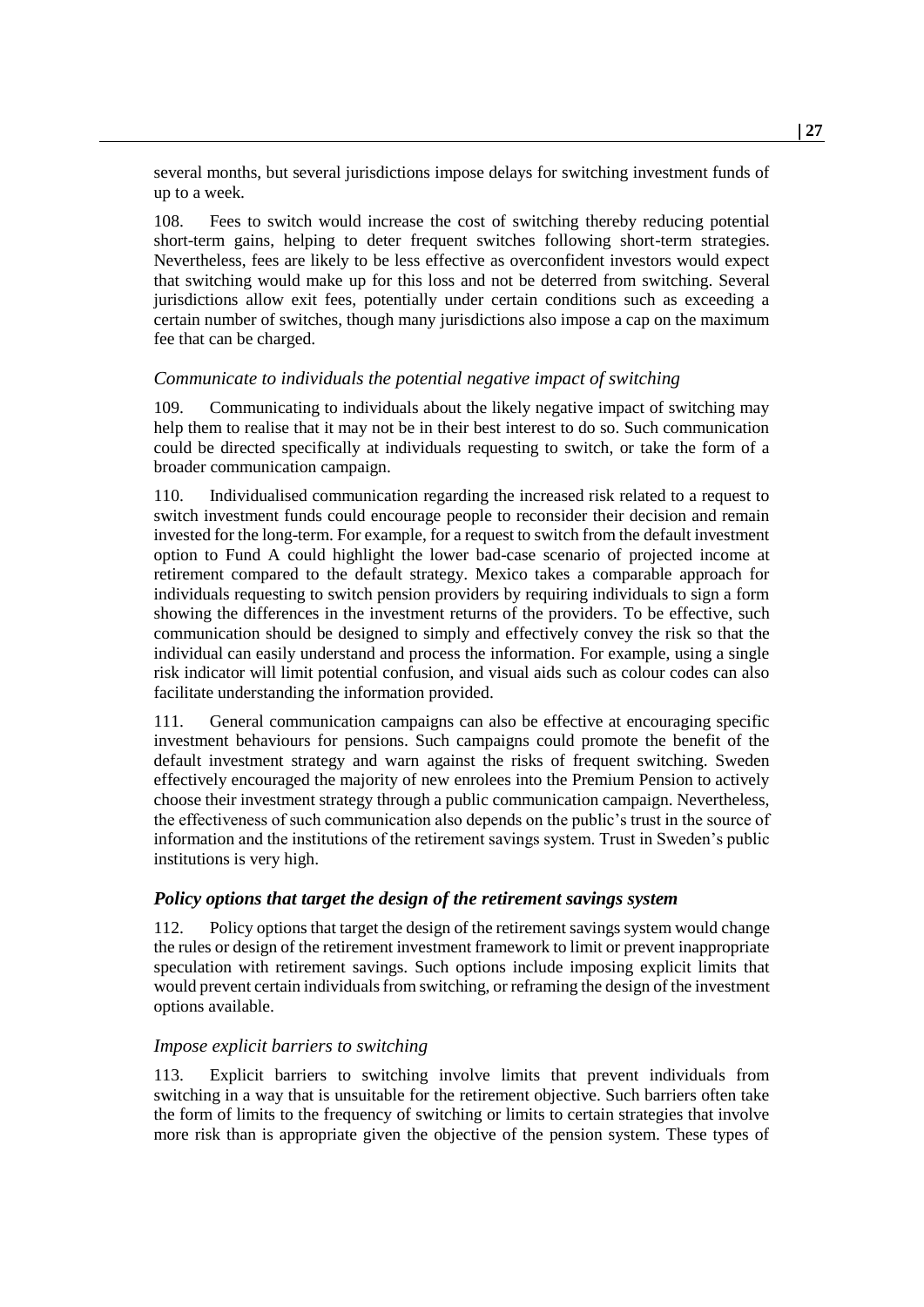limits are very common in jurisdictions that also explicitly regulate the types of investment funds that can be offered for retirement savings pension system (*e.g. Mexico, Slovenia*). Such policies are coherent as this level of regulation indicates an objective around the retirement income that the system should deliver. Investment strategies within the retirement savings system should therefore be in line with that objective.

114. Limits on the frequency with which individuals switch their retirement investments will prevent overtrading while still allowing individuals some discretion if they really want to switch. Frequency limits can either take the form of a maximum number of switches in a given time period, or a minimum holding period before another switch can be made. While the former type is more common and may prevent overtrading, the latter is more in line with the objective to prevent speculation and encourage a long-term investment strategy by ensuring that the assets remain invested for a minimum period of time.

115. Limits relating to the investment strategy prevent certain types of switching that are considered to be inappropriate given the objective of the retirement savings system to provide a target level of income in retirement. Strategies that would unduly increase the probability that this objective would not be achieved are therefore not allowed. The most common restriction of this type is age limits for investment in equities that limit the level of equities in which individuals approaching retirement can invest. However, given that speculative investing would also increase the probability that the retirement income would not be met, limits preventing switches between non-adjacent funds could also be appropriate. Furthermore, drastic changes in investment risk profiles is not in line with the lifecycle approach that gradually reduces investment risk as retirement approaches. Preventing switches to non-adjacent funds would therefore be coherent with the design and objectives of the Chilean pension system.

## *Reframe the design of investment options*

116. Reframing the design of the investment options available in retirement savings systems would present the options in a way that is more in line with the objective to promote taking a long-term lifecycle investment strategy. For example, moving from multi-fund arrangements to target date funds would reframe the investment choice to focus on the objective of retirement income in the long run rather than the level of risk being taken in the immediate future. Mexico is one jurisdiction that has recently moved from a multi-fund system to target date funds. Such a framework is less conducive to switching investments to time the market.

#### *Policy options that target external influences*

117. Policy options to target the sources of influence to switch that is external to the retirement savings system aim to prevent such influence from harming retirement savers. External influence can take the form of information, marketing or financial advice. Financial advice is generally subject to the highest standards. However, the definition of what qualifies as financial advice needs to be clear. For other types of communication on financial issues, requirements still need to be in place to ensure that the information provided does not harm consumers.

#### *Establish standards and requirements for financial advisors*

118. Individuals providing financial advice to consumers are generally held to certain standards to ensure that the advice they provide is not harmful for consumers. These standards include qualification and registration requirements, the management of any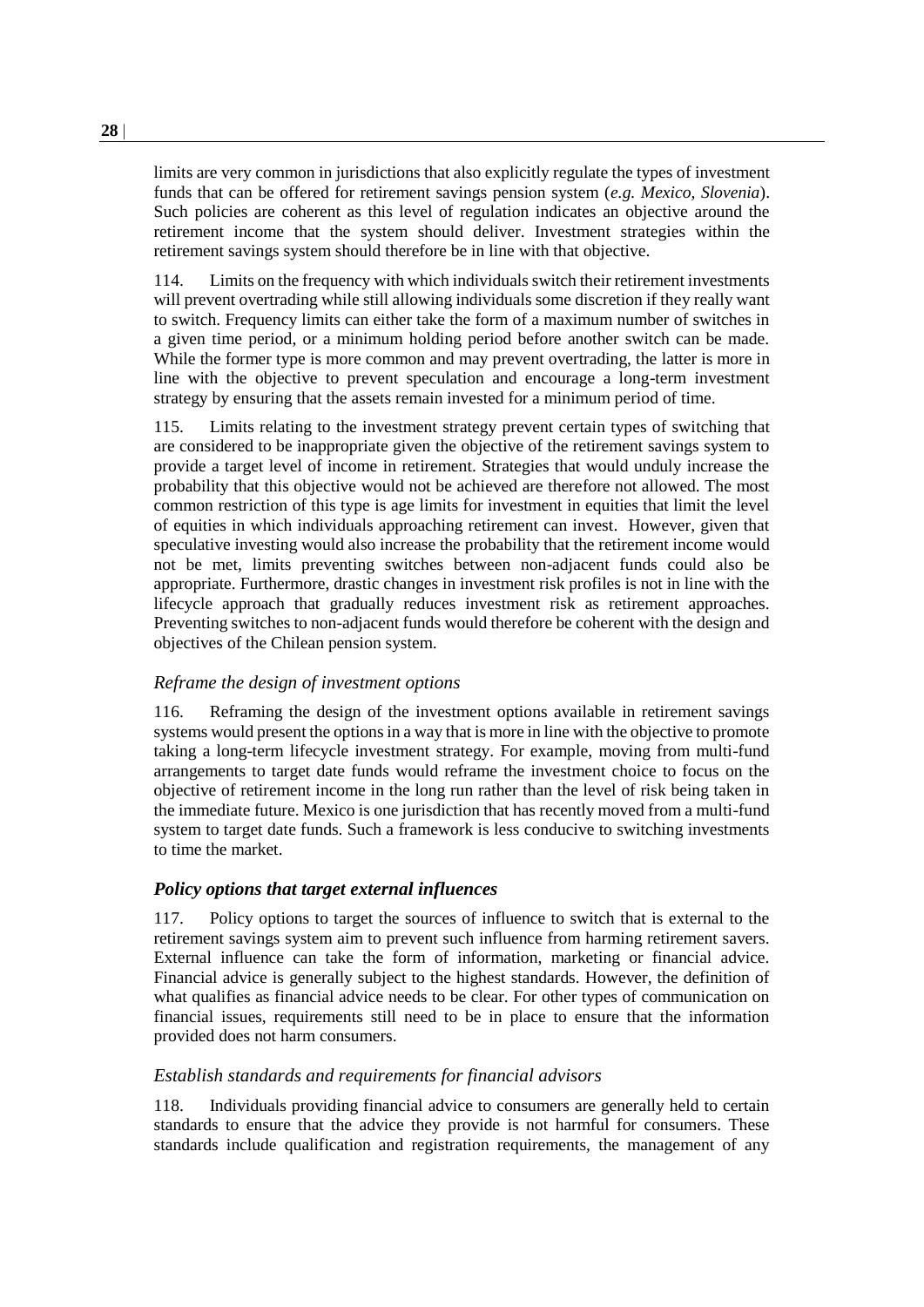conflicts of interest, and necessary due diligence to demonstrate the appropriateness of any advice or recommendations provided.

119. Any individual providing financial advice should be required to be registered with the relevant authority. This is the case in several OECD countries (*e.g.* Australia, United Kingdom). Registration allows the supervisor to monitor the conduct of the advisor over time and sanction instances of misconduct resulting in harm to consumers. It also allows consumers to be able to verify that the person advising them is appropriately qualified and that the relevant consumer protections will be legally enforceable.

120. Financial advisors should be required to achieve a certain level of qualification to demonstrate that they have the adequate knowledge to provide financial advice, and this should be a basic requirement for them to become registered. Qualification requirements will set a higher standard for individuals who are allowed to provide financial advice, and discourage those without sufficient capabilities from entering the field. Following an increase in qualification standards in the United Kingdom, the professionalism of the financial advice industry also increased.

121. Financial advisors should also be required to manage any potential conflicts of interest that would lead them to provide certain recommendations over others. The most common requirement for managing conflicts is to disclose them. While disclosure is not necessarily effective in deterring individuals from following the advice, there is some evidence that disclosure requirements can encourage advisors to avoid any conflicts. Other requirements may include conflicts of interest policies that detail how any conflicts are mitigated. Where these types of requirements have not been effective, some jurisdictions have gone further to eliminate conflicts of interest, for example by banning the payment of sales commissions on financial products. Firms providing financial advice can have a significant conflict of interest to the extent that they are pre-empting their own recommendations and benefiting from the movement in asset prices following the large trading volumes following their recommendations (*e.g.* the practice of scalping). This may be considered fraudulent as it violates the nature of the advisor-client relationship and deceives the client.

122. Any advice or recommendation that financial advisors give to individuals should be required to be appropriate. The advisor should do adequate due diligence to determine whether the recommendation is suitable given the profile of the individual. Many jurisdictions require advisors to issue suitability reports for personalised advice to the client to explain why the recommendation is appropriate for their particular situation. Suitability requirements are in place even the case for social trading platforms in Europe, where individuals copy the investment strategies of other traders.

#### *Set the regulatory boundaries for financial advice to ensure adequate protection for consumers*

123. Regulation needs to clearly define what type of financial advice is included. The requirements imposed on financial advisors discussed above generally apply to personalised advice targeted at specific individuals, as opposed to generic advice, which is factual guidance. Distinguishing characteristics include the nature of the recommendation made, the perception of the client, and/or the financial purpose that the advice pertains to.

124. A key distinction between different types of financial advice is that between generic and personal advice, because financial advisors are typically held to higher due diligence standards and disclosure requirements for personalised recommendations.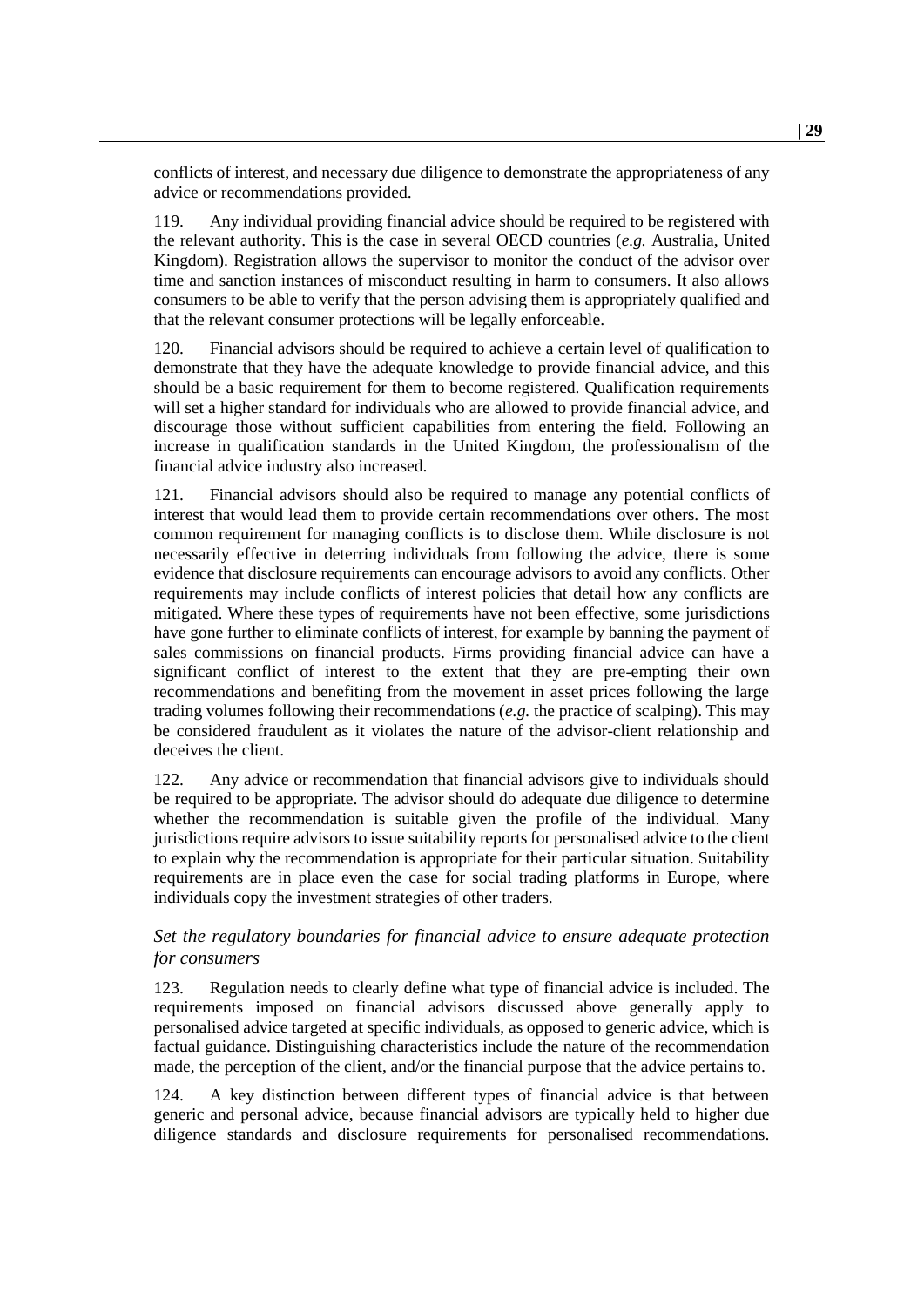Generic advice is considered factual, and can be advice that is considered objectively suitable for a certain category of individuals. Personal advice takes into account the profile and needs of a specific individual.

125. The application of regulatory requirements for personalised advice should take into account the likely perception of the client. If the person could reasonably feel that the advice is specific to their situation, it should be regulated as personalised advice. This is the approach taken in Europe. The way that the advice is communicated can influence perception, for example if it is provided in a personalised email. The fact that the client paid for the advice may also have implications to whether it could be considered to be personal.

126. The financial purpose of the advice, such as whether the advice pertains to investing for retirement, may also justify stricter regulatory requirements. For example, in Australia, all advice relating to changing pension providers is considered to be personal. In the United States, advice provided to occupational pension arrangements is held to a higher fiduciary duty standard and must be in the best interest of the client.

## *Regulate harmful communication outside of the regulatory boundaries for financial advice*

127. While stricter requirements may pertain to advice falling within the regulatory boundaries for financial advice, regulation must still ensure that other financial advice and communication does not harm consumers and those saving for retirement. These other types of communication could take the form of generic financial advice or even marketing.

128. Regulation should prohibit for any communication, regardless of whether it is regulated as financial advice, from misleading or deceiving clients. Generic communication around retirement savings and investment should remain factual. Any advice involving judgement should also provide reasons and justification for the recommendation being made. In Lithuania, for example, any communication relating to retirement savings accumulation may only contain factual information that are included in the official periodic reports issued.

129. Regulators should take a stronger stance where communication is deemed to be particularly harmful to those saving for retirement, and prohibit those types of communication. For example, Poland has completely banned pension-related marketing, and agents are not allowed to interfere in the process of a member switching a pension provider in Romania.

## **Summary of policy options for Chile**

#### *Policy options that target individuals*

- Burdensome administrative procedures for switching, such as additional paperwork, are likely to significantly reduce impulsive switching because of the additional effort required to change.
- For switching requests that could be considered more risky, additional requirements such as a consultation with an advisor or a knowledge assessment would not only reduce impulsive switching, but may also encourage individuals to question whether their intention to switch is the right decision.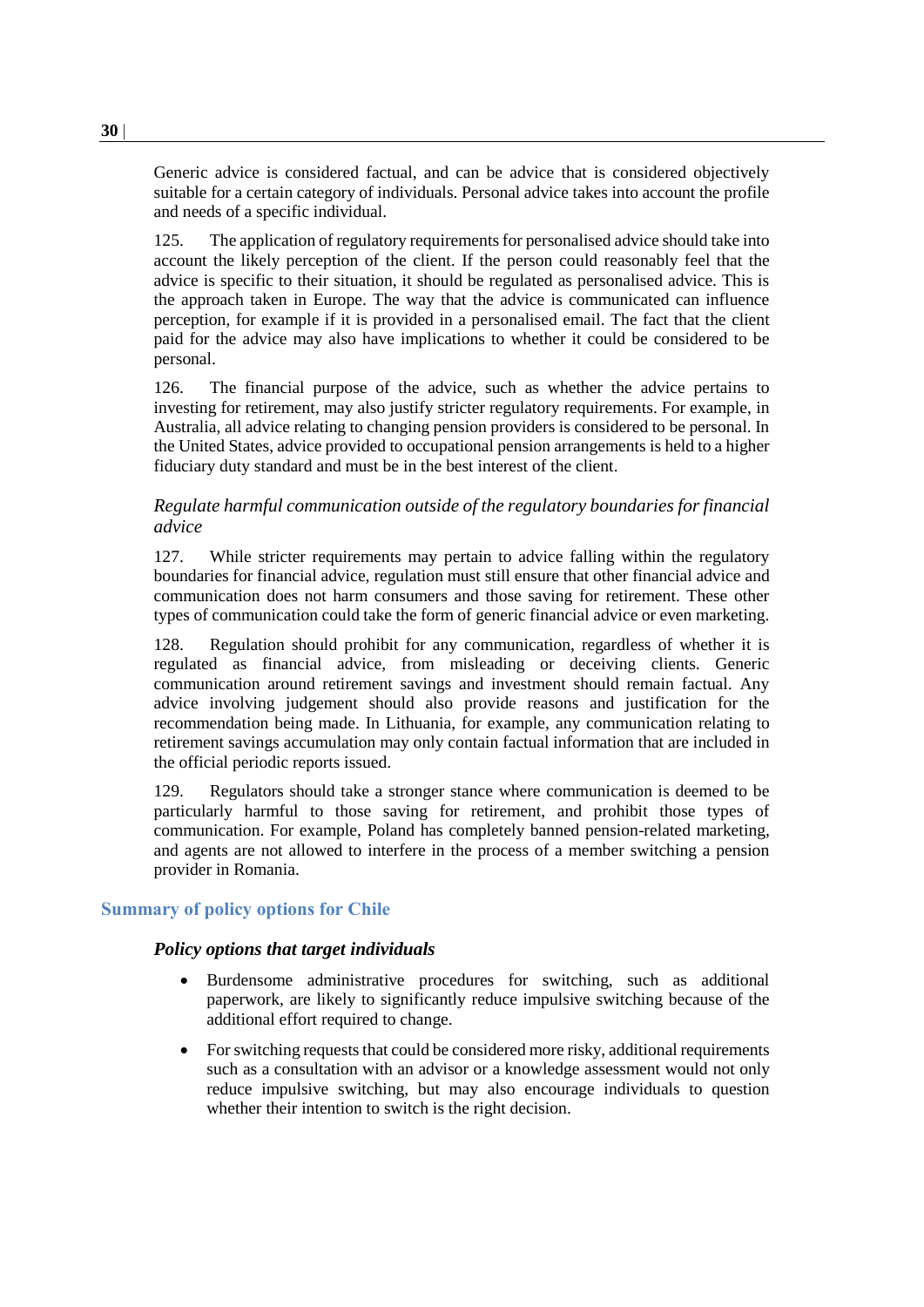- Delays to process and execute trade requests may be effective in deterring switching from individuals trying to time the market by reducing the expected benefit of doing so.
- Fees to switch would increase the cost of switching thereby reducing potential short-term gains, but they are likely to be less effective, as overconfident investors would expect that switching would make up for this loss and not be deterred.
- Individualised communication regarding the increased risk related to a request to switch investment funds could encourage people to reconsider their decision and remain invested for the long-term.
- General communication campaigns can discourage switching behaviours, but may be less effective to the extent that there is a lack of trust in public institutions.

#### *Policy options that target the design of the retirement savings framework*

- Limits on the frequency with which individuals switch their pension investments would prevent overtrading while still allowing individuals some discretion if they really want to switch. Minimum holding periods would be in line with the objective to prevent speculation and encourage a long-term investment strategy by ensuring that the assets remain invested for a minimum period of time.
- Limits preventing switches to non-adjacent funds would be coherent with the design and objectives of the pension system to provide a target level of income in retirement, as drastic changes in investment risk profiles is not in line with the lifecycle approach that gradually reduces investment risk as retirement approaches.
- Reframing the design of the investment options available, for example moving to target date funds, would reframe the investment choice to focus on the objective of retirement income in the long run rather than the level of risk being taken in the immediate future, and would be less conducive to switching investments to time the market.

#### *Policy options that target external influences*

- To ensure recipients of financial advice are legally protected, financial advice regulation should include registration and qualification requirements, requirements to disclose, manage and mitigate any potential conflicts of interest, and requirements to perform adequate due diligence to assess the suitability of personalised advice.
- Higher regulatory standards for financial advice should apply where consumers perceive the advice as personal.
- Advice pertaining to investing for retirement could justify stricter regulatory requirements compared to other types of financial advice.
- Regulation should prohibit for any communication, regardless of whether it is regulated as financial advice, from misleading or deceiving clients.
- Regulators should take a stronger stance where communication or marketing material is deemed to be particularly harmful to those saving for retirement, and prohibit those types of communication.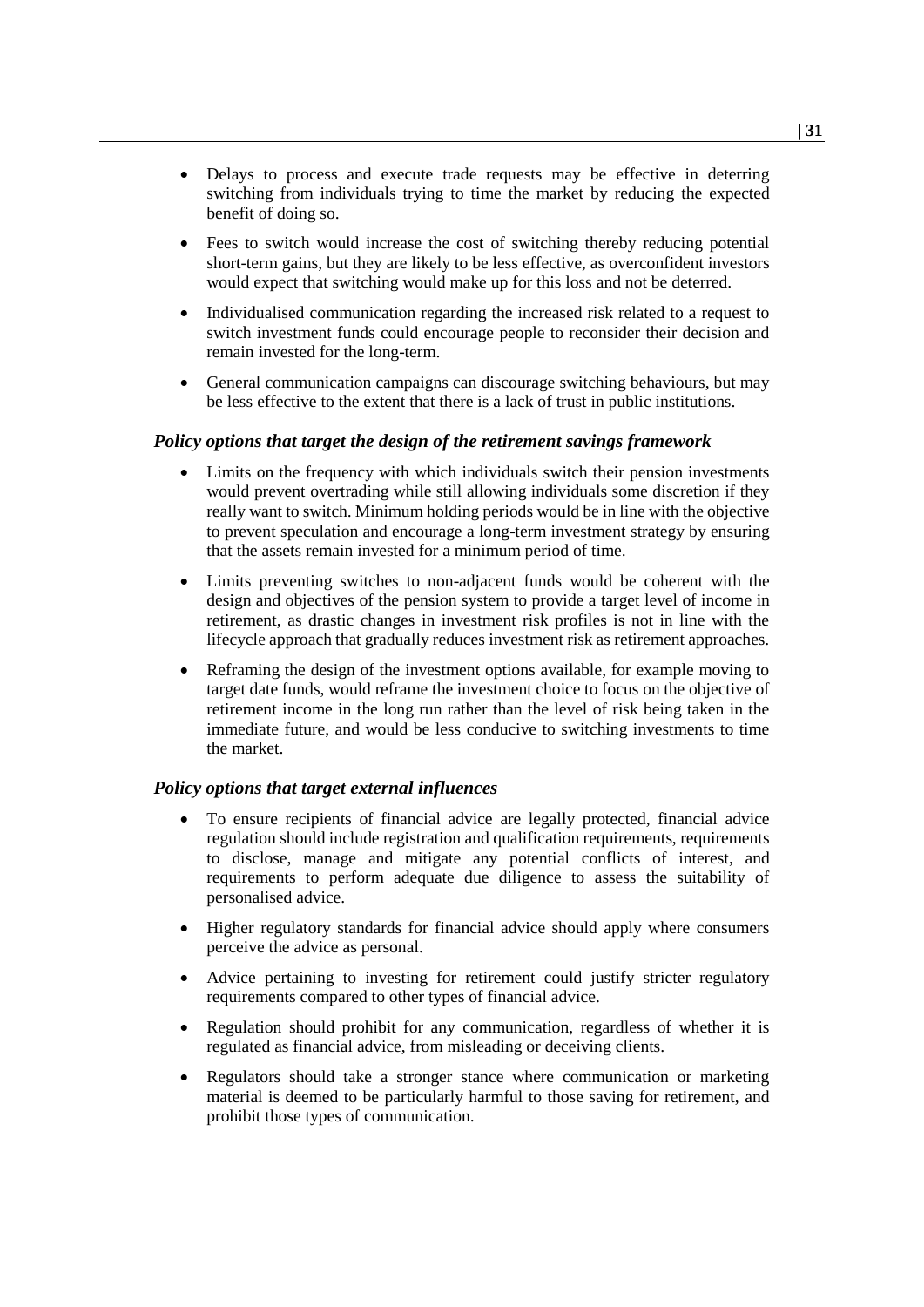# *References*

- Agnew, J., Balduzzi, P., & Sundén, A. (2003). Portfolio choice and trading in a large 401 (k) plan. *American Economic Review*, *93*(1), 193–215. https://doi.org/10.1257/000282803321455223
- Ahmed, J., Barber, B. M., & Odean, T. (2016). Made poorer by choice: Worker outcomes in social security vs. private retirement accounts. *Journal of Banking and Finance*, *10*, 1–12. https://doi.org/10.1016/j.jbankfin.2016.08.003
- Bajgrowicz, P., & Scaillet, O. (2012). Technical trading revisited: False discoveries, persistence tests, and transaction costs. *Journal of Financial Economics*, *106*(3), 473–491. https://doi.org/10.1016/j.jfineco.2012.06.001
- Barber, B. M., Lee, Y.-T., Liu, Y.-J., & Odean, T. (2009). Just How Much Do Individual Investors Lose by Trading? *The Review of Financial Studies*, *22*(2). https://doi.org/10.1093/rfs/hhn046
- Barber, B. M., Lee, Y.-T., Liu, Y.-J., Odean, T., & Zhang, K. (2017). *Do Day Traders Rationally Learn About Their Ability?*
- Barber, B. M., & Odean, T. (2000). Trading is Hazardous to Your Wealth: The Common Stock Investment Performance of Individual Investors. https://doi.org/10.2139/ssrn.219228
- Barber, B. M., & Odean, T. (2001). BOYS WILL BE BOYS: GENDER, OVERCONFIDENCE, AND COMMON STOCK INVESTMENT. *Quarterly Journal of Economics*.
- Barber, B. M., & Odean, T. (2007). All That Glitters: The Effect of Attention and News on the Buying Behavior of Individual and Institutional Investors. https://doi.org/10.1093/rfs/hhm079
- Berstein, S., Fuentes, O., & Torrealba, N. (2011). LA IMPORTANCIA DE LA OPCIÓN POR OMISIÓN EN SISTEMAS DE PENSIONES DE CUENTAS INDIVIDUALES: ESTRATEGIAS DE INVERSIÓN DE CICLO DE VIDA. www.spensiones.cl
- Berstein, S., Fuentes, O., & Villatoro, F. (2013). Default investment strategies in a defined contribution pension system: A pension risk model application for the chilean case. *Journal of Pension Economics and Finance*, *12*(4), 379–414. https://doi.org/10.1017/S1474747213000073
- Chuang, W. I., & Susmel, R. (2011). Who is the more overconfident trader? Individual vs. institutional investors. *Journal of Banking and Finance*, *35*(7), 1626–1644. https://doi.org/10.1016/j.jbankfin.2010.11.013
- Claessens, S., & Kose, M. A. (2017). *Asset prices and macroeconomic outcomes: a survey*. www.bis.org
- Cronqvist, H., & Thaler, R. H. (2004). Design choices in privatized social-security systems: Learning from the Swedish experience. *American Economic Review*, *94*(2), 424–428. https://doi.org/10.1257/0002828041301632
- Da, Z., Larrain, B., Sialm, C., & Tessada, J. (2016). *COORDINATED NOISE TRADING: EVIDENCE FROM PENSION FUND REALLOCATIONS*. http://www.nber.org/papers/w22161
- Da, Z., Larrain, B., Sialm, C., & Tessada, J. (2017). Destabilizing Financial Advice: Evidence from Pension Fund Reallocations.
- De Bondt, W. F. M., & Thaler, R. (1985). Does the Stock Market Overreact? *The Journal of Finance*, *40*(3), 793–805. https://doi.org/10.1111/j.1540-6261.1985.tb05004.x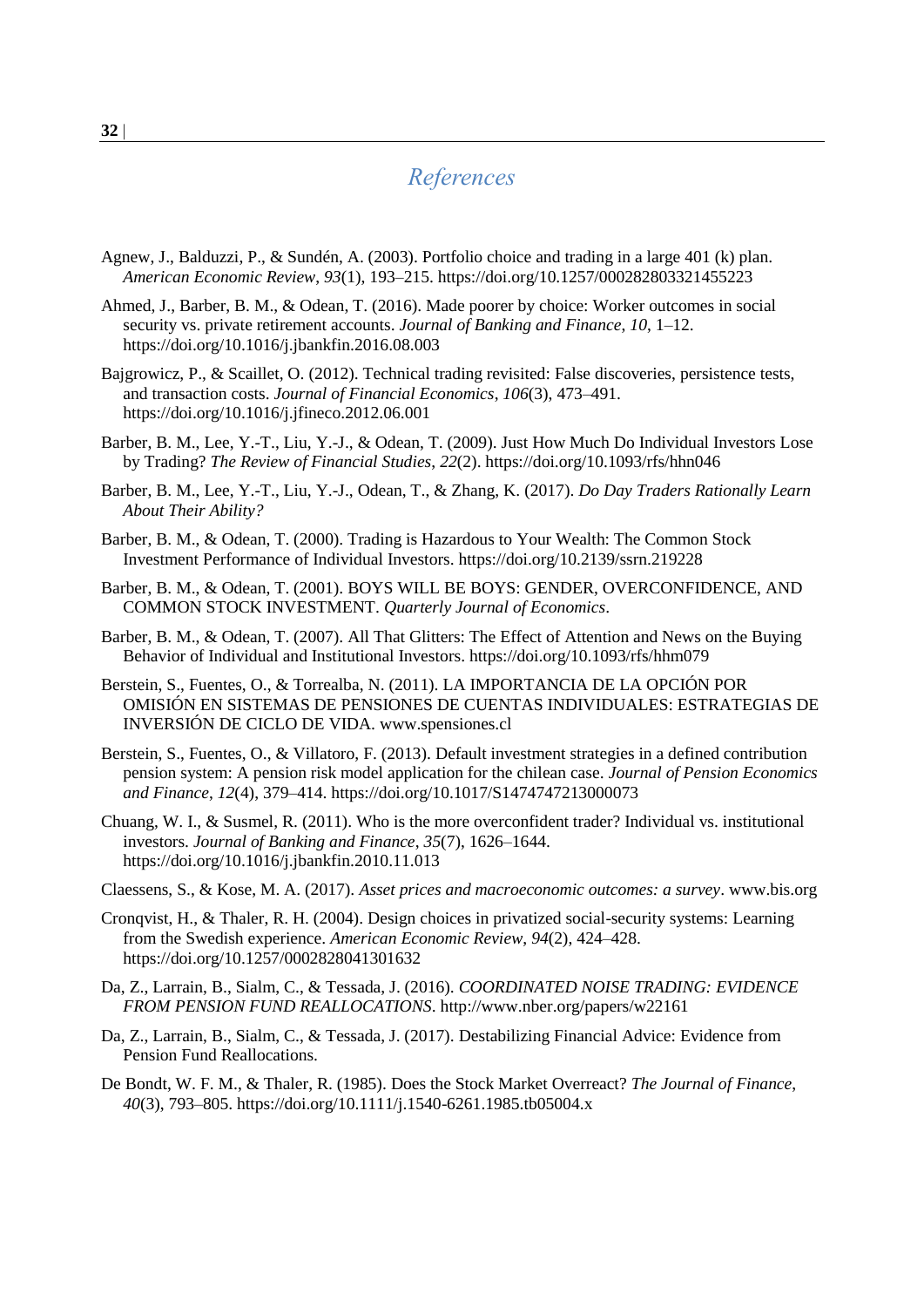- Dewan, P., & Dharni, K. (2019). Herding Behavior in Investment Decision Making: A Review. *Journal of Economics, Management and Trade*, *24*(2), 1–12. https://doi.org/10.9734/JEMT/2019/v24i230160
- Fong, J. H. (2020). Taking control: Active investment choice in Singapore's national defined contribution scheme. *Journal of the Economics of Ageing*, *17*, 100249. https://doi.org/10.1016/j.jeoa.2020.100249
- Han, T., Park, K. G., & Stańko, D. (2018). ARE PENSION FUNDS A STABILISING FACTOR IN FINANCIAL MARKETS? EVIDENCE FROM FOUR COUNTRIES. www.iopsweb.org
- Hoffmann, A. O. I., & Post, T. (2016). How does investor confidence lead to trading? Linking investor return experiences, confidence, and investment beliefs. *Journal of Behavioral and Experimental Finance*. https://doi.org/10.1016/j.jbef.2016.09.003
- Kim, K. A., & Nofsinger, J. R. (2007). The Behavior of Japanese Individual Investors During Bull and Bear Markets. *Journal of Behavioral Finance*, *8*(3), 138–153. https://doi.org/10.1080/15427560701545598
- Kremer, S., & Nautz, D. (2013). Causes and consequences of short-term institutional herding. *Journal of Banking and Finance*, *37*(5), 1676–1686. https://doi.org/10.1016/j.jbankfin.2012.12.006
- Kristianpoller, W. D.,  $\&$  Olson, J. E. (2015). The effect of financial knowledge and demographic variables on passive and active investment in Chile's pension plan. *Journal of Pension Economics and Finance*, *14*(3), 293–314. https://doi.org/10.1017/S1474747214000213
- Madrian, B. C., & Shea, D. F. (2001). THE POWER OF SUGGESTION: INERTIA IN 401(k) PARTICIPATION AND SAVINGS BEHAVIOR. *The Quarterly Journal of Economics*, *CXVI*(4).
- Meyer, S., Koestner, M., Loos, B., & Hackethal, A. (2012). Do Individual Investors Learn from Their Mistakes? *SSRN Electronic Journal*. https://doi.org/10.2139/ssrn.2122652
- Mitchell, O. S., Mottola, G. R., Utkus, S. P., & Yamaguchi, T. (2011). The Inattentive Participant: Portfolio Trading Behavior in 401(K) Plans. In *SSRN Electronic Journal* (No. 2006–115). Elsevier BV. https://doi.org/10.2139/ssrn.1094834
- Mobarek, A., Mollah, S., & Keasey, K. (2014). A cross-country analysis of herd behavior in Europe | Elsevier Enhanced Reader. *International Financial Markets, Institutions and Money*, *32*, 107–127.
- Novianggie, V., & Asandimitra, N. (2019). The Influence of Behavioral Bias, Cognitive Bias, and Emotional Bias on Investment Decision for College Students with Financial Literacy as the Moderating Variable. *International Journal of Academic Research in Accounting, Finance and Management Sciences*, *9*(2), 92–107.
- Odean, T. (1999). Do Investors Trade Too Much? *The American Economic Review*. http://www.nyse.com/public/
- OECD. (2016). *OECD Reviews of pension systems: Mexico*. OECD Publishing. https://doi.org/10.1787/9789264245938-en
- Ouarda, M., el Bouri, A., & Bernard, O. (2013). Herding Behavior Under Markets Condition: Empirical Evidence on the European Financial Markets | Ouarda | International Journal of Economics and Financial Issues. *International Journal of Economic and Financial Issues*, *3*(1). https://www.econjournals.com/index.php/ijefi/article/view/229
- Pedraza, A., Fuentes, O., Searle, P., & Stewart, F. (2017). *Pension Funds and the Impact of Switching Regulation on Long-term Investment*. http://econ.worldbank.org.
- Seru, A., Shumway, T., & Stoffman, N. (2009). *Learning By Trading*. Elsevier BV. https://doi.org/10.2139/ssrn.891694